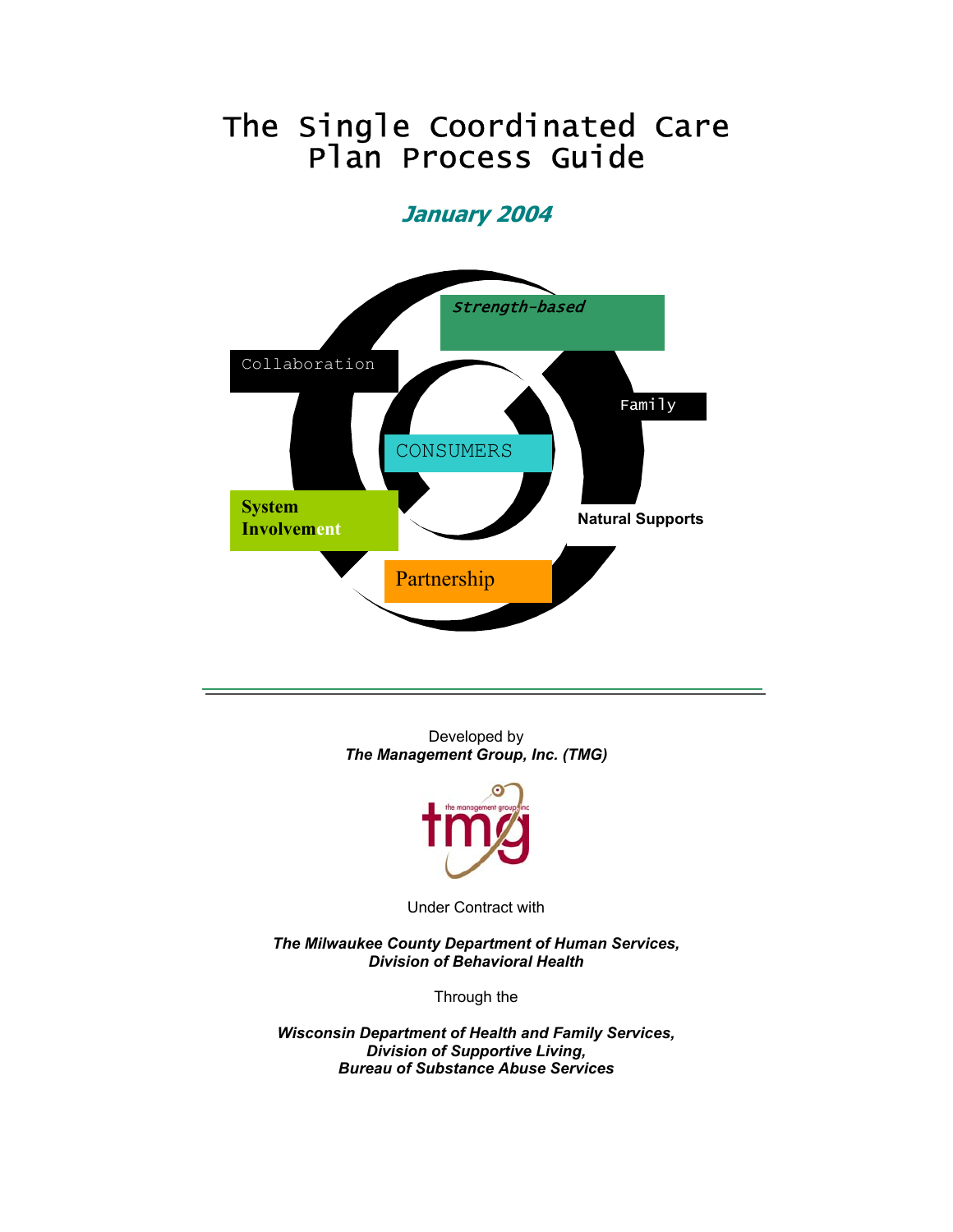#### **TABLE OF CONTENTS**

| $\bullet$<br>$\bullet$<br>$\bullet$<br>$\bullet$<br>$\bullet$                                                     |                                                                                          |
|-------------------------------------------------------------------------------------------------------------------|------------------------------------------------------------------------------------------|
|                                                                                                                   |                                                                                          |
| $\bullet$<br>$\bullet$<br>$\bullet$                                                                               |                                                                                          |
|                                                                                                                   |                                                                                          |
| $\bullet$<br>$\bullet$                                                                                            |                                                                                          |
|                                                                                                                   |                                                                                          |
| $\bullet$<br>$\bullet$<br>$\bullet$<br>$\bullet$<br>$\bullet$<br>$\bullet$<br>$\bullet$<br>$\bullet$<br>$\bullet$ | Attachment E. Initial and Follow-up Consent Forms and Instructions (available online).29 |
| NOTE: CURRENT VERSIONS OF THE INITIAL AND FOLLOW-UP CONSENT FORMS, THE BLANK SCCP,                                |                                                                                          |

AND THE SCCP CONTACT LIST ARE AVAILABLE AT [WWW.TMG-WIS.COM](http://www.tmg-wis.com/). CLICK ON THE SCCP LINK AT THE WEBSITE.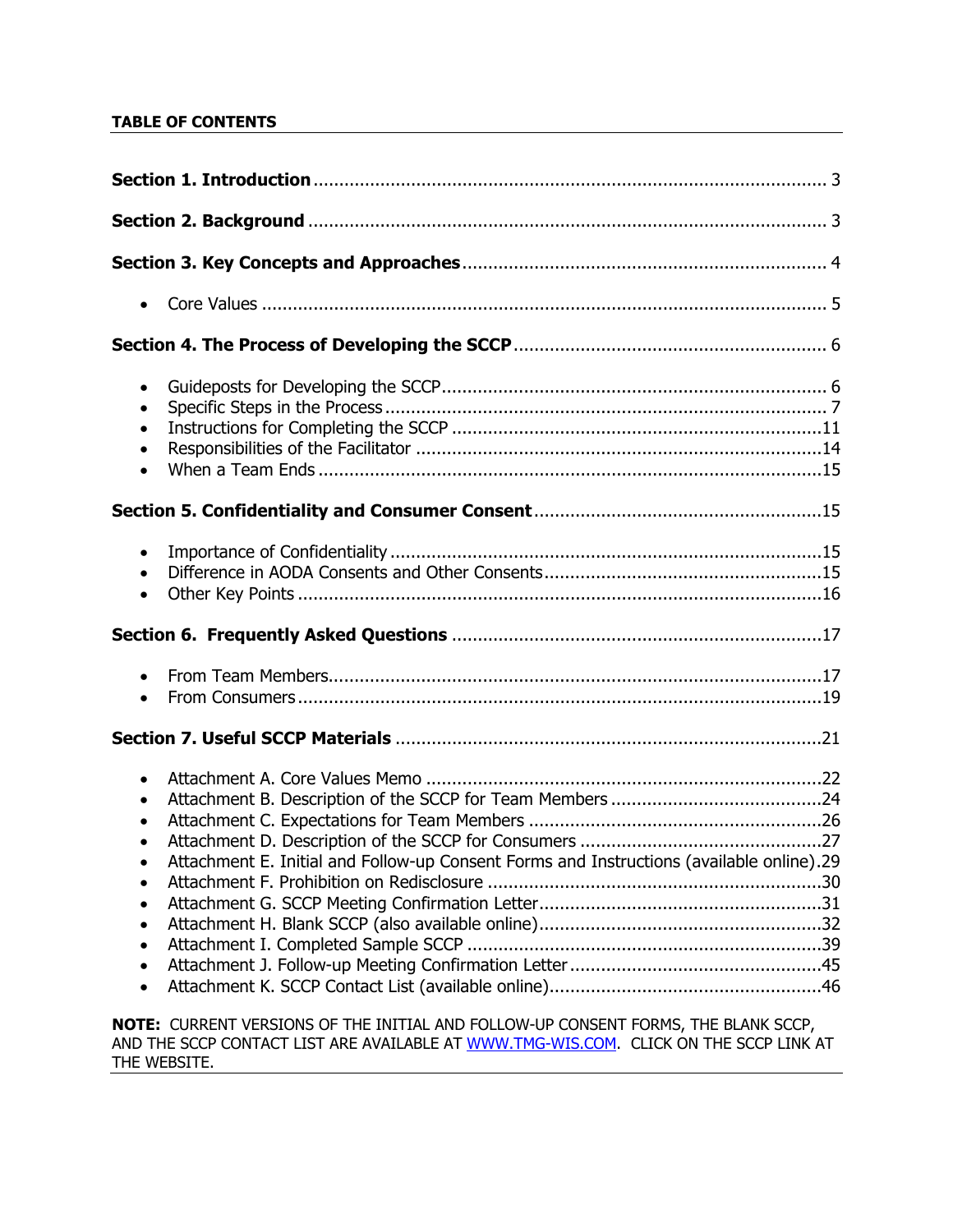#### **SECTION 1. INTRODUCTION**

The Single Coordinated Care Process (SCCP) Guide has been developed to provide practical information and guidance to people involved in the single coordinated care planning process. This guide is intended for:

- Consumers.
- Family members and other people important in consumers' lives,
- Case managers and other workers from social services agencies, and
- Treatment providers.

The Process Guide includes:

- Background on the SCCP what it is and why it's important,
- Key concepts behind the SCCP,
- How the SCCP process works,
- Frequently Asked Questions (FAQs), and
- Useful Material to support the SCCP process.

#### **SECTION 2. BACKGROUND**

The idea for the SCCP came out of the Milwaukee Family Services Coordination Initiative (1999-2000). This project focused on working with representatives from W2, child welfare, AODA, mental health, corrections agencies, and consumers involved in these systems, to identify the problems and barriers consumers faced as they tried to meet their goals. The barriers the consumers identified during the MFSC Initiative are described below.

#### • **Barrier category #1:**

Consumers are involved in multiple systems, each with separate goals, timelines and expectations. Systems often do not coordinate and communicate with one another. Consumers are subject to multiple, conflicting requirements.

#### • **Barrier category #2:**

Systems lack consumer focus. Consumers are often viewed as recipients of discrete services, rather than as whole people with families, needs and preferences, who have strengths and natural supports upon which they can build. There is lack of trust and understanding between consumers and the systems staff with whom they interact. Lack of consumer focus results in fragmented, inappropriate service plans and service delivery that does not effectively address consumer needs or build upon consumer strengths.

#### • **Barrier category #3:**

The approach to services for this population sometimes reflects societal stigmas towards people with mental health and substance abuse issues. There is a lack of knowledge and sensitivity about the needs of these families and how best to meet those needs.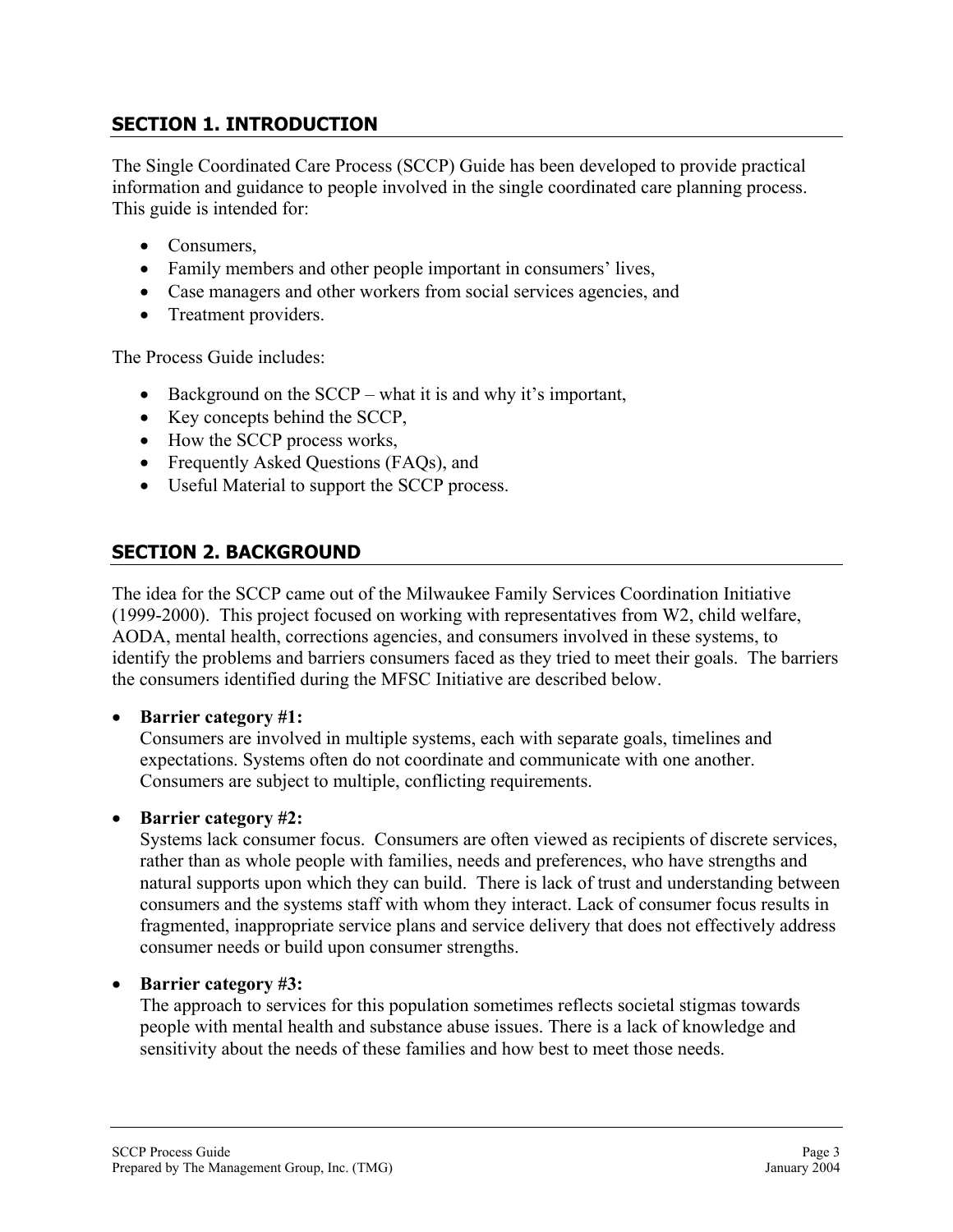#### • **Barrier category #4:**

The assessment and treatment system is not designed to adequately meet the needs of women who have complex mental health and substance abuse issues. Assessment may be inadequate, and referrals may be to services that are not designed to meet the consumer's needs. Since treatment duration is determined by funding streams rather than consumer needs, treatment often does not last long enough. There is little or no post-treatment followup.

#### • **Barrier category #5:**

Funding source structure and administration do not support consumer focus and achievement of outcomes.

Based on these issues, a set of recommendations was developed. One of the key recommendations was to create a single coordinated plan of care. Bringing multiple systems together with the consumer in a coordinated, strength-based planning process would help address many of the identified barriers.

In response to this recommendation, the Milwaukee County Department of Human Services (DHS) sponsored a project to develop the SCCP.

DHS asked The Management Group, Inc (TMG) to support the development of the plan and create a process that would help consumers in multiple systems better meet their needs. A SCCP Committee was formed with consumers, community representatives, and workers from each social services system, including AODA, Child Welfare, Corrections, Mental Health, W2, and Medicaid HMOs.

The SCCP Committee developed the SCCP based on the core values of the Milwaukee Family Services Coordination Initiative. These values include focusing on consumers' strengths and needs and building on support from family, friends, and the consumer's community. Other values include making the consumer not only a participant but also an active partner in care plan development. The same expectations are held for workers in each of the systems.

#### **SECTION 3. KEY CONCEPTS AND APPROACHES**

The SCCP is unique because it puts the consumer, the family and natural supports at the center of planning care. In many systems the provider of care, like the doctor, case worker, or counselor, decides what the consumer needs without finding out from the consumer what is most important to him/her. The SCCP plan is built using the goals and strengths of the consumer and him/her family as the main focus.

The SCCP builds on the Wraparound approach to meeting the consumers' and families' needs. The Wraparound approach brings the consumer, the family, and other support people together with different service providers. Together they develop a plan of care that is based on what the consumer needs, and one that builds on the consumer's strengths. The care is "wrapped around" the consumer in a cooperative way by agencies that provide a variety of services, as well as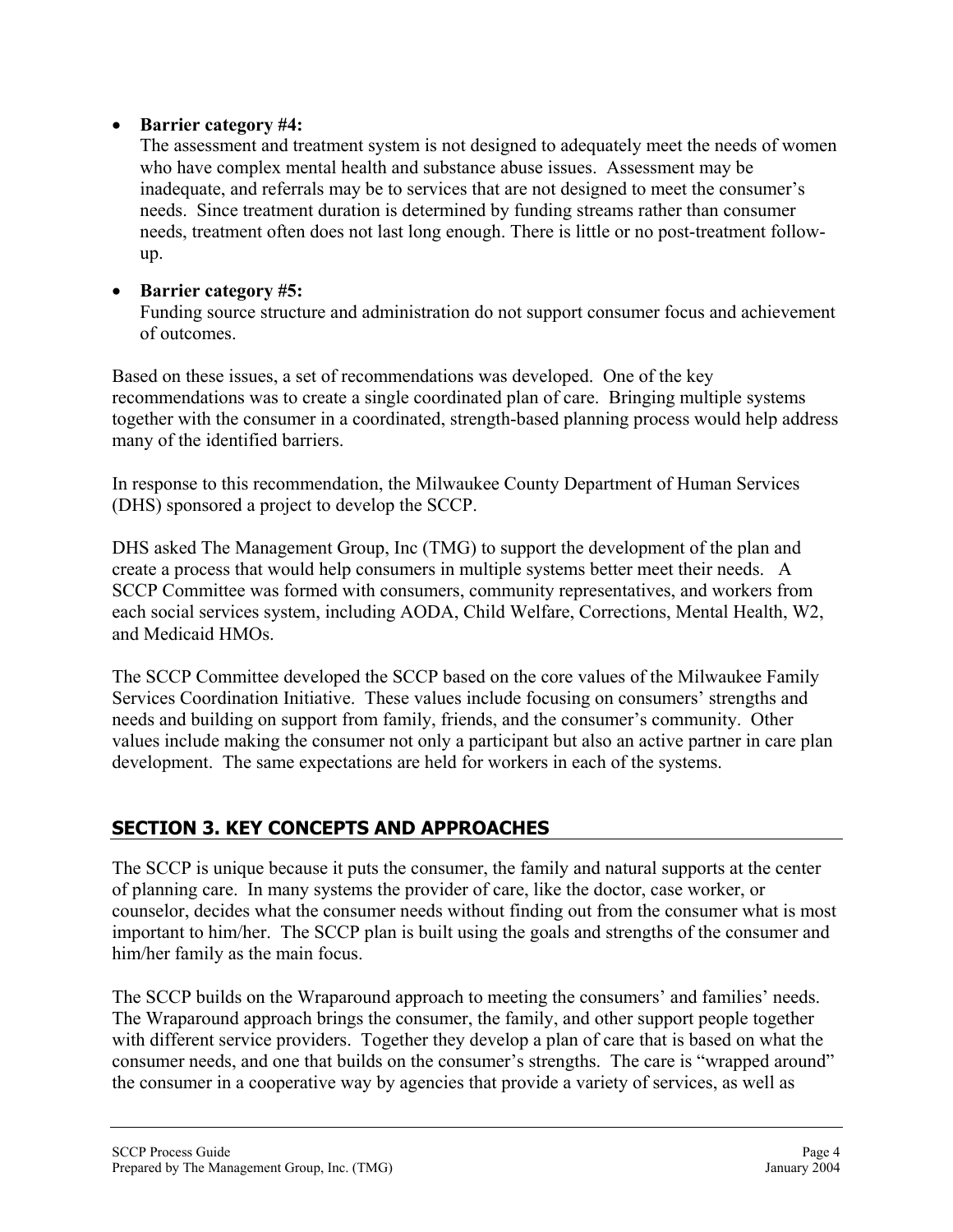informal supports. Agencies may include AODA and mental health providers, Child Welfare agencies, W-2 agencies, Department of Corrections, and other community organizations. Informal supports may include family, neighbors, friends, church members, or others.

The SCCP brings everyone together at the same time. The consumer and the people from all the agencies involved know what the consumer's goals are and what each agency is doing with the consumer. This way, there is less chance that services are duplicated or missed, financial resources can be shared, and communication is improved between all the people involved.

#### **Core Values**

There are basic values or beliefs everyone who uses the SCCP must share to make it work well. See Section 7. Attachment A for a detailed description of the core values associated with the SCCP. Brief summaries of each value are provided below:

- **Family-Centered: Consumers and their family members work together to identify and meet** the needs of the family as a whole and support each other as they move toward selfsufficiency.
- Consumer Involvement: The consumer and family are full partners in planning care and making decisions about their service plans.
- Builds on Natural and Community Supports: Relatives, neighbors, friends, members of the faith community, or others the family thinks would help support the care plan are encouraged to take part in this approach. Being part of a supportive community helps consumers continue to meet their goals.
- Strength-Based: The strengths, qualities, skills, and abilities of families are identified and supported by the members of the care planning team. The service providers offer their strengths to help consumers and families build strategies to move toward independence.
- Unconditional Care: The team adapts to the changing needs of the family. If difficulties arise services and supports change to meet the family's needs.
- Collaboration Across Systems: Everyone on the care planning team thinks of solutions to the consumer's needs and goals. The different agencies and systems understand each other's programs and work together to help the family.
- Team Approach Across Agencies: The different agencies and programs share responsibility for working with each other and the family to meet the consumer's goals.
- Ensuring Safety: When child protective services are involved, the team will maintain a focus on child safety. When safety concerns are present, a primary goal of the team is the protection of citizens from crime and the fear of crime.
- Gender/Age/Culturally Responsive Treatment: Services reflect an understanding and acceptance of people's cultural and lifestyle differences and respect these issues when planning services.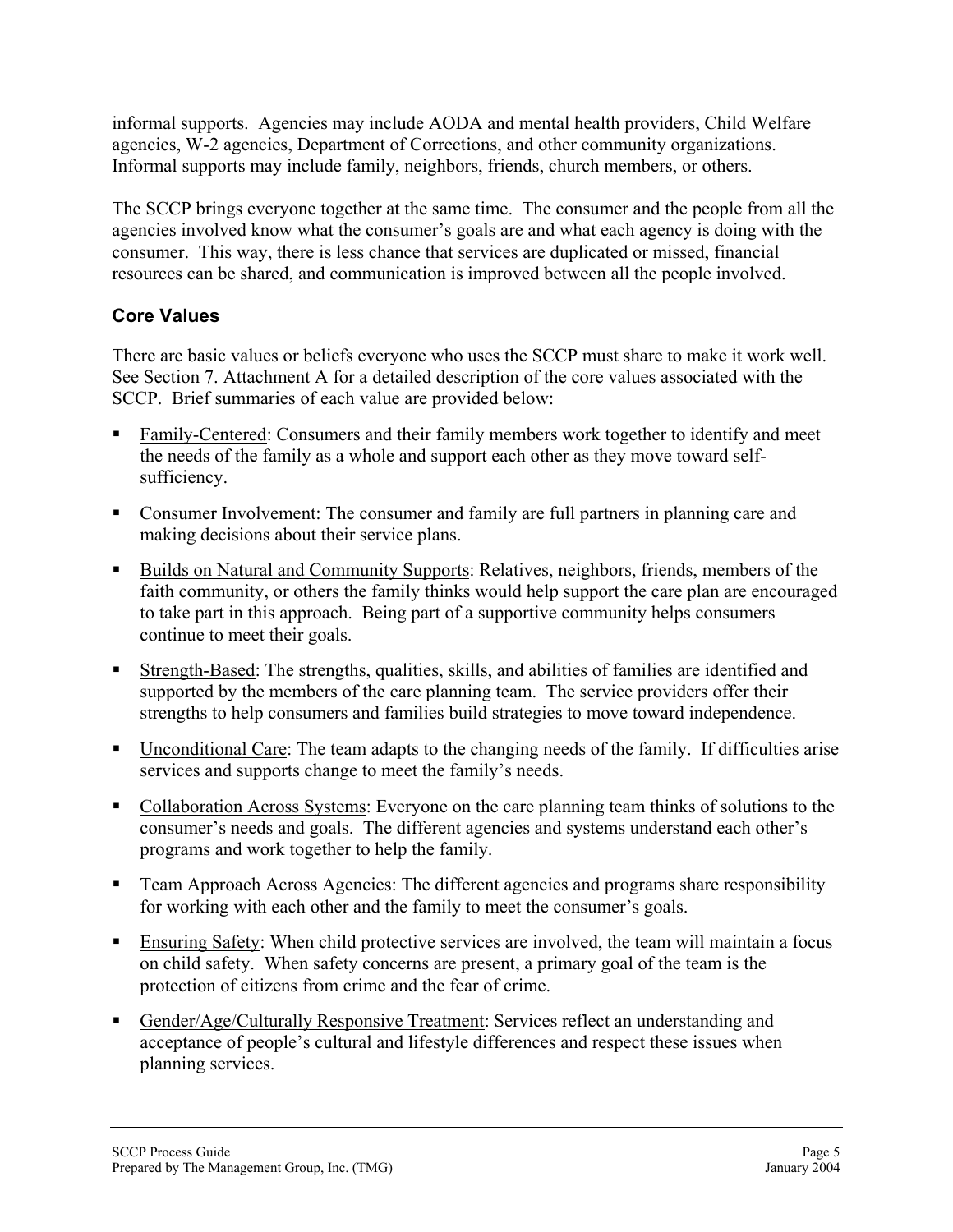- Self-sufficiency: Families will be supported by the team to achieve life goals in the areas of safety, housing, employment, finance, education, psychological and emotional health, and spirituality.
- Education and Work Focus: The team is dedicated to positive, immediate, and consistent education, employment, and /or employment-related activities to improve quality of life for the consumer, family, and the community.
- Belief in Growth, Learning, and Recovery: Team members believe that every family desires change and can take steps toward attaining a productive and self-sufficient life. Healing is based on hope and grounded in practical everyday steps to move consumers and families toward improvement, growth, learning, and recovery.
- Outcome-oriented: Goals are identified and agreed-upon by all team members. Legal, education, employment, child-safety, and other mandates are considered in developing outcomes, progress is monitored, and each team member participates in defining success.

### **SECTION 4. THE PROCESS OF DEVELOPING THE SCCP**

#### **Guideposts for Developing the SCCP**

The following principles guide Single Coordinated Care Plan development:

- The consumer is central to the process. The SCCP focuses on the consumer's needs while simultaneously addressing the requirements and mandates of each system.
- The SCCP builds on the consumer's vision and strengths. It is designed to help the consumer meet his/her needs, as he/she defines them.
- The consumer, service systems, family, friends and community members work together to help the consumer meet his/her needs. The SCCP should be built around available natural supports as much as possible. Support from service systems should fill in the gaps where consumers' family, friends, neighborhoods, and faith communities cannot meet consumer needs.
- Everyone on the SCCP team is accountable for doing his or her part.
- An important goal of the SCCP is to help the consumer achieve self-sufficiency in meeting life goals.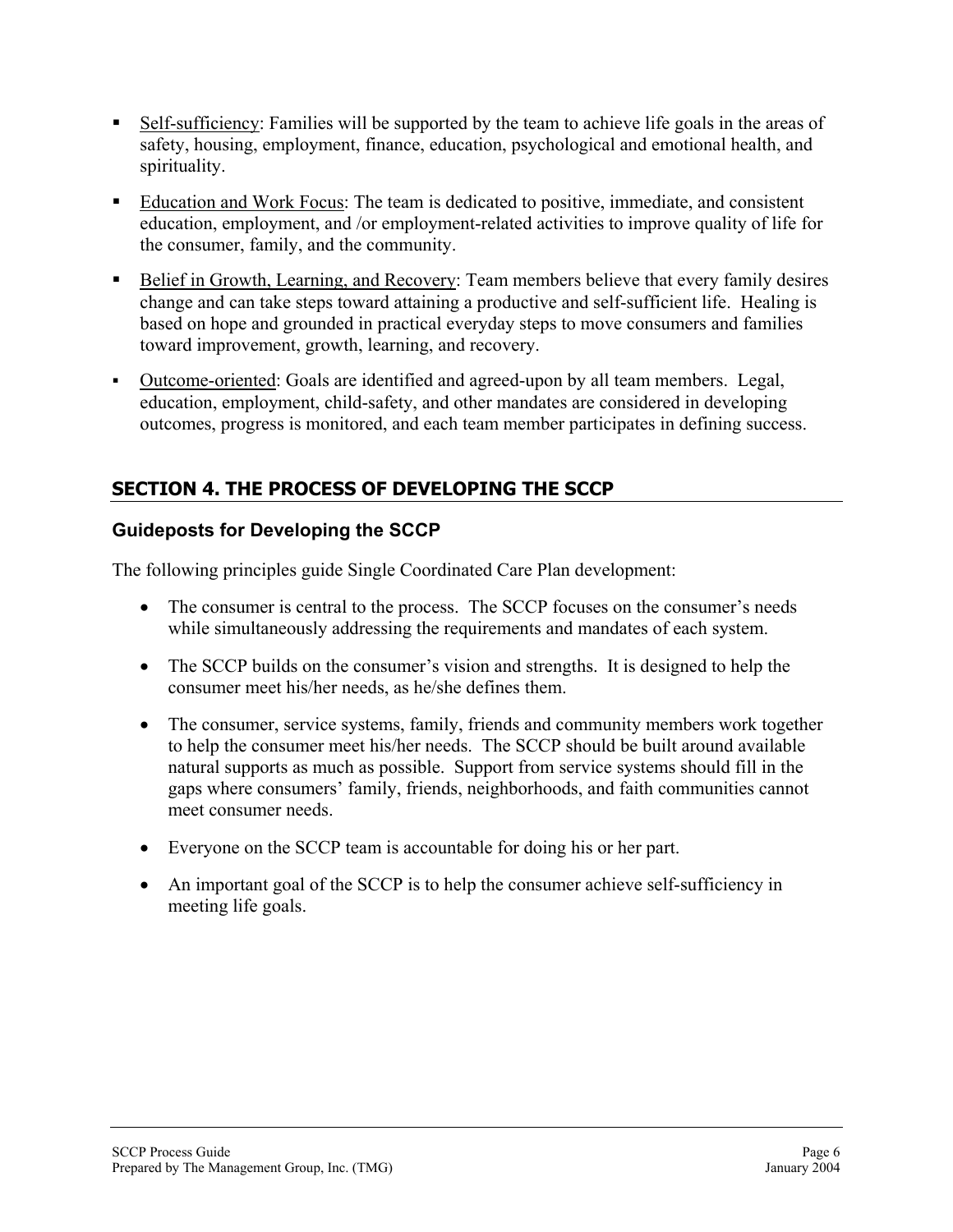#### **Specific Steps in the Process**

This section explains how the SCCP is developed to assure that these principles are met. See Section 7. Attachments B, C and D for brief descriptions of the process for team members and consumers.

#### **Step 1: Meeting between the consumer and the facilitator**

The consumer meets with the person who will be the team facilitator. The facilitator is someone who is trained and experienced in Wraparound facilitation. At this meeting, the consumer and the facilitator get to know each another and begin planning for the first team meeting.

At the beginning of the meeting, the facilitator explains the process and tells the consumer what he/she can expect through the SCCP. The facilitator reviews Consent for Release Form #1 with the consumer, and the consumer signs it. The signed Consent for Release Form #1 is needed for the SCCP process to begin. See Section 5 for discussion of consumer confidentiality and consent forms. See Section 7. Attachments E, F, and G for copies of the consent forms, instructions, and Prohibition on Redisclosure.

At this meeting, the consumer identifies his/her *vision*. The consumer and the facilitator work together to identify the consumer's *functional strengths*. In addition, the consumer begins to identify his/her *needs.* 

- *Consumer Vision* The consumer vision describes how the consumer wants his/her life to be. It should be a short statement in the consumer's actual words. For example, a consumer's vision may be: "To have a happy, sober, and safe home with my children, " or "To remain sober and get a good job."
- *Functional Strengths of the Consumer* Every consumer has strengths that will help him/her meet his/her needs. The consumer and the facilitator work together to develop a list of these strengths. Strengths include the consumer's skills, talents, positive relationships, and strong personal qualities. Strengths can include things such as being well organized, having good friends or family, having a high school diploma or GED, having work experience, or having strong spiritual beliefs. The list may also include strengths of the consumer's family and community, if these strengths will help the consumer meet his/her needs.
- *Consumer Needs* At the first meeting, the consumer and the facilitator start working on a list of areas where the consumer needs assistance. The list is discussed and items may be added during the first meeting with the full SCCP team. Consumer needs may include such things as finding affordable housing, getting good childcare, getting transportation to a job, managing finances, securing a job, meeting requirements from W2, Child Welfare, Corrections, and other systems, and achieving and maintaining sobriety. Consumer needs should not be confused with strategies. For example, "Learn how to deal patiently with my children" is a need, while "Attend parenting classes" is a strategy to meet that need.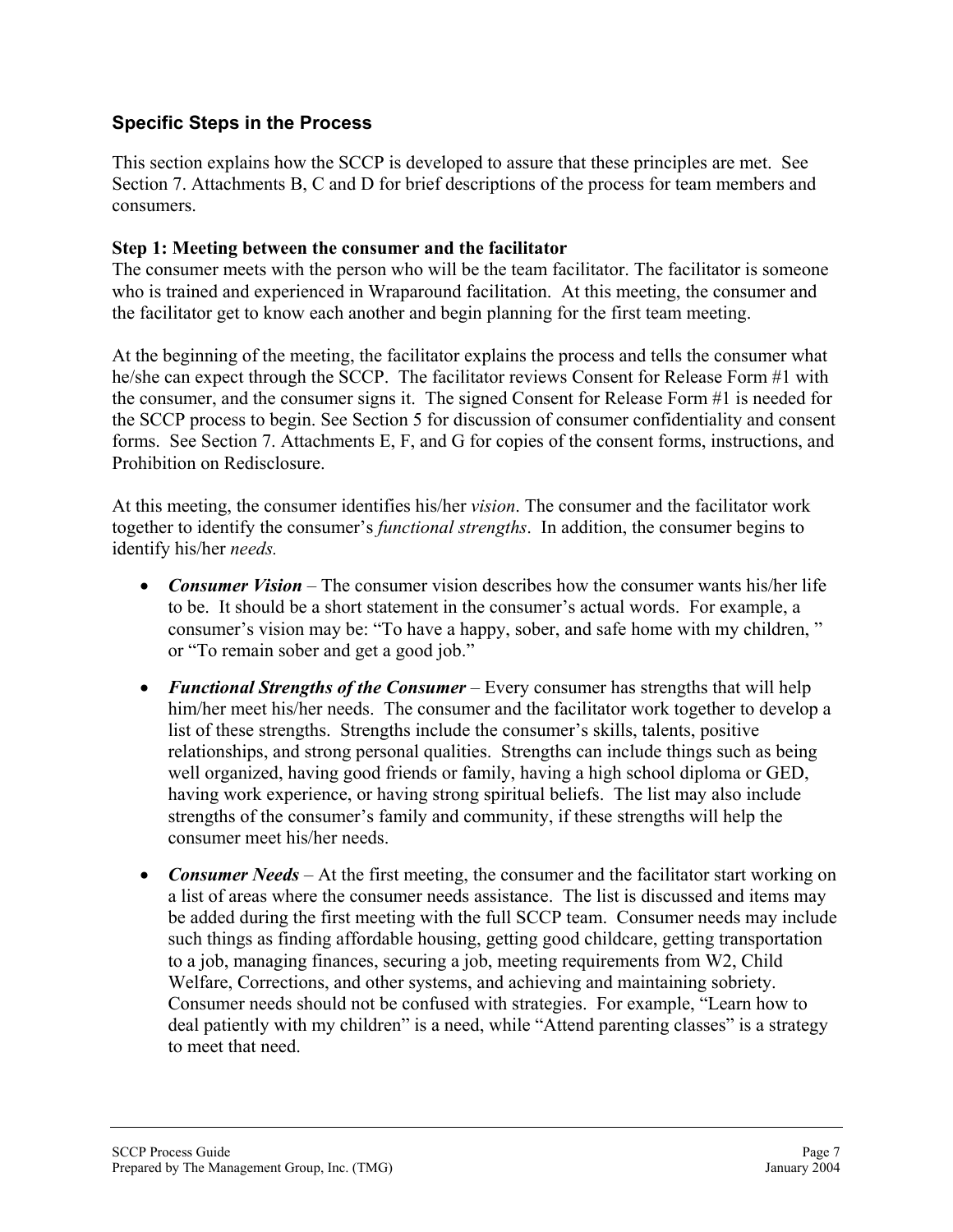The consumer and the facilitator make a list of people who will be invited to be on the consumer's SCCP team. In addition to the consumer and the facilitator, this list may include:

- Family or friends of the consumer
- Clergy or other members of the community
- Representatives of the various systems with which the consumer is involved. These may include:
	- Child welfare worker
	- $W-2$  FEP
	- **Mental health case manager**
	- Probation and parole officer
	- Other systems workers with whom the consumer (or in some cases for the consumer's family) is involved

It is important for the consumer and the facilitator to take time to discuss who should be on the consumer's team. If a consumer voices concern about one of his/her workers and chooses not to invite him/her to join the team, it is the facilitator's job to help the consumer understand the consequences—both negative and positive— of this decision. The consumer may not like the worker or feel particularly comfortable with him/her, but it may be helpful to the consumer to improve this relationship and begin working more closely with the worker to better meet his/her needs.

Talking these details through is an important part of the initial conversation between the facilitator and consumer, and this should be revisited as often as necessary to create the best team possible for the consumer.

#### **Step 2: Scheduling the first SCCP team meeting**

The consumer and the facilitator decide who will call people to invite them to the first meeting. Sometimes the facilitator does the calling, sometimes the consumer calls, and sometimes the consumer and the facilitator share the calling between them.

If the facilitator and consumer are having a difficult time tracking down a worker or getting him or her to respond to calls, use the SCCP Contact List to contact other staff at the worker's agency or ask for assistance from the worker's supervisor. (The SCCP contact list may be accessed at [www.tmg-wis.com.](http://www.tmg-wis.com/) Link to the SCCP section of the website.)

The consumer and the facilitator decide on a place for the SCCP team meeting. The meeting should be in a setting that is comfortable for the consumer, with sufficient space and privacy for the meeting to take place, and with a convenient location.

When a date is scheduled, the facilitator sends a written confirmation to all team members. The confirmation letter should include the date, place and time for the meeting. It should also explain the purpose of the SCCP and how it works. See Section 7. Attachment G for a suggested meeting confirmation letter.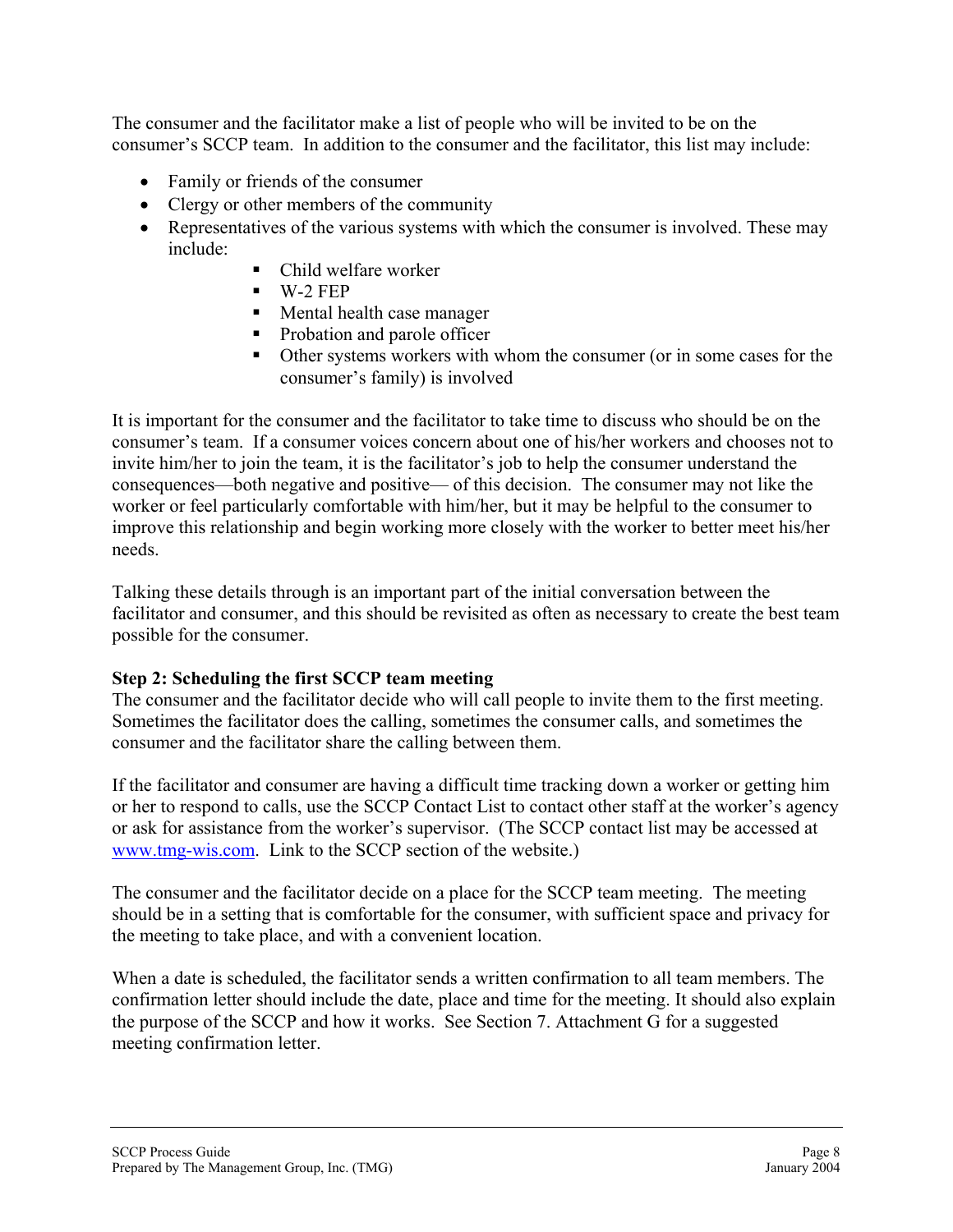#### **Step 3: The first SCCP team meeting**

At the first SCCP team meeting, the following things occur:

- *Consumer reviews and signs Consent for Release Form*  $\#2$ *<sup>1</sup>. See Section 5.* Confidentiality and Consumer Consent for an explanation of this form. Copies of the consent forms are included in Section 7 (Attachments E & F).
- *Facilitator hands out the Prohibition on Redisclosure Form* to team members. See Section 7 (Attachment F) for a copy of this form.
- *Introductions*—Team members introduce themselves to other team members, noting their relationship to the consumer.
- *Brief review of the SCCP plan and process*—The facilitator briefly describes the SCCP plan and process, handing out a blank copy of the plan for team members to review. The facilitator makes sure everyone understands that this is the consumer's plan to help meet his/her needs and achieve his/her vision.
- *Review of consumer vision and strengths*—The consumer and the facilitator review with the rest of the team the consumer vision and strengths that they developed at their initial meeting. Team members may wish to add strengths to the list based on their knowledge of the consumer.
- *Review and discussion of consumer needs*—The consumer and the facilitator review with the rest of the team the list of consumer needs that they began developing at their initial meeting. Team members may volunteer other needs that they believe the consumer may have. For example, a consumer may be under court order to do certain things, or the consumer may be required to do certain things to meet a W-2 work requirement. The list of needs may change over time. The consumer should take the lead in ranking the needs, with the most important needs first and the least important needs later. Generally, needs felt most strongly by the consumer and requirements based on court orders or other system mandates should be ranked first.
- *Strategy development*—The team decides on specific strategies to help the consumer meet his/her needs. In developing strategies, the team looks at the consumer's strengths and at his/her natural supports. What can the consumer and his/her support network do to help meet his/her needs? Then the team looks at the services and supports available from the systems involved in the consumer's life. How could those systems contribute to meeting the consumer's needs? From this discussion, a comprehensive list of strategies is created to help the consumer meet his/her needs and move toward self-sufficiency. The list of strategies usually will include formal services, informal supports from family and friends, and things that the consumer will do himself/herself.

The list of strategies, like the consumer's needs, will change from meeting to meeting as the consumer gains new strengths and tools to manage his/her life. Some services and

 $\overline{a}$ 

<span id="page-8-0"></span><sup>&</sup>lt;sup>1</sup> Depending on the agency, Consent Form  $#2$  might be completed at the end of the first meeting. However, this form must be completed before the second meeting.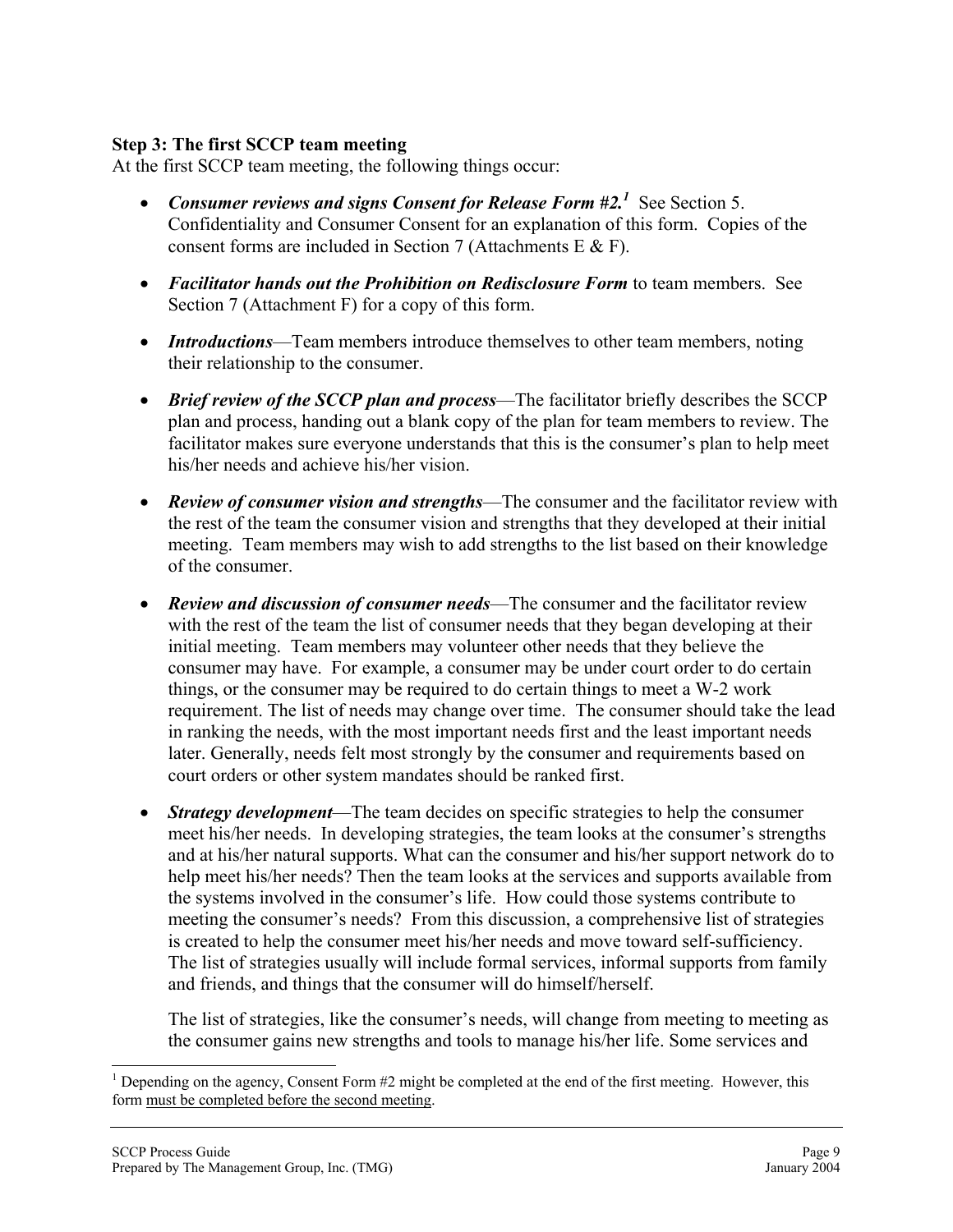supports will be used for short periods of time, while others will be needed for longer stretches. The team is responsible for developing strategies to meet the consumer's needs, even if those needs are unusual or outside traditional services provided by systems represented on the consumer's team. The team should be creative and innovative in brainstorming ways to meet these needs.

If systems have requirements that the consumer must meet (for example, court-ordered conditions for regaining child custody or work requirements under W-2), these requirements should be included as strategies in the SCCP. Note that there will not necessarily be a strategy for every identified need. The team many decide to prioritize certain critical needs and focus, at least initially on strategies for meeting those needs.

The team should:

- Describe the strategy for meeting a need. What specifically will be done?
- Who is responsible for doing it?
- Where will it be done?
- When will it be started? When will it be completed?
- How many hours per week will it require? (This is needed for W-2 work requirements)
- If there is a cost involved with the strategy, what is the funding source?
- *Summarizing the meeting results and completing the signature page*—When the team has completed its discussion, the facilitator briefly reviews the consumer vision, strengths, needs, and strategies agreed to during the meeting. Team members sign the signature page of the plan, showing their understanding and agreement with the plan. When the facilitator gets the plan written up, the signature page is attached.
- *Scheduling the next meeting*. Each meeting concludes with an agreement on when and where the next meeting will be held. There is no fixed schedule for SCCP meetings. Team members should agree when the next meeting should be held, based on the consumer's needs.

#### **Step 4: Completing the plan**

The lead facilitator will take responsibility for completing, updating, and distributing the SCCP to team members. Some agencies may have an electronic version of the SCCP and complete the plan on computer. Other agencies will complete the plan by hand. For a copy of blank SCCP and an example of a completed plan, see Section 7. Attachments H & I.

Regardless of format, completing the SCCP in the right way is a central part of an effective care plan. Before completing the initial SCCP, be sure to have the consumer complete the required Confidentiality Release Form. Instructions for completing the plan can be found on the following page.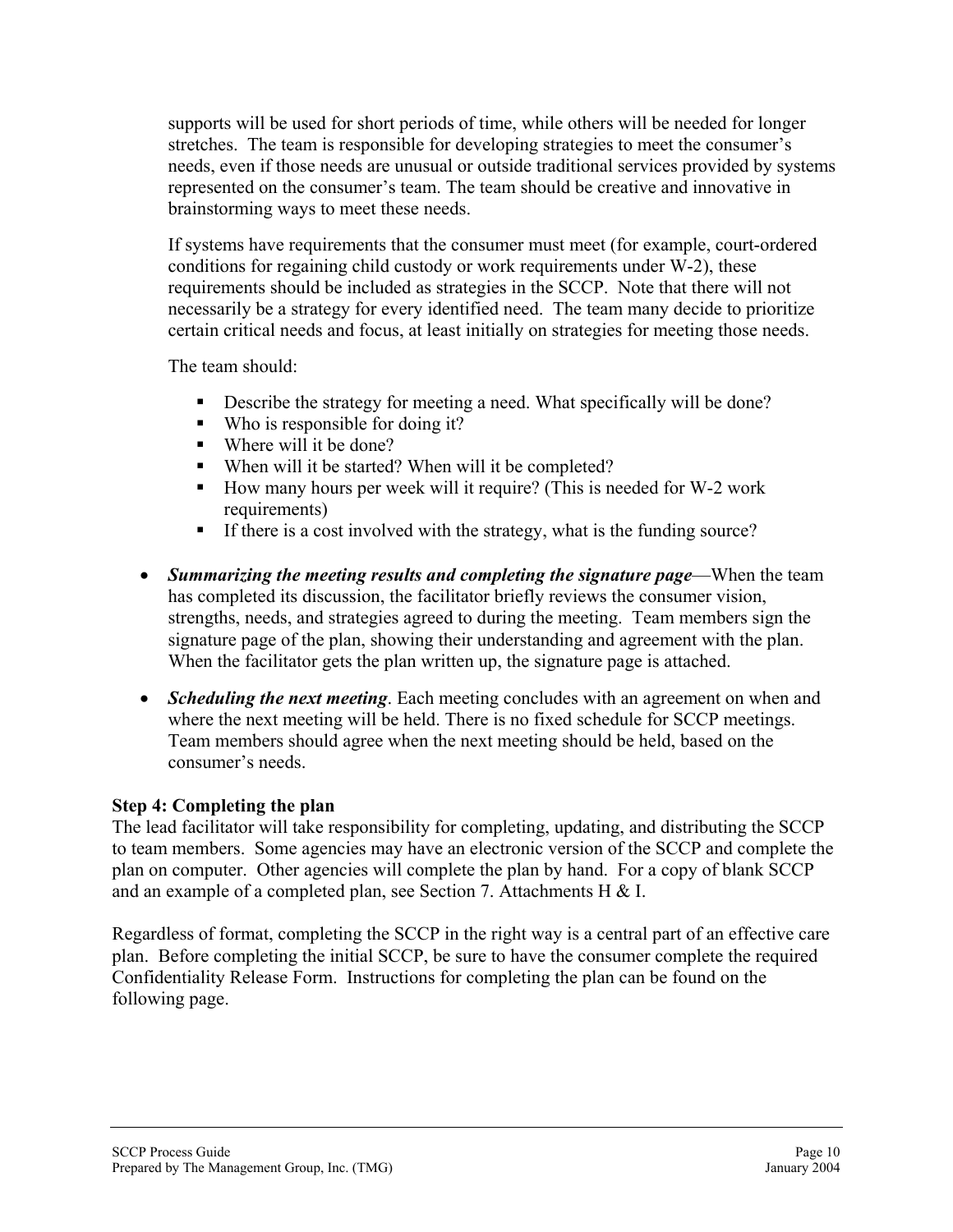|                         | <b>Instructions for Completing the SCCP</b>                                                                                                                                                                                                                                                                                                                                                                                                                    |  |  |
|-------------------------|----------------------------------------------------------------------------------------------------------------------------------------------------------------------------------------------------------------------------------------------------------------------------------------------------------------------------------------------------------------------------------------------------------------------------------------------------------------|--|--|
| 1                       | <b>Consumer Name</b> – Print the consumer's first and last name. Enter the consumer's<br>name in the header on the second page of the plan.                                                                                                                                                                                                                                                                                                                    |  |  |
| $\overline{\mathbf{2}}$ | Lead Facilitator - Print the facilitator's first and last name                                                                                                                                                                                                                                                                                                                                                                                                 |  |  |
| 3                       | Date of Initial SCCP - Enter the date of the first SCCP team meeting                                                                                                                                                                                                                                                                                                                                                                                           |  |  |
| 4                       | Dates of SCCP Revisions - Enter the dates of follow-up SCCP meeting dates.<br>This list should provide a running tally of when each follow-up meeting occurred.                                                                                                                                                                                                                                                                                                |  |  |
| 5                       | <b>Consumer Vision</b> – In the consumer's words, enter his/her vision for how s/he<br>wants life to be. This statement should capture the consumer's self-described goals<br>and is usually one or two sentences long. Enter the consumer's vision in header on<br>the second page of the document.                                                                                                                                                           |  |  |
| 6                       | Functional Strengths of Consumers and Team Members - List the consumer's<br>functional strengths, those that will help him/her work toward his/her vision.                                                                                                                                                                                                                                                                                                     |  |  |
|                         | Strengths can include a variety of things including accomplishments (earned GED<br>or associates degree); personal qualities (articulate, honest, self aware); informal<br>relationships (family, community, church); and skills (excellent cook, sense of<br>humor, good parenting skills).                                                                                                                                                                   |  |  |
|                         | This section also provides space to enter the strengths of team members, which<br>might include things like strong advocacy, being well connected to community<br>resources, compassion, and responsiveness.                                                                                                                                                                                                                                                   |  |  |
|                         | Strengths can be added at any time and will be the driving force behind developing<br>strategies for helping the consumer achieve his or her goals.                                                                                                                                                                                                                                                                                                            |  |  |
|                         | Feel free to use number or bullet points when listing strengths.                                                                                                                                                                                                                                                                                                                                                                                               |  |  |
| $\overline{\mathbf{z}}$ | <b>Consumer Need</b> – This section provides space to describe consumer needs. Each<br>need is numbered and should include the date the need is addressed by the team.<br>Needs are identified by the consumer and the SCCP team members. Priority needs<br>are likely to be addressed first. These might include needs related to shelter, food,<br>and sobriety.                                                                                             |  |  |
|                         | Other needs, including mandates from the court system, are also prioritized.<br>Longer-term needs or goals are addressed over time or as they become<br>increasingly important to the consumer.                                                                                                                                                                                                                                                                |  |  |
|                         | It is important to note that <i>needs are different from services</i> . This section should<br>not consist of a list of services that are available to consumers (parenting classes,<br>bus passes, food stamps). For example, a consumer needs to become a more<br>responsible parent; he or she does not need parenting classes. Parenting class is a<br>service that may help the consumer improve his/her parenting relationship, but it is<br>not a need. |  |  |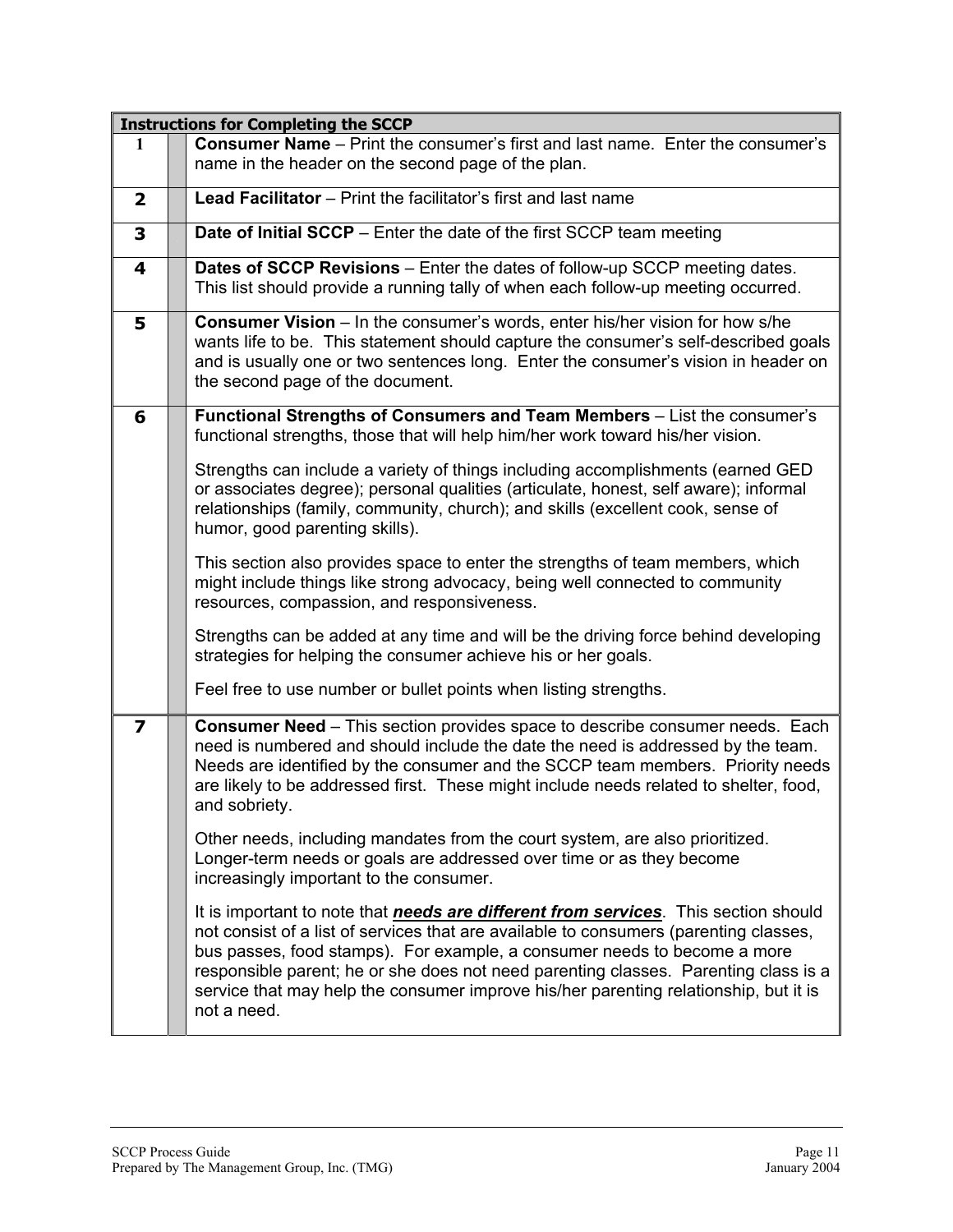|   | <b>Instructions for Completing the SCCP</b>                                                                                                                                                                                                                                                                                                                            |  |  |
|---|------------------------------------------------------------------------------------------------------------------------------------------------------------------------------------------------------------------------------------------------------------------------------------------------------------------------------------------------------------------------|--|--|
| 8 | Strategies to Meet Needs - The strategy section describes how the consumer and<br>his/her team members are going to meet the needs described above in #7.<br>Strategies should be creative. Available services may be part of the strategy, but<br>the team should come up with as many options as possible, including those that are<br>informal and free.            |  |  |
|   | When a strategy for meeting a need is decided, it is important that the team include<br>very specific information about the strategy including:                                                                                                                                                                                                                        |  |  |
|   | A description of the strategy (or strategies)<br>$\bullet$<br>Person or people responsible<br>$\bullet$<br>Where it will occur?<br>$\bullet$<br>Timeframe – how long will it take to complete and when will it be done?<br>٠<br>Location – where is this going to occur?<br>$\bullet$<br>Funding source – who is going to pay for the service or support?<br>$\bullet$ |  |  |
|   | Some of these questions may not apply to each strategy, but it is critical that as<br>much relevant information as possible is included so that expectations and roles are<br>clear.                                                                                                                                                                                   |  |  |
|   | There may be more than one strategy for meeting each need. If this is the case,<br>facilitators may choose to use numbers or bullets to outline each strategy.                                                                                                                                                                                                         |  |  |
| 9 | <b>Updates - This section is directly linked to the strategy section in #8. For every</b><br>strategy listed, there should be an update on what happened:                                                                                                                                                                                                              |  |  |
|   | Who did what?<br>Was it a success?<br>$\bullet$<br>Was it completed and accomplished?<br>٠<br>Were there barriers to completing the strategy? What didn't work?<br>$\bullet$<br>What are the next steps?<br>$\bullet$                                                                                                                                                  |  |  |
|   | This section provides an opportunity to check in with team members, rethink<br>strategies if necessary, celebrate successes, and provide some accountability to the<br>consumer and team members, ensuring that people are invested and getting things<br>done.                                                                                                        |  |  |
|   | If there is more than one strategy listed in #8, then the updates should include<br>information on what's happening with each strategy. Facilitators may choose to add<br>numbers or bullets to make the connection between strategies and updates.                                                                                                                    |  |  |
|   | Please add dates for each entry. This will help facilitators track when strategies<br>were revised, if they were successful, or if they were discontinued. Where<br>applicable, provide the dates when goals are accomplished.                                                                                                                                         |  |  |
|   | You may need to add more boxes as your needs and strategies grow. To do this:<br>simply copy the needs/strategies/updates box from your template and paste it into<br>the case plan you're working on.                                                                                                                                                                 |  |  |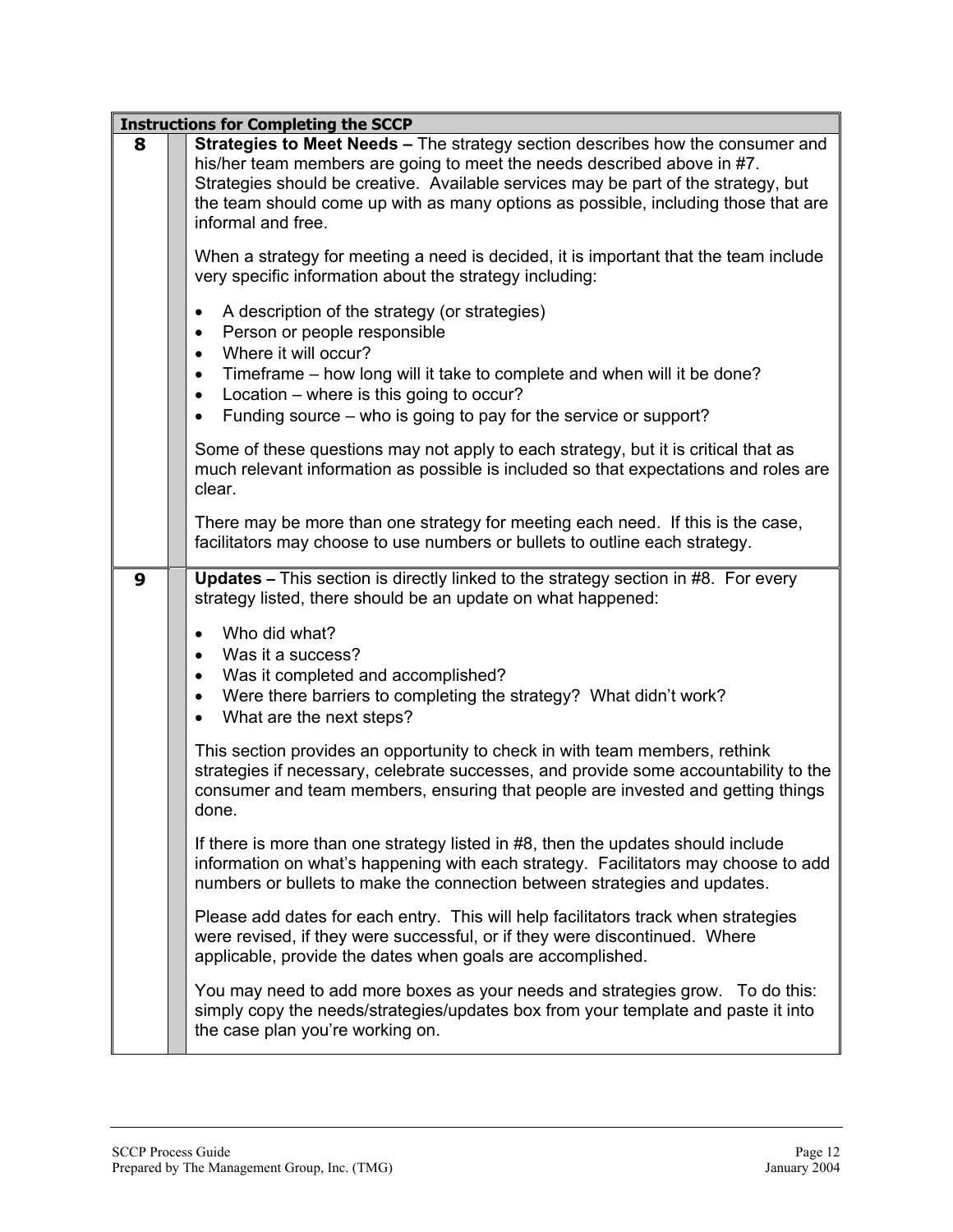|    | <b>Instructions for Completing the SCCP</b>                                                                                                                                                                                                                                                                                                                                                                                                                                                                                                                                                                                                                                                                                                                                                                                                                                                                                                                                                                                                        |
|----|----------------------------------------------------------------------------------------------------------------------------------------------------------------------------------------------------------------------------------------------------------------------------------------------------------------------------------------------------------------------------------------------------------------------------------------------------------------------------------------------------------------------------------------------------------------------------------------------------------------------------------------------------------------------------------------------------------------------------------------------------------------------------------------------------------------------------------------------------------------------------------------------------------------------------------------------------------------------------------------------------------------------------------------------------|
| 10 | Notes - Enter any miscellaneous notes that do not reflect specific needs,<br>strategies, or updates. This section can include information about team dynamics,<br>ongoing barriers, and consumer circumstances - anything that is relevant and<br>important to the success of the consumer. Be sure to include the date for each<br>entry in the space provided.                                                                                                                                                                                                                                                                                                                                                                                                                                                                                                                                                                                                                                                                                   |
| 11 | Follow-up Meeting Date and Location - At the end of every SCCP meeting, the<br>facilitator and team members should agree on the date and location of every<br>meeting. This information should be included in the space provided.                                                                                                                                                                                                                                                                                                                                                                                                                                                                                                                                                                                                                                                                                                                                                                                                                  |
| 12 | Signature of Consumer and Date - When the plan has been completed and there<br>is agreement among the team members about the strategies, the consumer should<br>provide his/her signature and the date in the spaces provided.                                                                                                                                                                                                                                                                                                                                                                                                                                                                                                                                                                                                                                                                                                                                                                                                                     |
| 13 | Signature of Facilitator and Date - When the plan has been completed and there<br>is agreement among the team members about the strategies, the facilitator should<br>provide his/her signature and the date in the space provided.                                                                                                                                                                                                                                                                                                                                                                                                                                                                                                                                                                                                                                                                                                                                                                                                                |
| 14 | Facilitator Phone - Enter the facilitator's phone number                                                                                                                                                                                                                                                                                                                                                                                                                                                                                                                                                                                                                                                                                                                                                                                                                                                                                                                                                                                           |
| 15 | Team Members' Names and Signatures - Have team members print their names<br>and addresses legibly in the space provided. Then ask that they sign their names<br>after each SCCP meeting. Their signatures signify that they understand the plan,<br>agree with the strategies for meeting needs, and take responsibility for completing<br>assigned tasks. Also ask that they include their addresses. This will allow team<br>members to stay in touch.<br>This section also includes three columns that identify the team members' roles.<br>They include:<br>Formal or Informal – Are you a friend, family member, pastor, or other<br>$\bullet$<br>community support (informal)? Or are you a professional representing an<br>agency (formal)?<br>Organization or Relationship - Enter the organization you represent or describe<br>$\bullet$<br>the family/friend/community relationship.<br>Contact Numbers - List phone numbers and faxes if available.<br>Facilitators should ask team members to complete these columns at each meeting. |
| 16 | Team Members Invited But Not in Attendance – Enter the names of team<br>members invited but not able to attend the meeting. This helps keep track of who<br>attends which meetings and provides some degree of accountability for the team. It<br>may also identify barriers for team members who would like to come but, for some<br>reason, can't.                                                                                                                                                                                                                                                                                                                                                                                                                                                                                                                                                                                                                                                                                               |
| 17 | Prohibition on Redisclosure - At every SCCP meeting, facilitators should read<br>the Prohibition on Redisclosure statement and remind team members that they are<br>responsible for maintaining consumer confidentiality outside SCCP meetings.                                                                                                                                                                                                                                                                                                                                                                                                                                                                                                                                                                                                                                                                                                                                                                                                    |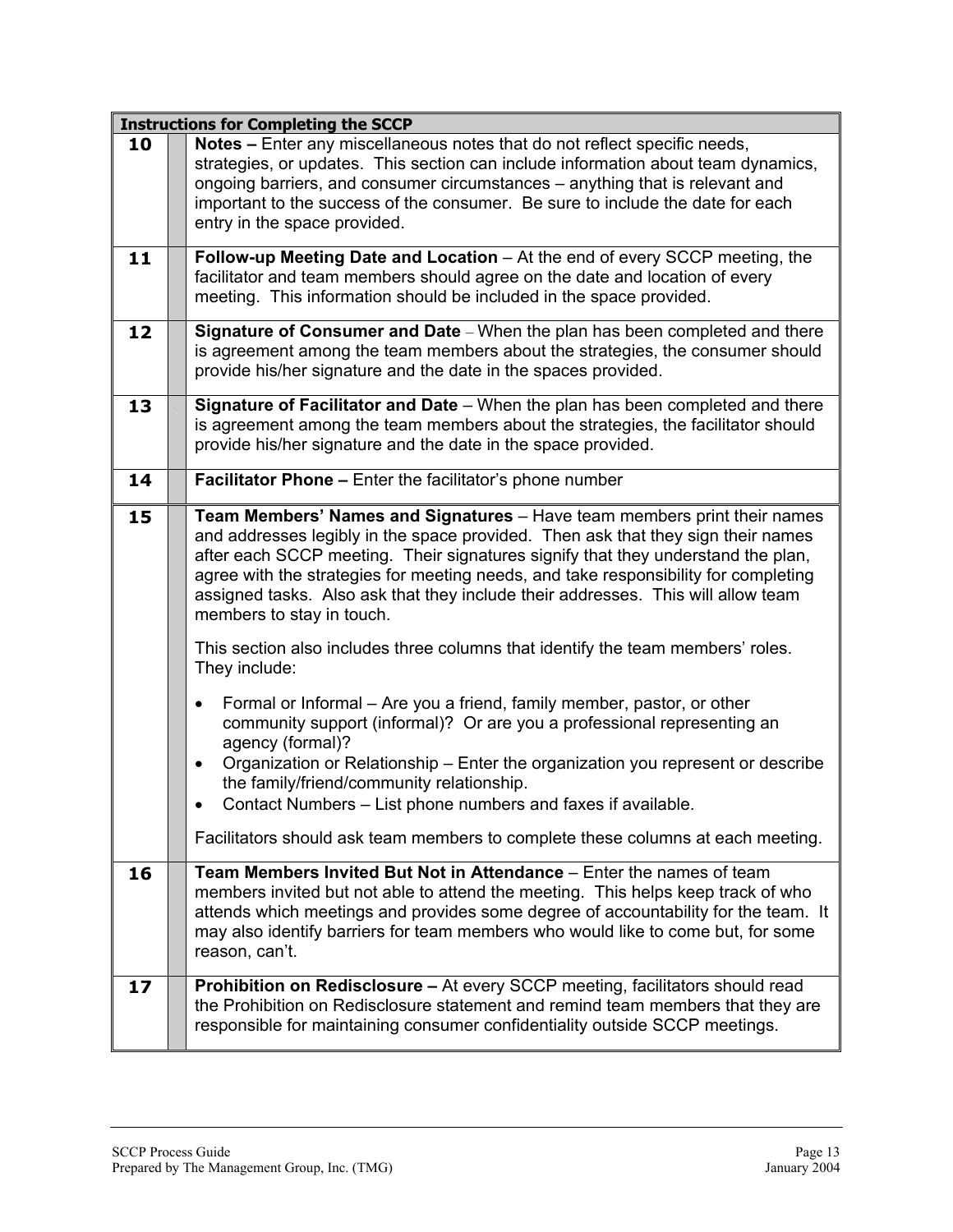#### **Step 5: Distributing the plan**

As soon as possible after the meeting, the facilitator writes up the plan reflecting the agreements reached at the meeting, attaches the signature page, and distributes the plan to all team members. It is important that the facilitator write up the plan exactly as the team members agreed it to. The facilitator will also want to send a Follow-up Meeting Confirmation notice with the plan. See Section 7. Attachment J for a sample Follow-Up Meeting Confirmation Notice.

#### **Step 6: Follow-up meetings**

Follow-up meetings should start by having the facilitator hand out the Prohibition on Redisclosure Forms to team members, reminding them of the consumer's right to confidentiality (See Section 7. Attachment F for a copy of this form). Team members should then review the strategies agreed to at the previous meeting and determine whether they have been carried out. If a strategy has not been completed according to schedule, it will be important for the team to find out from the person responsible why the strategy was not completed. Either a new due date should be set, or the strategy or person-in-charge should be changed to assure that it will be carried out*.* 

Once the current status of the plan has been determined, the team should make decisions about next steps. Given what has been achieved, what new strategies should be added? What strategies can be removed from the plan if goals have been met? What strategies should be changed? As the plan changes over time, it is important to remember that it should always reflect the consumer's vision, functional strengths, and needs. The consumer should continue to be at the center of the process.

#### **Responsibilities of the Facilitator**

The facilitator is a key person in the SCCP process. The facilitator is the person responsible for the care coordination and the care plan. The facilitator is also responsible for support services for the family, conducting family driven support teams, and handling related documentation. Facilitators' responsibilities include:

- Getting to know the consumer and helping him/her identify his/her vision, strengths, and needs.
- Making sure that team meetings are scheduled and that people important in the consumer's life are at the table.
- Explaining the SCCP process and goals to team members.
- Making sure that team meetings focus on the consumer's vision, functional strengths, and needs, and that the consumer is at the center of the process.
- Making sure everyone on the team has an opportunity to be heard and team members interact in a respectful manner.
- Writing and distributing the plan
- Assuring that all team members understand and respect consumer confidentiality and that the consumer signs the needed releases.
- Making sure the plan is being carried out and organizes the team if problems arise.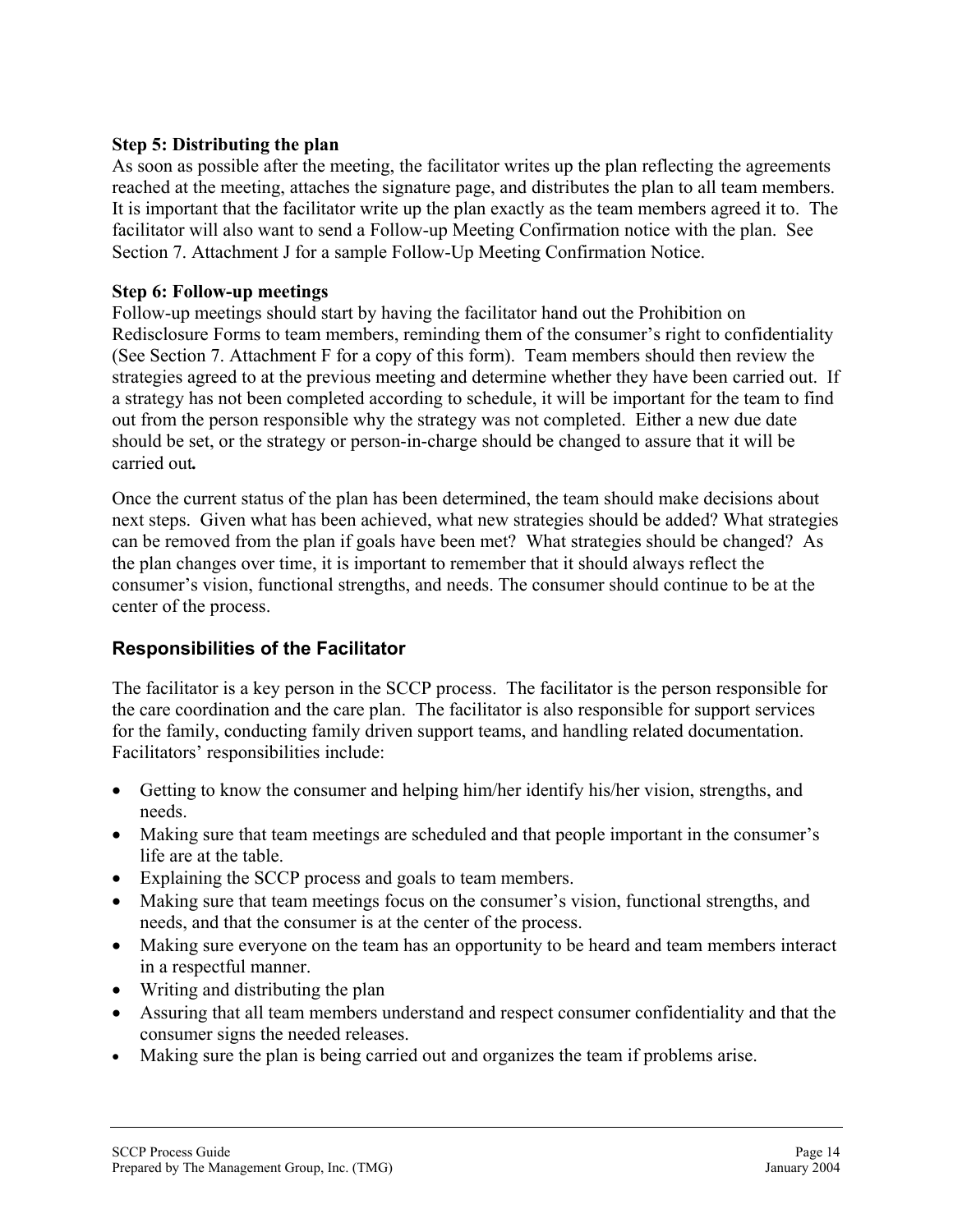#### **When a Team Ends**

Every team has a different life span. How long a team continues to meet depends on whether the consumer wants continued support to meet his/her life vision. In some case, consumers will meet some or all of their goals and still want the support of the team to maintain the quality of their lives. In other cases, a consumer will choose not to continue on the team whether needs have been met or not. In these cases, it is important for team members to offer their support and express willingness to continue to work with the consumer. This may require rethinking the vision, revisiting the consumer's strengths, and working more efficiently to address the consumer's short and long-term goals.

### **SECTION 5. CONFIDENTIALITY AND CONSUMER CONSENT**

#### **Importance of Confidentiality**

Confidentiality is central to the SCCP process. Federal law (42 CFR, Part 2) has very detailed and extensive requirements to protect the confidentiality of people with drug or alcohol abuse issues. It includes criminal penalties for violation of AODA confidentiality.

Professionals involved in the SCCP process are responsible for telling consumers about their right to confidentiality and consent. It is the job of professionals to make sure consumers understand these rights. It is their job to uphold these rights throughout the care planning process.

Protecting the consumer's confidentiality reduces the stigma related to AODA. This is one reason federal regulations are so strict in this area. Confidentiality increases the likelihood of treatment and supports consumers to be selective about what and to whom personal information is shared.

To ensure confidentiality and consent for consumers, the SCCP committee created two consent forms that meet the federal guidelines. The first consent form is completed generally at the initial meeting between the consumer and the facilitator. The second consent form is completed at the beginning or end of the first team meeting according to agency policy.

These forms and instructions are included in the Section 7. Attachments  $E \& E$ .

#### **Differences in AODA Consents and Other Consents**

When using the new consent forms, agencies will notice several differences between AODA consent forms and other consent forms. These include:

- Selecting the people with whom information is shared
- Limiting redisclosure
- Specifying information to be shared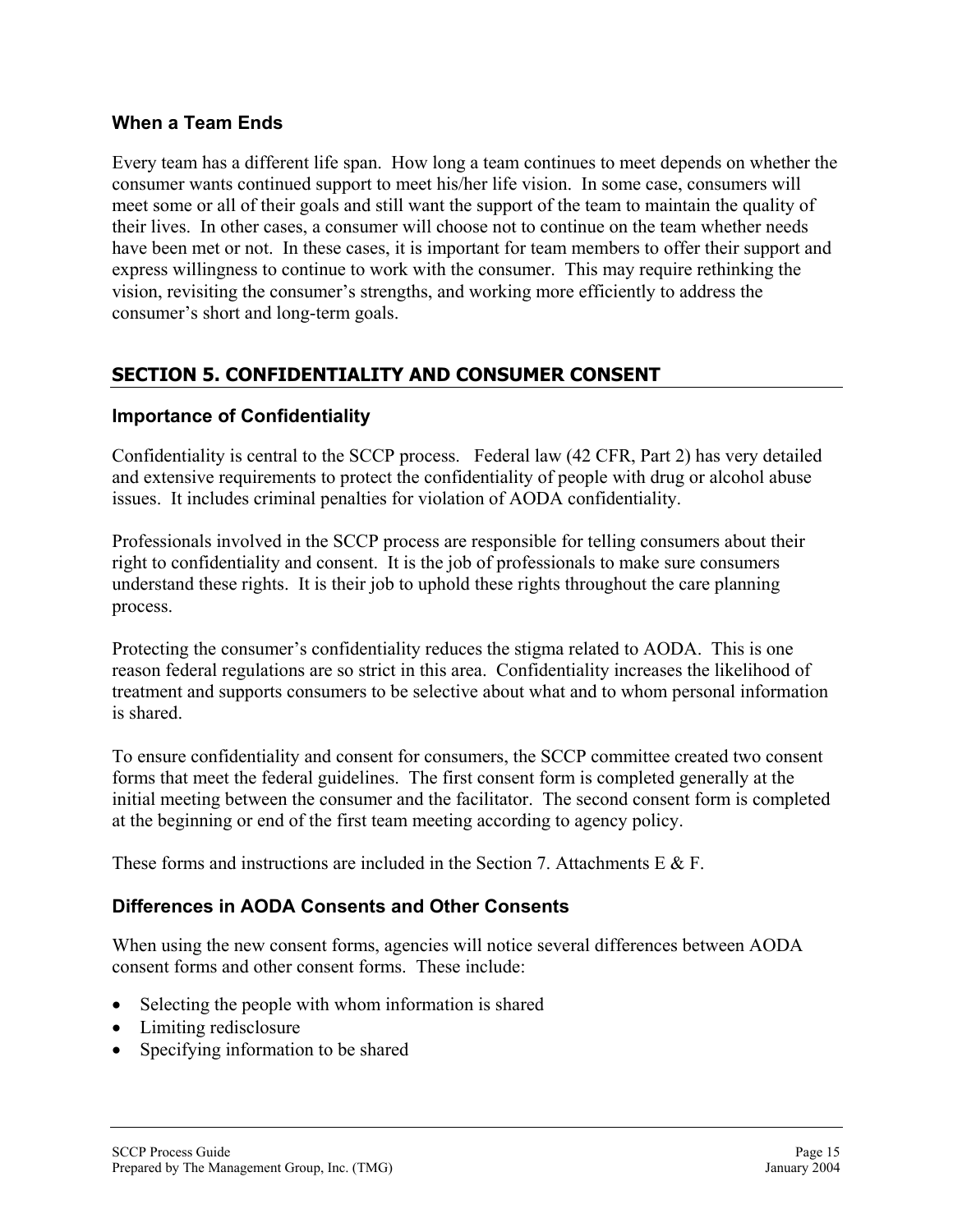#### **Selecting People With Whom Information Is Shared**

When completing this section of the consent form, consumers identify members of their team by agency and location, if necessary. They also consent to allow team members to talk with each other about the consumer's plan. This sharing among the team only applies to specific information identified by the consumer.

#### **Limiting Redisclosure**

Redisclosure or sharing information with people who are not on the team is prohibited without the consumer's written consent. A team member at the meetings cannot give any AODA treatment information to anyone who is not listed on the consent, with a few exceptions.

- The consumer can identify other people to whom specific information can be released and includes their names on the consent form.
- Team members can disclose information within their specific department if it is necessary to the consumer's care. However, if they are in a large agency and have contracts with private agencies or there are other sub-departments who have no need for this information, legally they are not to redisclose verbally or through databases.

The Prohibition on Redisclosure Form (See Section 7. Attachment F) should always be given out and explained at the initial meeting and at each follow-up meeting. This is important even though the Prohibition is printed on the SCCP; team members won't get copies of the SCCP for a week or so after the meeting.

#### **Specifying Information to Share**

The consent form lists specific types of information that could be discussed. Consumers have the right to limit what information is shared with team members. By initialing specific information on the consent form, the consumer indicates what information the team can discuss. Explanations of each item are on the instructions.

#### **Other Key Points**

- The consumer's *written consent* is mandatory, including signature and date.
- The consumer must be offered a copy of the consent form and can ask to see a copy of the information disclosed at any time.
- Consent forms must include the date or event (end of treatment) when the consumer's consent expires.

#### **HIPAA Notes Update**

The Wisconsin State Department of Health and Family Services recommends two changes to the SCCP Consent for Release of Confidential Information forms due to the Health Insurance Portability and Accountability Act of 1996 (HIPAA) regulations. Both are contained in the paragraph at the bottom of the form before the expiration date.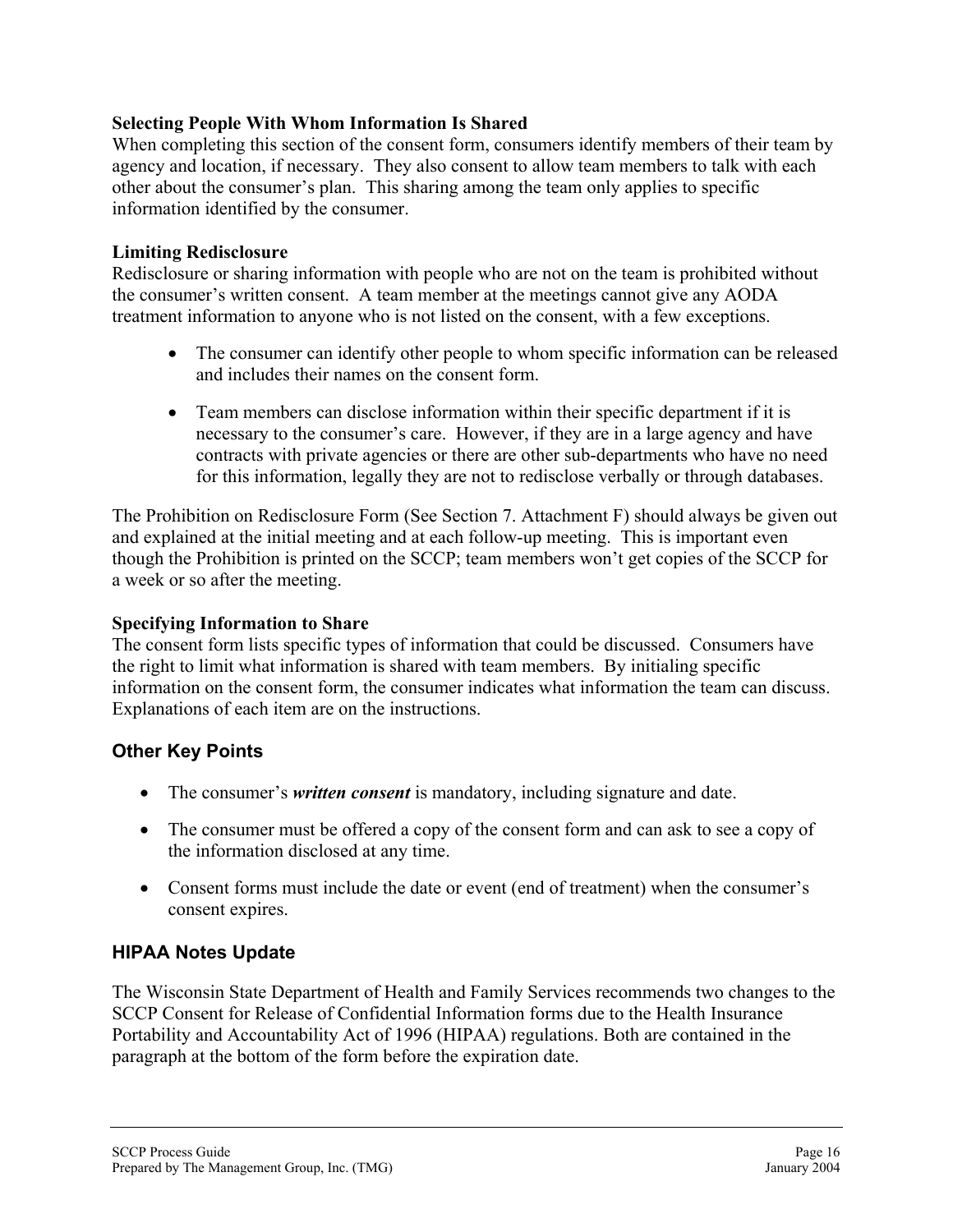1. One sentence has been revised and one added to read: "The information that I authorize to be released may be redisclosed by the recipient of the records only if allowed by law. If information is redisclosed, the recipient of the redisclosed information may be controlled by different laws."

2. There is a new phrase, "I may revoke this consent in writing" because HIPAA requires a consent to be revoked in writing now instead of verbally as it was before HIPAA. The client could write a statement stating he/she revokes the consent, sign and date it right on the consent form.

### **SECTION 6. FREQUENTLY ASKED QUESTIONS (FAQs)**

#### **FAQs from Team Members**

#### *As a team member will it be my responsibility to maintain and update the coordinated care plan?*

Unless you are the lead facilitator organizing the meetings with the consumer, you will not have to create, update, or distribute the plan for the rest of the team. This is one of the many advantages of being part of this process: you have someone leading the team and doing the groundwork so that you can focus your energy on getting to know the consumer and meeting his/her needs in the best way possible. Please note: All team members are still responsible for any plans specific to their agency.

#### *I am concerned that the team won't focus on the things in the consumer's life that are important to my agency. How can I be assured that our requirements are met?*

While the consumer's vision, strengths, and needs are central to the care planning, the team members recognize the importance of meeting system requirements. Workers from various agencies may have specific and, in some cases, court-ordered requirements; it's imperative that these get included on the plan. It's even more important that the team come up with ways to help consumers meet these system requirements while working toward their vision.

#### *My caseload is pretty heavy, and I don't have lots of time to spend with each consumer. Will this team approach take more time and add to my work?*

The frequency and length of team meetings vary from consumer to consumer and may take longer in the early part of the team's development, but it's likely that your participation will not take more time or add to your work. In fact, you'll have the advantage of working with other agencies to help the consumer. You'll have a team of people to rely on, other eyes and ears to help you track the consumer's progress and keep things moving in positive and progressive ways. You'll also be able to speak with the consumer and other caseworkers directly, reducing the need for time consuming phone calls.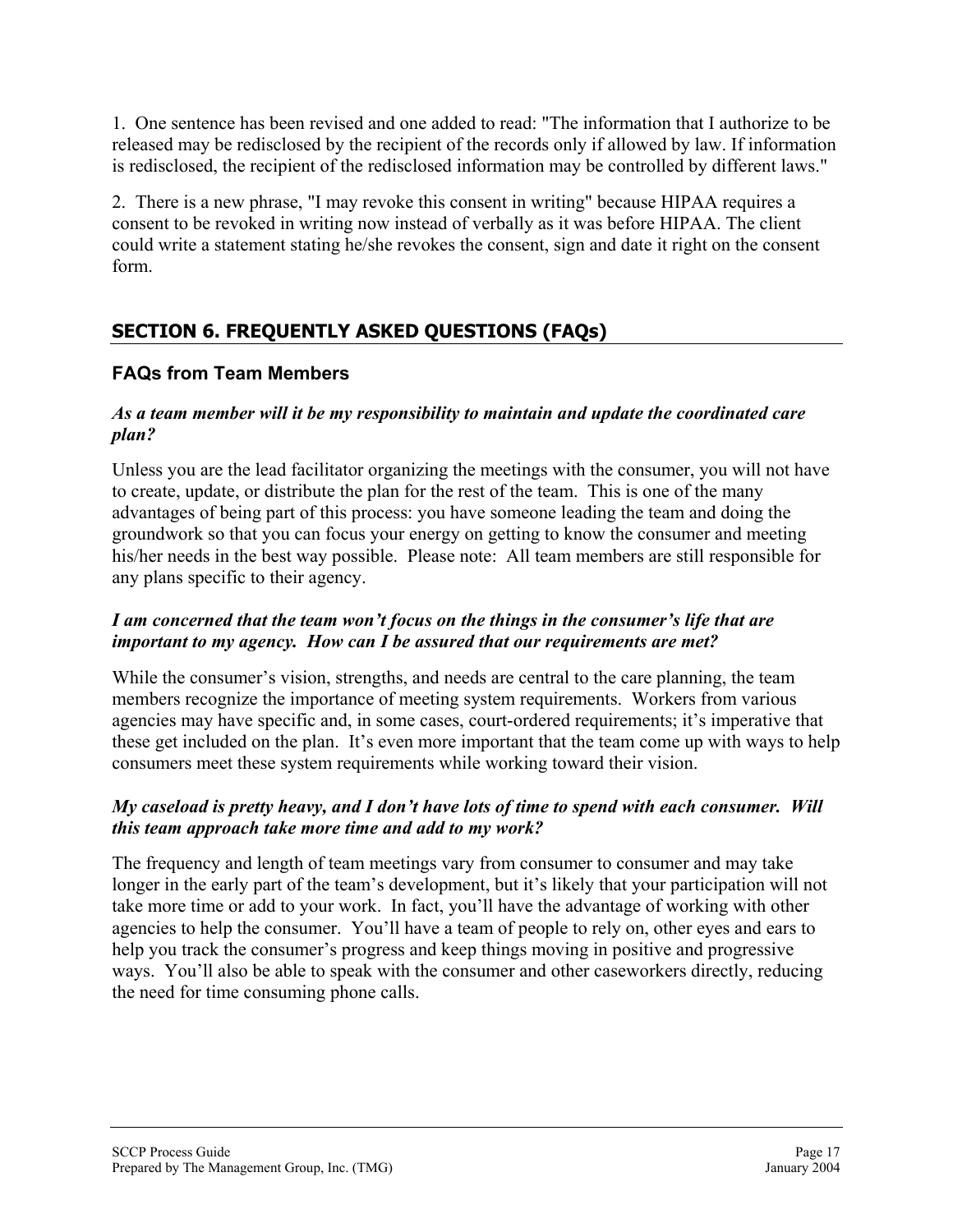#### *I am new to this process, how can I best prepare for these meetings?*

The consumer invited you to attend the team meeting because he/she sees you as someone who can help. Coming prepared and willing to participate sends a strong message to the consumer that you're ready to work together. Here are some tips to help you prepare:

- *Know what's expected*. As a team member you will be expected to listen to the consumer and help them articulate their vision, strengths, and needs. You will be expected to contribute your own thoughts and concerns and ensure that the requirements of the system you represent are met. You will also be expected to respect the needs of the other systems at the table and support all team members, especially the consumer, to feel part of the care planning process. This process asks team members to recognize that the needs of the consumer and the team as a whole are equally important to the needs of any one service system.
- *Be prepared to offer suggestions* and services to meet consumer needs, even those that fall outside your agency's service focus. The consumer and your team members rely on your expertise and community connections to support the SCCP.
- *Before the first meeting, make sure you gather and review material related to the consumer.* This could include case notes, court orders, treatment, care, or employment plans, progress to date, and current concerns.
- *Take a few minutes to think about the consumer's strengths*. Look beyond the consumer's needs to see his or her potential for success. You will be asked to share these at the first meeting, so take the time to jot your thoughts down.
- *Ask the facilitator* to send you an agenda and any other relevant material so that you can plan accordingly. Be sure you know where you'll be meeting and plan to be on time. This sends a strong message to the consumer and other teams members that you are committed to the process.

As you attend more meetings, you'll recognize that your role will vary from consumer to consumer and meeting to meeting. With each encounter, you'll gain new skills and knowledge about working collaboratively to support consumers.

#### *Some of the team members and I seem to disagree about issues in the consumer's life. Understandably we are all coming at this from different directions, but what can I do to work better with my team members?*

It's normal and natural that team members have disagreements. And in most cases, this is a sign that the team is dynamic and working hard. The important thing to remember is that disagreements among team members must be handled respectfully. Keep in mind the goal of each meeting: supporting consumers to achieve their goals. All efforts should be focused towards this end.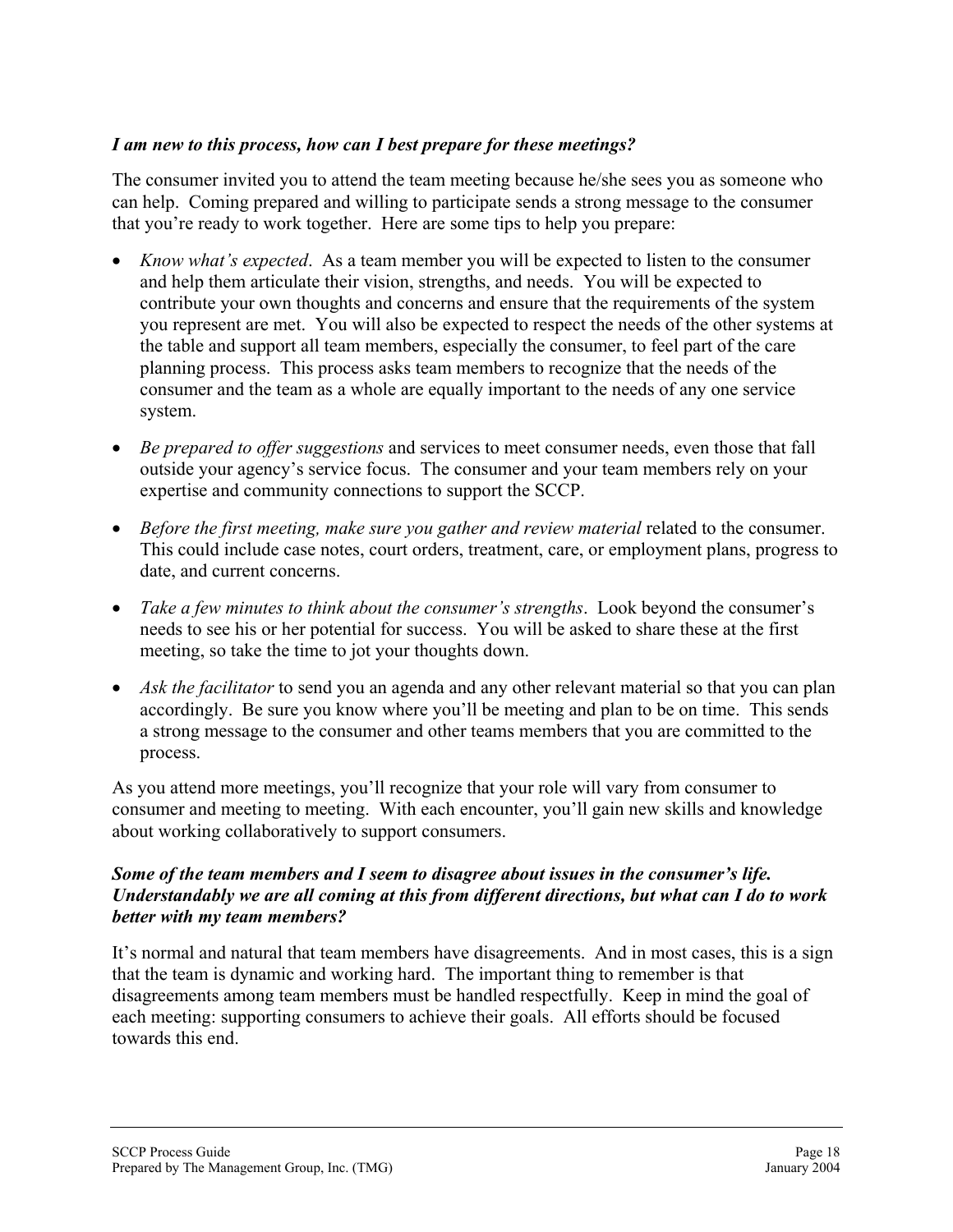#### *I've been working with consumers for years, and new case planning approaches have come and gone. What are the advantages of this approach, and how will it help me do my job better?*

There are several advantages to this approach that will make your job easier. Participating in the SCCP meetings supports workers to

- Gain insight into multiple aspects of the consumer's life and focus on the whole person.
- Work in collaboration with other systems so that information is shared freely and new community contacts are made among agencies.
- Benefit from the built-in, ongoing monitoring system. Because teams check in regularly and talk about progress and barriers to meeting needs, there are people consistently focused on the consumer, supporting him/her to work toward his/her stated vision.

#### **FAQs from Consumers**

#### *How will the SCCP help me get my life on track?*

The SCCP will help you simplify and organize the different things you have going on in your life. Workers from the different agencies you deal with will be coming together to create one care plan that meets your needs. The people you invite to join your team will help you describe your goals, listen to and understand the different things you need in your life, and think of ways to help.

#### *I've never been on a team before. What can I expect at these meetings and how can I get ready for them?*

The lead facilitator will help you prepare for the meeting. He or she will describe how the meeting works and help you to come up with a list of people to be on your team. You can invite friends, family, neighbors, or people from your church, mosque or synagogue—people who know and support you. Your facilitator will help you list your strengths, a vision for your life, and your needs. You will decide what things the team knows about you and what things you want kept private. Team members will respect these limits. Remember: they are there to help you improve your life and meet your goals.

#### *I don't get along with one of my case managers. Do I have to invite all workers to team meetings?*

No. You don't have to invite all of your workers. However, these may be the people you are struggling the most with. Inviting them to join your team may help improve your working relationship and move things in a positive direction. In the end, though, you decide who attends the team meetings. By being on the team, a worker may better understand your situation and be bettering able to help you.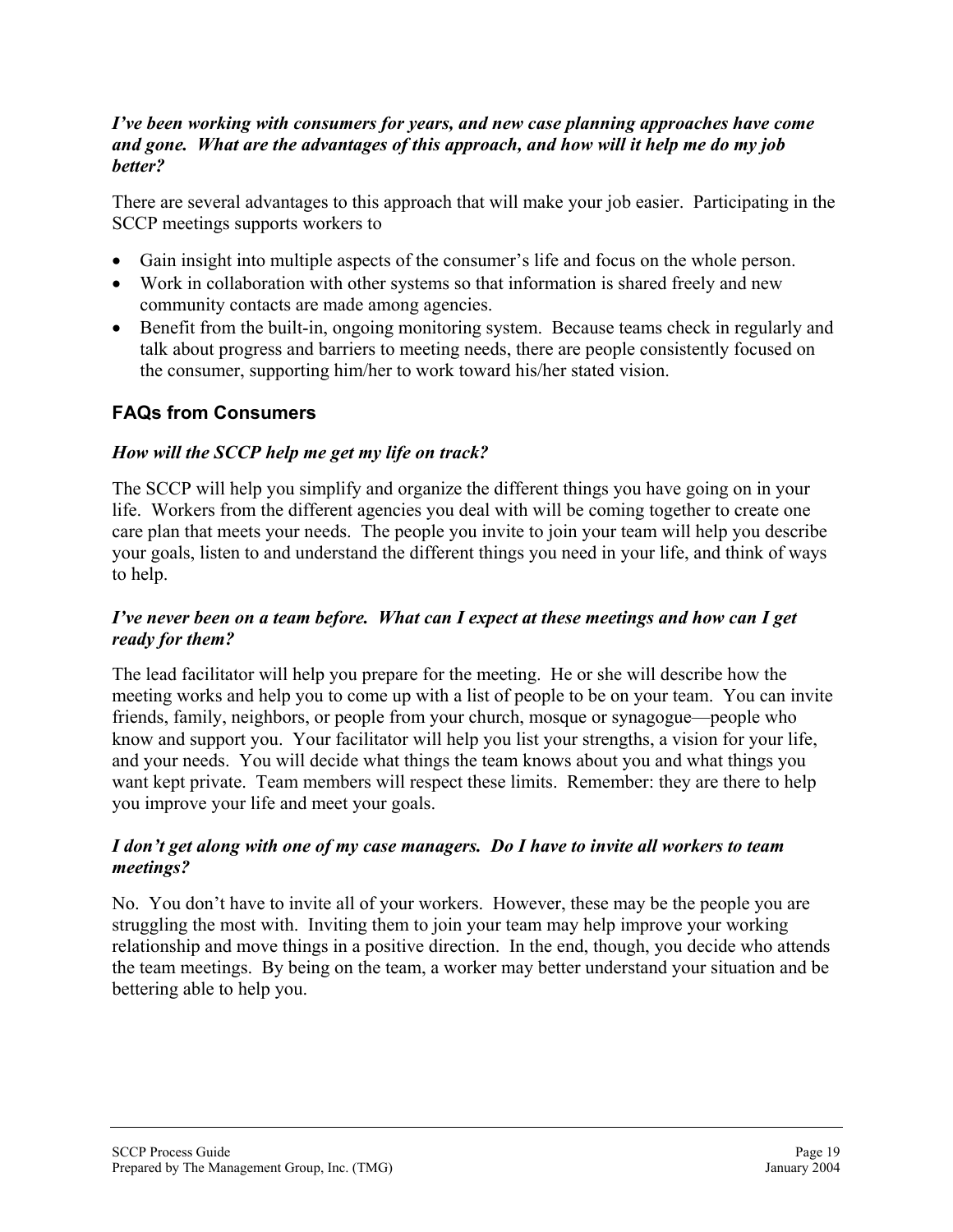#### *There are some things in my life that I don't like talking about. Do I get to decide what gets said at these meetings?*

Yes. You get to decide what information is shared with your team members and others. Before and after your first team meeting the facilitator will give you two consent forms to fill out. These forms must to be completed before you meet with team members. On them you will be able to list people that are allowed to be part of your team and discuss your personal issues. You will be able to limit or stop workers from sharing information about you with others. You will also be able to pick and choose what things about your life you want shared.

#### *I would prefer having my team meetings at my house. Is this going to be a problem?*

As much as possible, team meetings will be held in places selected by the consumer. Some people prefer having meetings in their own homes; others decide to meet at an agency. Feel free to talk about the possibilities with your facilitator and team members.

#### *I have so many appointments each week with different agencies, how am I going to find the time to make it to these meetings?*

The SCCP should reduce the number of appointments you have, especially if your team meetings are scheduled regularly and your workers attend. Also, if staying organized and keeping on top of things is difficult for you, then you and your team should identify this as a need and think of different ways to help you manage this better.

#### *I have a pretty good sense of what my limits are, but some of my team members are pushing me to do things I'm not ready to do. How can I get them to listen to me and respect my opinion?*

You are the driving force of your care planning team and need to let people know when you are feeling overwhelmed. If there are things that you aren't handling well or need help with, let your facilitator know. If emergencies arise and you don't know where to turn, or if you are not able to make one of your commitments, contact your facilitator and get his/her input and help. Remember: your team members are there to help you succeed.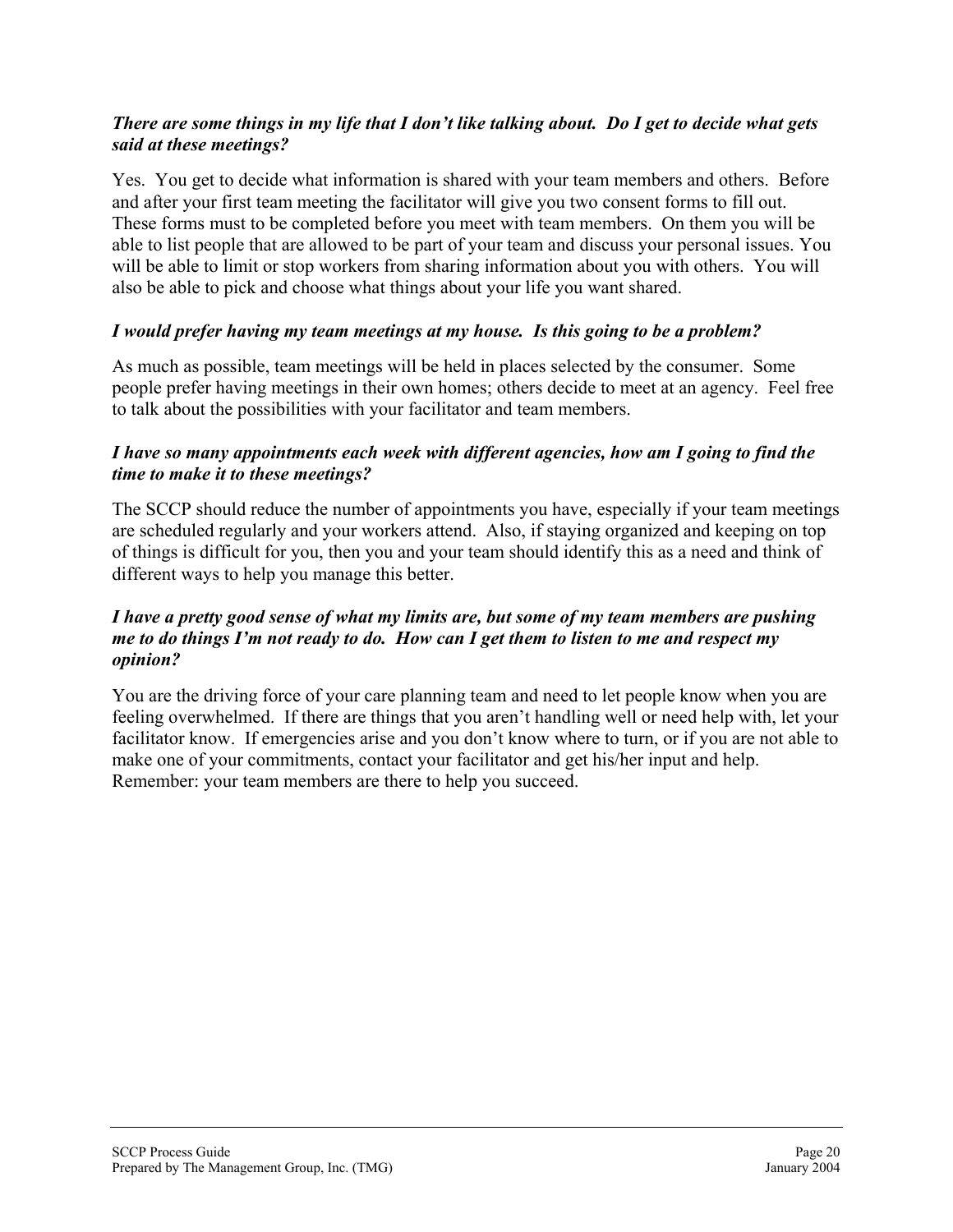### **SECTION 7. USEFUL SCCP MATERIALS**

This section provides material that may be useful to you in preparing to conduct or attend a single coordinated care plan meeting. With the exception of the Consent Forms, which must be completed before the team meetings occur, use of these tools is entirely optional. They are provided to educate people about the SCCP and support consistency in the process.

Tools include the following:

- Attachment A. Core Values Memo
- Attachment B. Description of the SCCP for Team Members
- Attachment C. Expectations for Team Members
- Attachment D. Description of the SCCP for Consumers
- Attachment E. Initial and Follow-up Consent Forms and Instructions
- Attachment F. Prohibition on Redisclosure
- Attachment G. SCCP Meeting Confirmation Letter
- Attachment H. Blank SCCP
- Attachment I. Completed Sample SCCP
- Attachment J. Follow-up Meeting Confirmation Letter
- Attachment K. Agency Contact List for SCCP Teams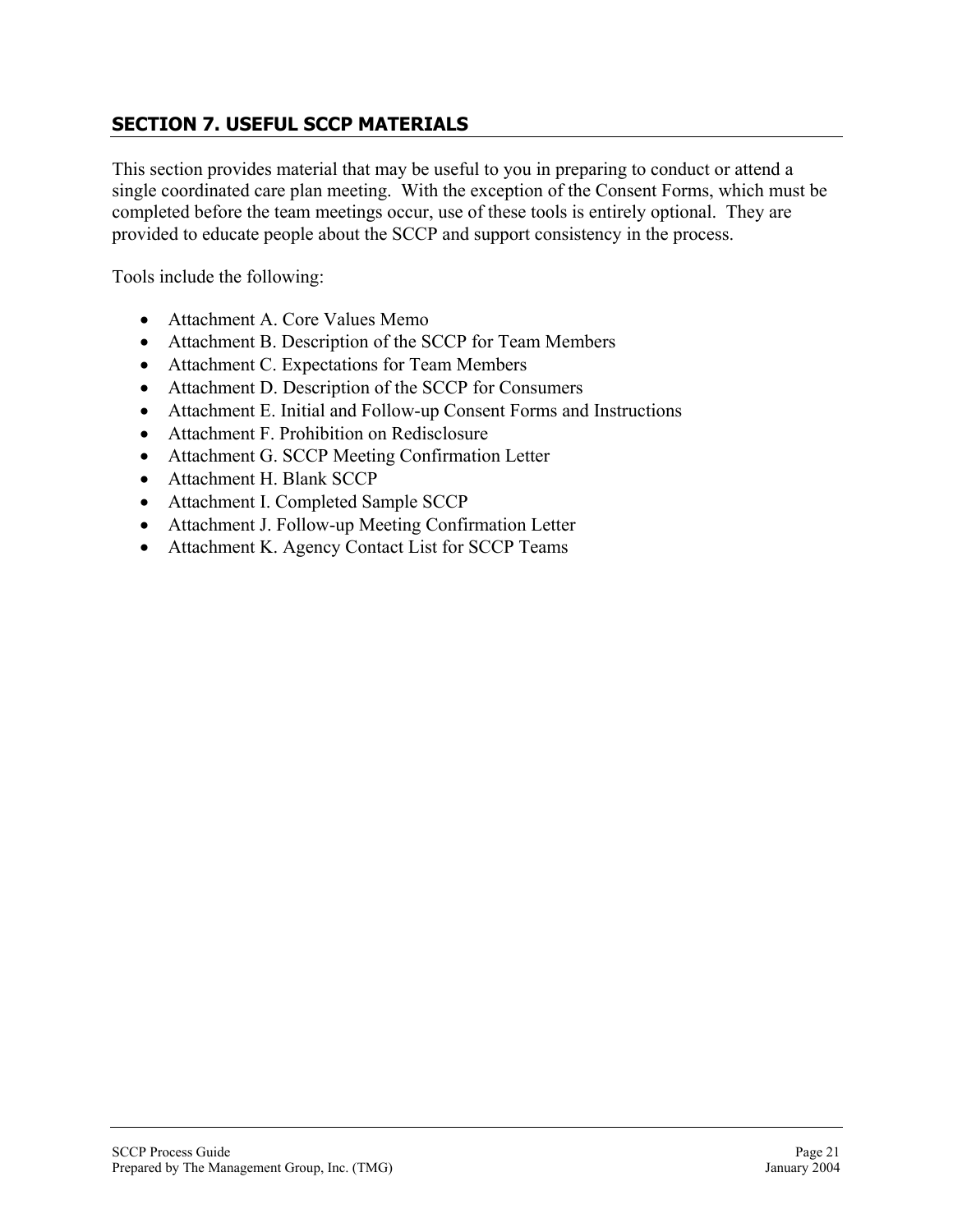### **ATTACHMENT A**

### **DEPARTMENT OF HEALTH AND FAMILY SERVICES COORDINATED SERVICES TEAM INITIATIVE**

#### **Concept Paper – July 14, 2003**

#### Vision

To implement a practice change and system transformation in Wisconsin by having a strengthbased coordinated system of care, driven by a shared set of core values, that is reflected and measured in the way we interact with and deliver supports and services for families who require substance abuse, mental health, and child welfare services.

Core Values Guiding This Initiative

- Family-Centered: A family-centered approach means that families are a family of choice defined by the consumers themselves. Families are responsible for their children and are respected and listened to as we support them in meeting their needs, reducing system barriers, and promoting changes that can be sustained overtime. The goal of a familycentered team and system is to move away from the focus of a single client represented in systems, to a focus on the functioning, safety, and well being of the family as a whole.
- Consumer Involvement: The family's involvement in the process is empowering and increases the likelihood of cooperation, ownership, and success. Families are viewed as full and meaningful partners in all aspects of the decision making process affecting their lives including decisions made about their service plans.
- Builds on Natural and Community Supports: Recognizes and utilizes all resources in our communities creatively and flexibly, including formal and informal supports and service systems. Every attempt should be made to include the families' relatives, neighbors, friends, faith community, co-workers or anyone the family would like to include in the team process. Ultimately families will be empowered and have developed a network of informal, natural, and community supports so that formal system involvement is reduced or not needed at all.
- Strength-Based: Strength-based planning builds on the family's unique qualities and identified strengths that can then be used to support strategies to meet the families needs. Strengths should also be found in the family's environment through their informal support networks as well as in attitudes, values, skills, abilities, preferences and aspirations. Strengths are expected to emerge, be clarified and change over time as the family's initial needs are met and new needs emerge with strategies discussed and implemented.
- Unconditional Care: Means that we care for the family, not that we will care "if." It means that it is the responsibility of the service team to adapt to the needs of the family - not of the family to adapt to the needs of a program. We will coordinate services and supports for the family that we would hope are done for us. If difficulties arise, the individualized services and supports change to meet the family's needs.
- Collaboration Across Systems: An interactive process in which people with diverse expertise, along with families, generate solutions to mutually defined needs and goals building on identified strengths. All systems working with the family have an understanding of each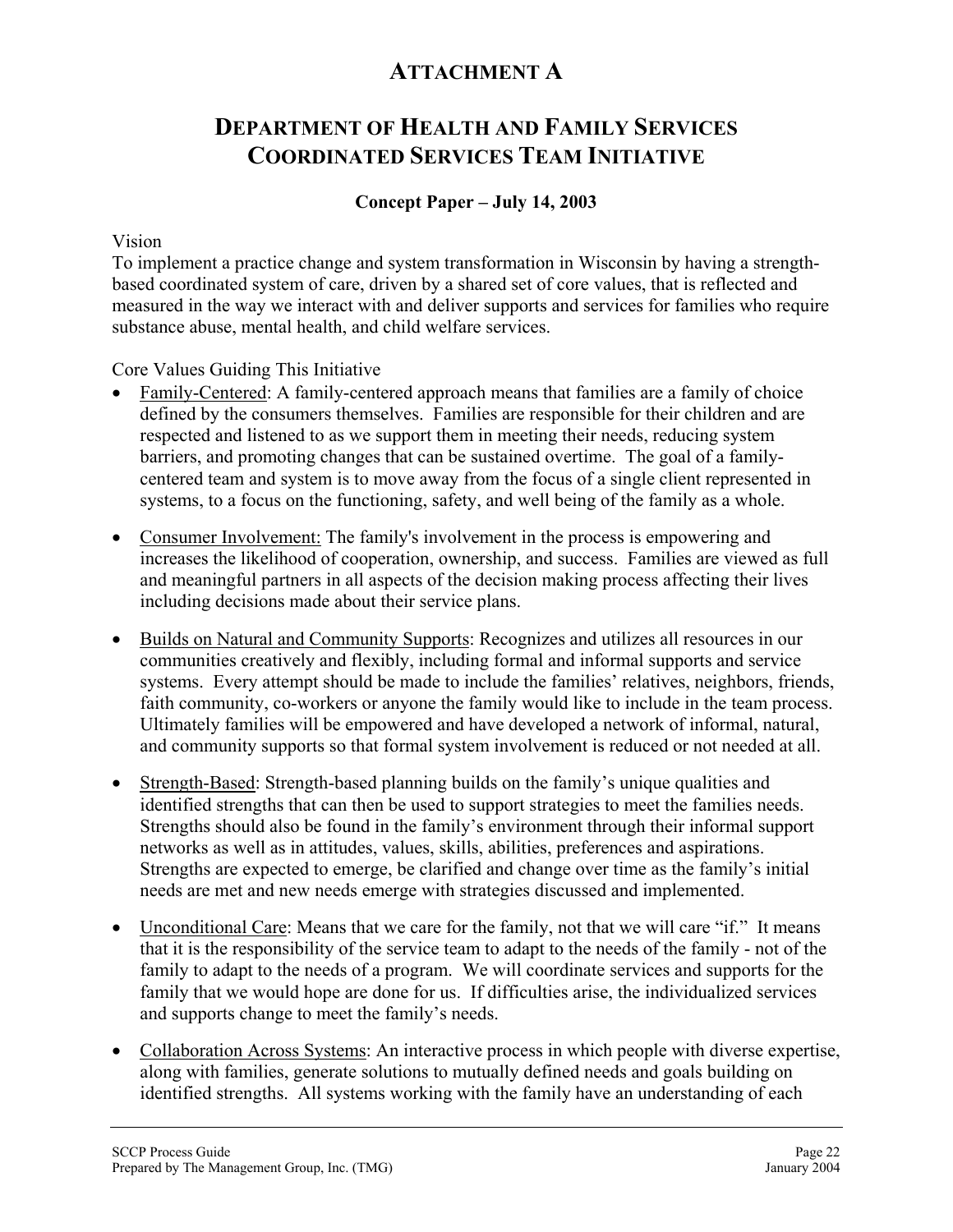other's programs and a commitment and willingness to work together to assist the family in obtaining their goals. The substance abuse, mental health, child welfare, and other identified systems collaborate and coordinate a single system of care for families involved within their services.

- Team Approach Across Agencies: Planning, decision-making, and strategies rely on the strengths, skills, mutual respect, creative, and flexible resources of a diversified, committed team. Team member strengths, skills, experience, and resources are utilized to select strategies that will support the family in meeting their needs. All family, formal, and informal team members share responsibility, accountability, authority, and understand and respect each other's strengths, roles, and limitations.
- Ensuring Safety: When child protective services are involved, the team will maintain a focus on child safety. Consideration will be given to whether the identified threats to safety are still in effect, whether the child is being kept safe by the least intrusive means possible, and whether the safety services in place are effectively controlling those threats. When safety concerns are present, a primary goal of the family team is the protection of citizens from crime and the fear of crime. The presence of individuals who are potentially dangerous requires that protection and supervision be sufficiently effective to dispel the fears of the public.
- Gender/Age/Culturally Responsive Treatment: Services reflect an understanding of the issues specific to gender, age, disability, race, ethnicity, and sexual orientation and reflect support, acceptance, and understanding of cultural and lifestyle diversity.
- Self-sufficiency: Families will be supported, resources shared, and team members held responsible in achieving self-sufficiency in essential life domains. (Domains include but are not limited to, safety, housing, employment, financial, educational, psychological, emotional, and spiritual.)
- Education and Work Focus: Dedication to positive, immediate, and consistent education, employment, and/or employment-related activities which results in resiliency and selfsufficiency, improved quality of life for self, family, and the community.
- Belief in Growth, Learning and Recovery: Family improvement begins by integrating formal and informal supports that instill hope and are dedicated to interacting with individuals with compassion, dignity, and respect. Team members operate from a belief that every family desires change and can take steps toward attaining a productive and self-sufficient life. •
- Outcome-oriented: From the onset of the family team meetings, levels of personal responsibility and accountability for all team members, both formal and informal supports are discussed, agreed-upon, and maintained. Identified outcomes are understood and shared by all team members. Legal, education, employment, child-safety, and other applicable mandates are considered in developing outcomes, progress is monitored and each team member participates in defining success. Selected outcomes are standardized, measurable, based on the life of the family and its individual members.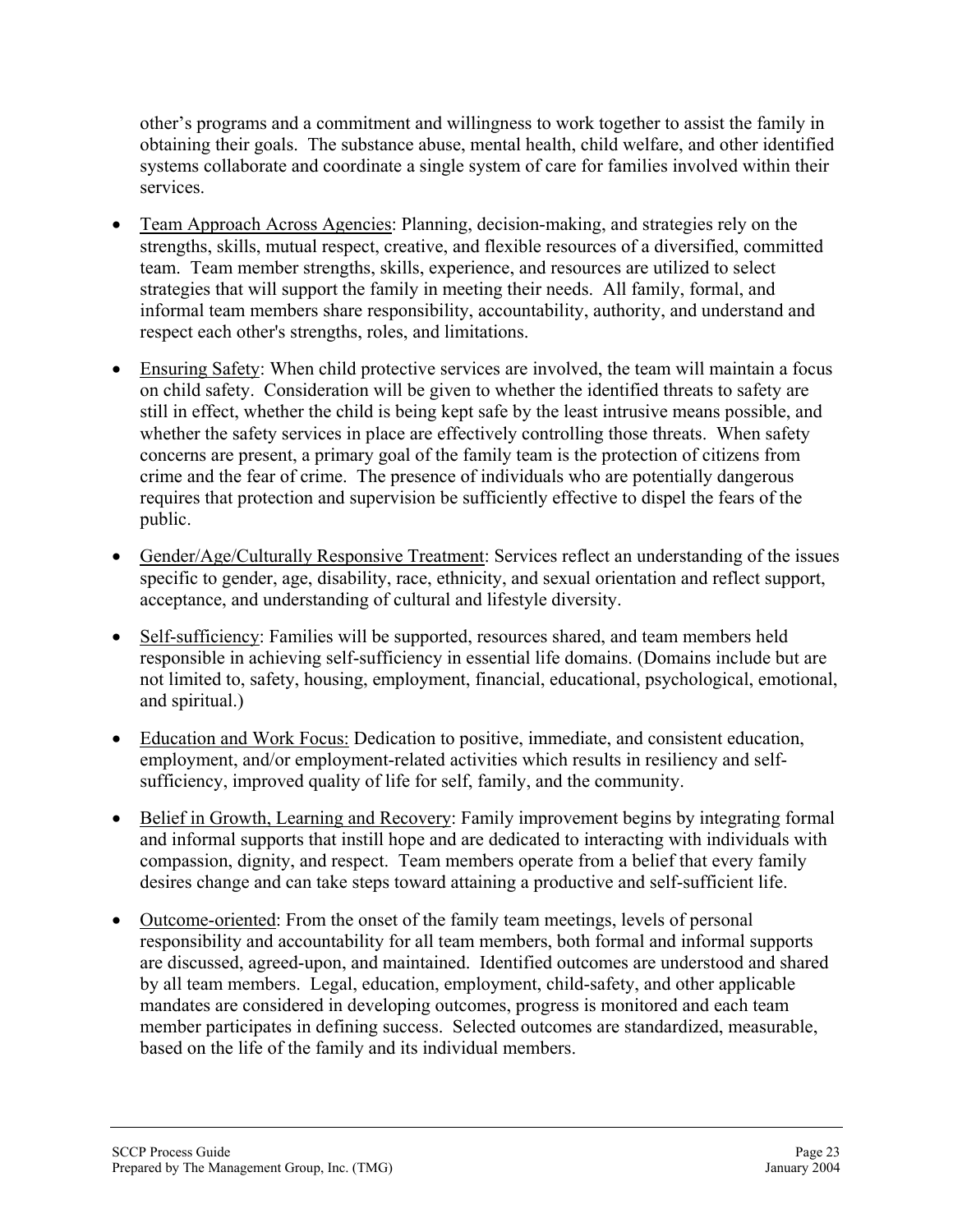### **ATTACHMENT B**

# **SINGLE COORDINATED CARE PLANNING**

### *A Brief Description*

You may have been contacted about participating on a *Single Coordinated Care Planning team* for one of your clients. This memo briefly explains the Single Coordinated Care Plan process and what you can expect.

#### **What is a Single Coordinated Care Plan?**

Currently, consumers who are involved in multiple systems (for example, W-2, AODA, Child Welfare and Corrections) have separate care plans for each system. The large number of separate, uncoordinated plans can result in needless *duplication* of services. In addition, because expectations and requirements are not coordinated among plans, they may collectively impose *unrealistic expectations* on consumers. Finally, the plans are often less effective than they could be because they do not build on the *consumers' strengths, informal support systems, or priorities.* 

In response, The Milwaukee AODA/TANF Services System, a consortium of Milwaukee County and 40 AODA services providers, has initiated **Single Coordinated Care Planning.** This approach has been developed through a joint effort involving AODA agencies, W-2 agencies, Child Welfare Agencies, Mental Health Providers, Corrections, Medicaid HMOs, consumers and community representatives.

- The Single Coordinated Care Plan will apply to consumers who are receiving TANFfunded AODA services and who also are involved in one or more other systems.
- The plan will be developed by a "Planning Team" consisting of the consumer, his or her family members or informal supports, and representatives of all systems with which the consumer is involved. You may be asked to participate on a Planning Team for a consumer who is being served by your agency.
- The plan will be developed using the Wraparound approach. This approach is consumer-focused and builds on the consumers' goals and strengths. At the same time, it recognizes the necessity of complying with system mandates, such as court orders.
- The planning meetings will be led by facilitators who are trained in Wraparound facilitation. The facilitators will contact you about scheduling the meetings.
- The planning team will hold an initial meeting to develop the plan. Follow-up meetings will be held periodically to review progress and modify the plan as needed.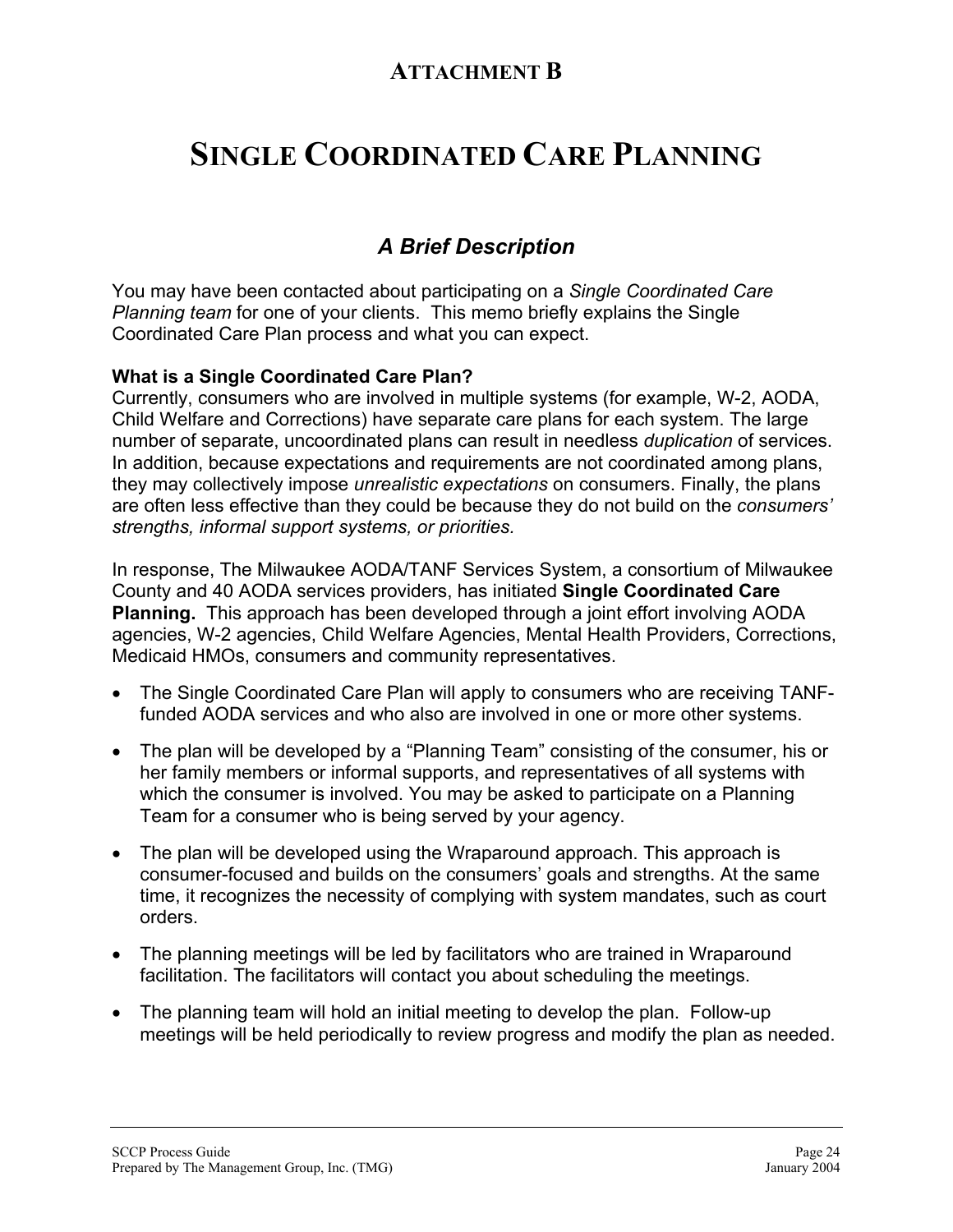#### **Benefits of Single Coordinated Care Planning**

First and foremost, coordinated care planning will benefit the consumer by providing him/her with a single plan that builds on his/her strengths, addresses his/her needs and reflects the expectations and requirements of all systems with which he/she is involved.

Coordinated care planning will also benefit you, as a caseworker. It will give you an opportunity to discuss goals and strategies with everyone involved with the consumer, helping to assure efficient and cost-effective use of resources. Since you'll meet the consumer's other caseworkers face-to-face, the coordinated care planning process should vastly reduce the amount of "phone tag" you currently encounter trying to contact and coordinate with other systems.

In addition, the Single Coordinated Care Planning Process has many other benefits:

- $\triangleright$  It encourages creative approaches to achieving consumers' goals.
- $\triangleright$  It promotes accountability and shared responsibility.
- $\triangleright$  It provides systems representatives with information that is not always available or accessible.
- $\triangleright$  It generates a more permanent support system for consumers before and after system involvement.

#### **Questions**

If you have questions about the team you've been asked to participate on or about the Single Coordinated Care Plan in general, feel free to call your team's lead facilitator.

It is also important that you talk to your supervisor to let him/her know that you've been invited to participate on an SCCP team. Many people have played a part in the development and implementation of this process, so your supervisor may have helpful information about what you can expect as a team member.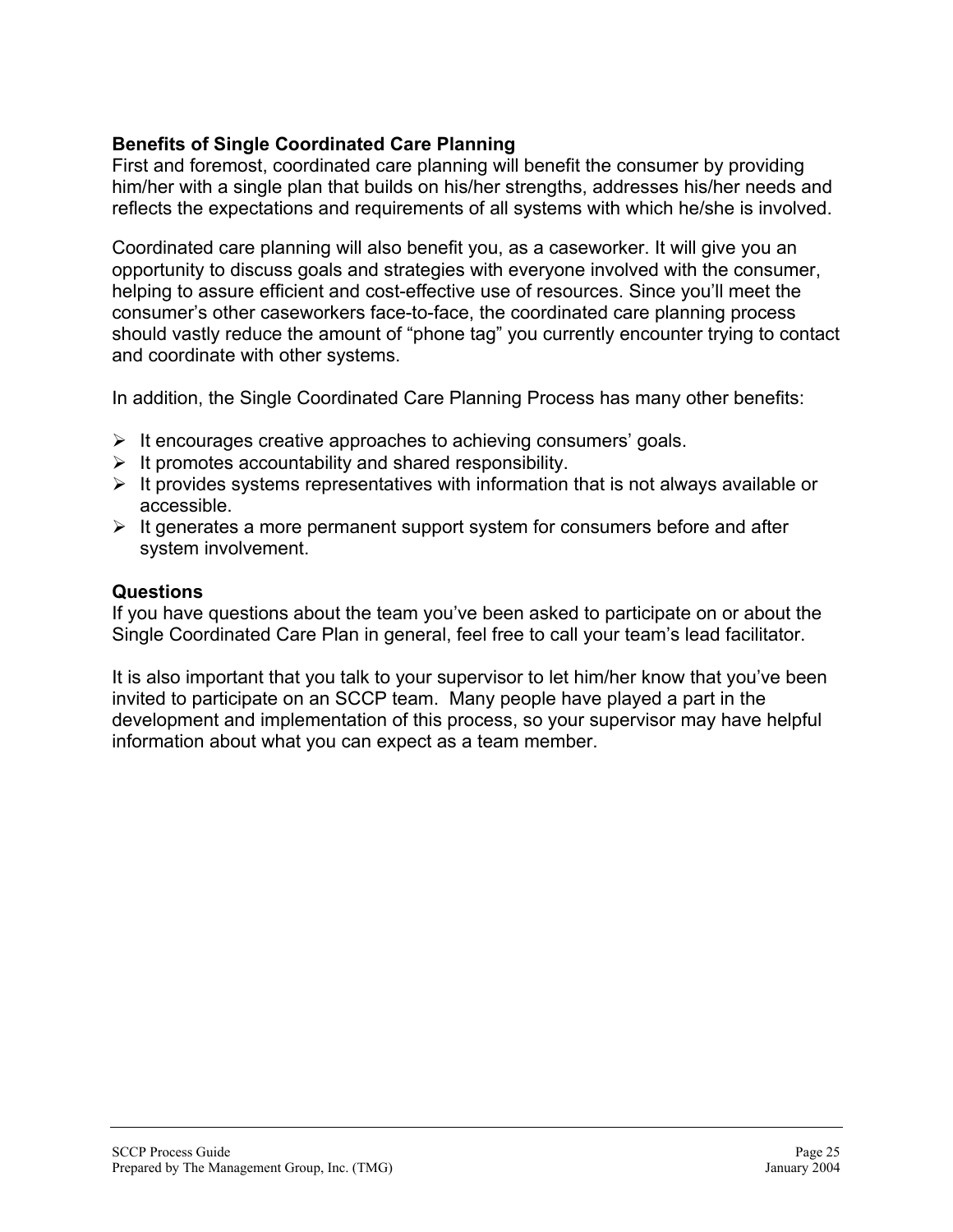## **ATTACHMENT C**

# **SCCP EXPECTATIONS FOR TEAM MEMBERS**

As a member of a single coordinated care planning team, you play an important role in helping consumers get the support they need to meet their goals. Your primary job will be to work with the consumer and other agency representatives to plan and coordinate different formal services and natural supports so that consumers can meet the demands of each system and, at the same time, move toward achieving their personal goals.

Your contributions as a team member cannot be overstated. To help you feel better prepared to participate in the team meetings, the following guidelines have been provided.

- Be on time and ready to stay for the duration of the meeting. Nothing can be more distracting or disappointing to a consumer than having team members come late and leave early.
- Be prepared to talk about your relationship and experience with the consumer, focusing on his or her strengths and on issues that need attention and resolution. Your insight and experience working with the consumer may help the team develop different strategies to meet his/her needs.
- Be a good listener. Even if you disagree with a team member or think something is being mischaracterized, focus on what people are saying. On any team, there are bound to be differences of opinion, especially as people sort out priorities and brainstorm different strategies. Keep an open mind and respect each team member equally.
- Think beyond the requirements of the agency you come from and look at consumer as a person with diverse needs and strengths. Whether you are from a W2 agency or from Child Welfare, your focus should be on getting to know the consumer and the circumstances of his/her life. You should strive to come to a better understanding of who the consumer is and what possibilities lay ahead for him/her. While specific concerns like W2 eligibility limits and weekly urinalysis testing are important and should be addressed on the plan, it's essential that you see your role as supporting the person to move beyond these agencies and gain self-sufficiency.
- Exercise your creativity. Great care plans are created when they're individualized to meet the consumer's needs. As much as possible, think of things in the consumer's life that could be used to support their success. Family, friends, neighbors, and faith communities—all could offer an array of built in support. Don't hesitate to think aloud and be creative about your approach to care planning.
- Follow through on what you've committed to do. If you've agreed to do something on the care plan, be sure that you do everything in your power to follow through. Your team members are counting on you!
- Respect consumer confidentiality and make sure you uphold the federal regulations.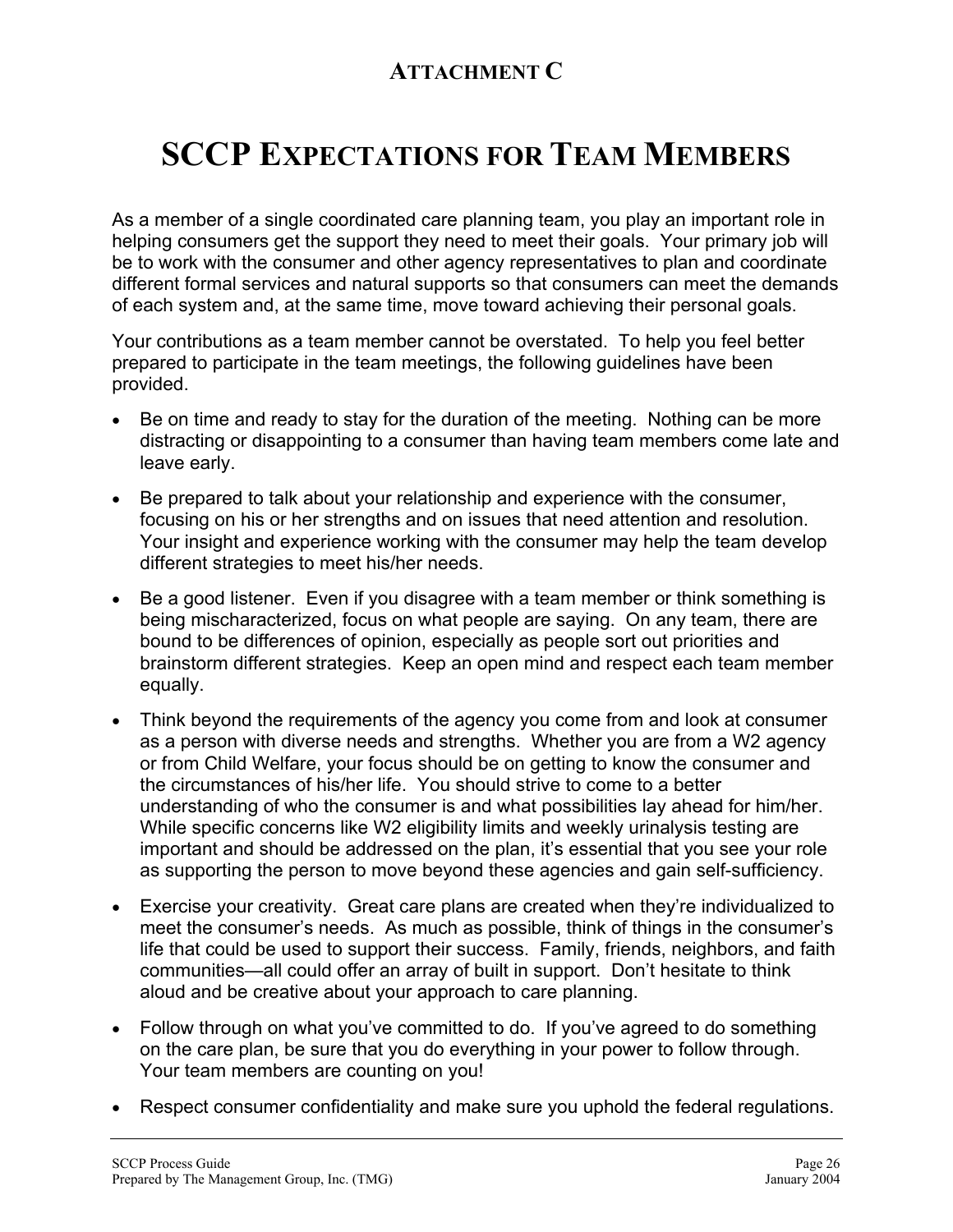### **ATTACHMENT D**

# **SCCP INFORMATION FOR CONSUMERS**

#### **The Single Coordinated Care Plan**

The SCCP or the Single Coordinated Care Plan is a new way for consumers to work toward achieving personal goals such as:

- Getting a job
- Staying sober and healthy
- Keeping families together
- Living successfully in the community

The SCCP brings together teams of people who work with consumers to help them figure out what they need to live the lives they want. The SCCP teams support consumers while they are working to achieve their goals. SCCP Teams are usually made up of family, friends, and workers from different agencies like W-2, Child Welfare, Corrections, and Drug and Alcohol Abuse services.

Consumers' teams will be different depending on the things they have going on in their lives and the family and friends they rely on for help. No matter who is on the SCCP teams, the goal is the same: to work together to create one plan that prioritizes consumers' needs and describes how these needs are going to be met. Each team member will have a job and a responsibility to the team and, more importantly, to the consumer.

#### **How SCCP Works**

Consumers who participate in the SCCP work with a person called the lead facilitator. Lead facilitators work closely with consumers, get to know them, help create a list of strengths and needs, and discuss possible team members. Lead facilitators are the people who organize the team meetings, write the coordinated care plan, follow up with team members and the consumer, and keep an eye on the team's progress.

When the consumer decides what people should be on his/her SCCP team, the lead facilitator and consumer set the time, date and location for the first meeting. This may take some negotiating given people's schedules, but the facilitator will do his/her best to schedule something that meets the consumer's needs.

Before the first meeting, the consumer will write a vision statement describing how he/she would like life to be. This statement will be the team's driving force. With the lead facilitator's help, the consumer will write a list of his/her strengths and needs that will be shared with the team during the first meeting. The remainder of the first meeting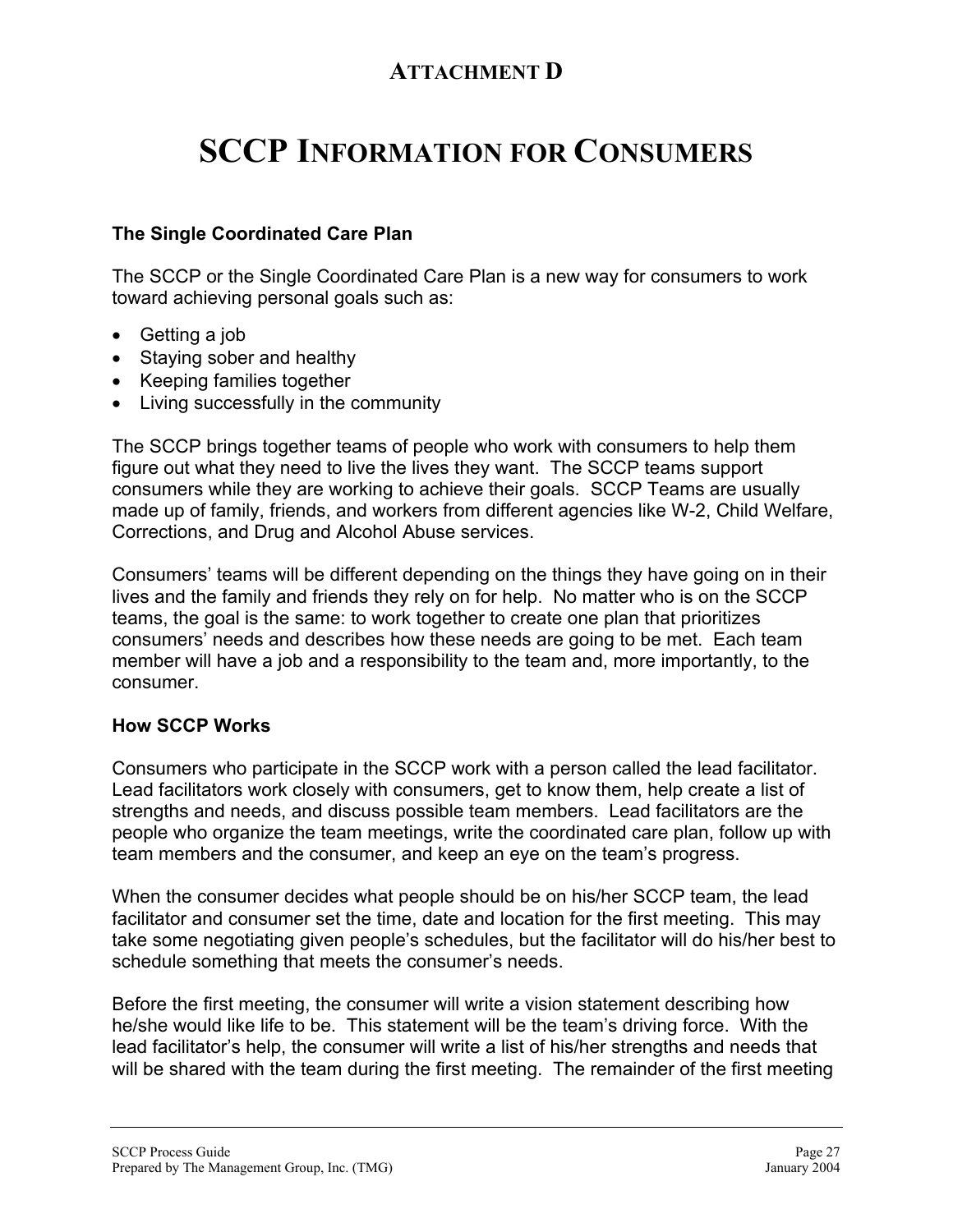will be spent prioritizing the consumer's needs and coming up with ways to meet these needs.

At the end of the first meeting, the consumer will have a coordinated care plan, one that describes how his/her most important needs will be met, who will be responsible for what, and when things should happen. The facilitator will also schedule a follow-up meeting so that the team can begin to meet regularly to support the consumer, discuss problems, and come up with strategies to make the coordinated care plan work. How often a team meets depends on the consumer and the team members.

If consumers have questions at any time during the SCCP process, they should call their lead facilitators.

#### **Advantages of the SCCP**

The SCCP is different from other approaches in several important ways.

- The SCCP builds care plans around consumers. Systems, family, and friends work together to help consumers talk about their needs and provide support for consumers to achieve their goals.
- It brings the key people in consumers' lives together on a regular basis to ask questions, problem solve, and celebrate accomplishments.
- The SCCP provides consumers one-stop-shopping. Team members come to the consumers and provide support, information, resources, and plans of action.
- The SCCP puts the requirements of each system on one plan, instead of two or three different plans.
- The SCCP builds families and other natural supports into consumer plans.

#### **How the SCCP Helps Consumers and Families**

The SCCP helps consumers to:

- Address basic and immediate needs (housing, food, clothing, transportation).
- Identify short and long-term needs and goals.
- Pick or prioritize which needs and goals are the most important.
- Think of ways that these goals and needs can be met using their professional knowledge and access to resources.
- Come up with new ways of doing things when others approaches haven't worked.
- Achieve their goals.
- Prevent crises.
- Plan for the future.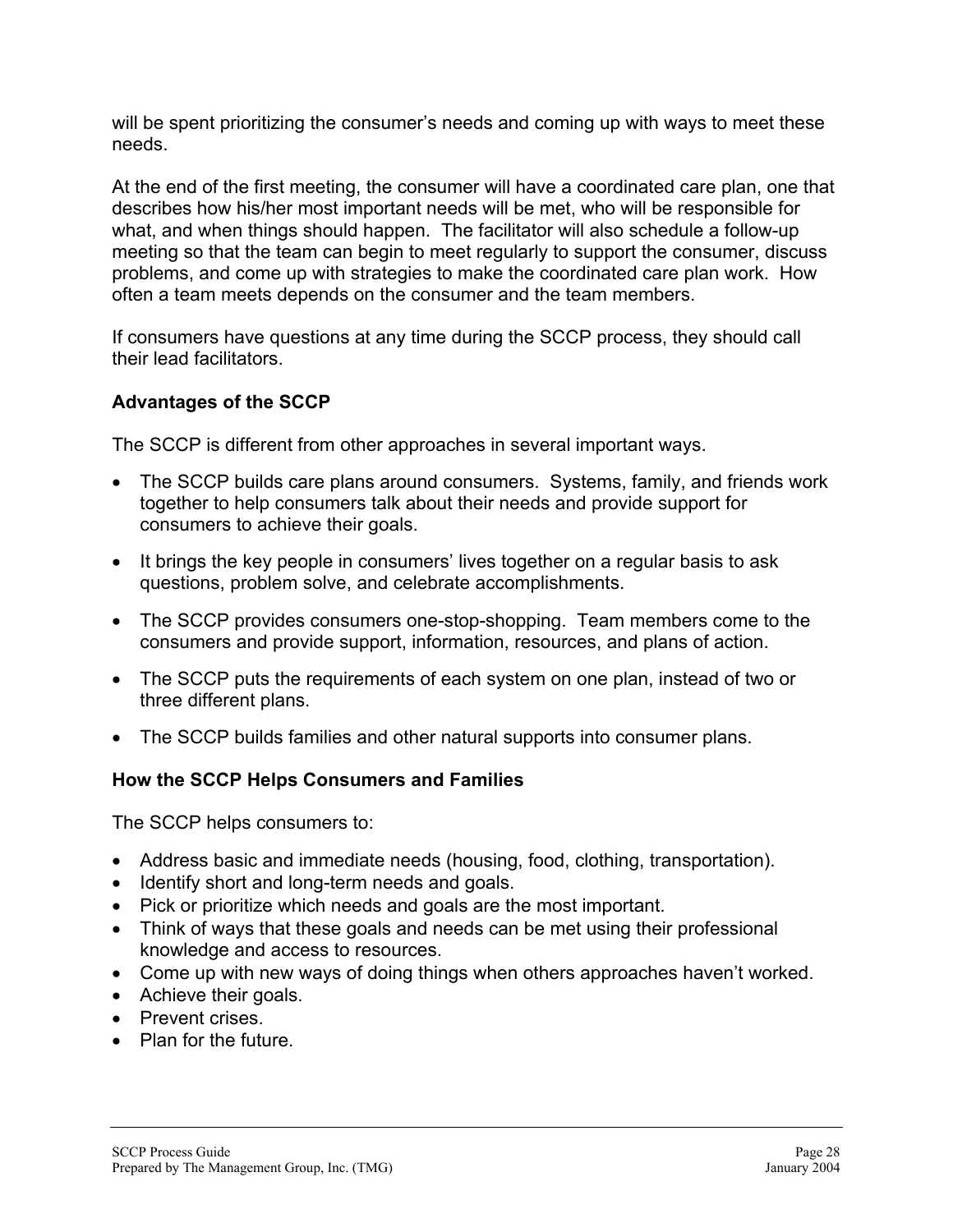## **ATTACHMENT E**

# **INITIAL AND FOLLOW-UP CONSENT FORMS**

A current version of Attachment E is located in the SCCP Directory on the TMG website: [http://www.tmg-wis.com](http://www.tmg-wis.com/)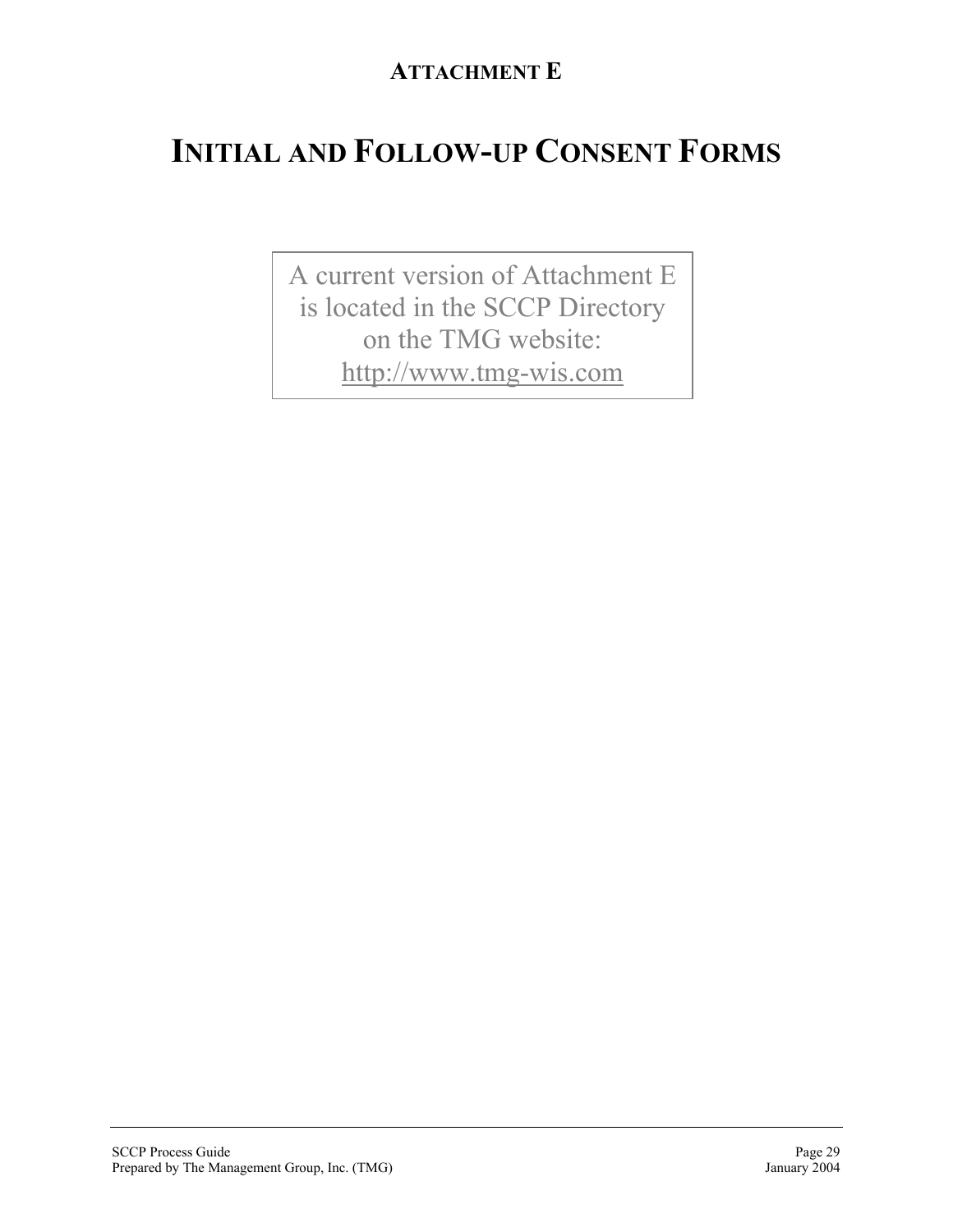### **ATTACHMENT F**

### **PROHIBITION ON REDISCLOSURE OF INFORMATION CONCERNING CLIENT IN ALCOHOL OR DRUG ABUSE TREATMENT**

This notice accompanies a disclosure of information concerning a client in alcohol/drug abuse treatment, made to you with the consent of such client. This information has been disclosed to you from records protected by federal confidentiality rules (42 CFR Part 2). The Federal rules prohibit you from making any further disclosure of this information unless further disclosure is expressly permitted by the written consent of the person to whom it pertains or as otherwise permitted by 42 CFR Part 2. A general authorization for the release of medical or other information is NOT sufficient for this purpose. The Federal rules restrict any use of the information to criminally investigate or prosecute any alcohol or drug abuse patient.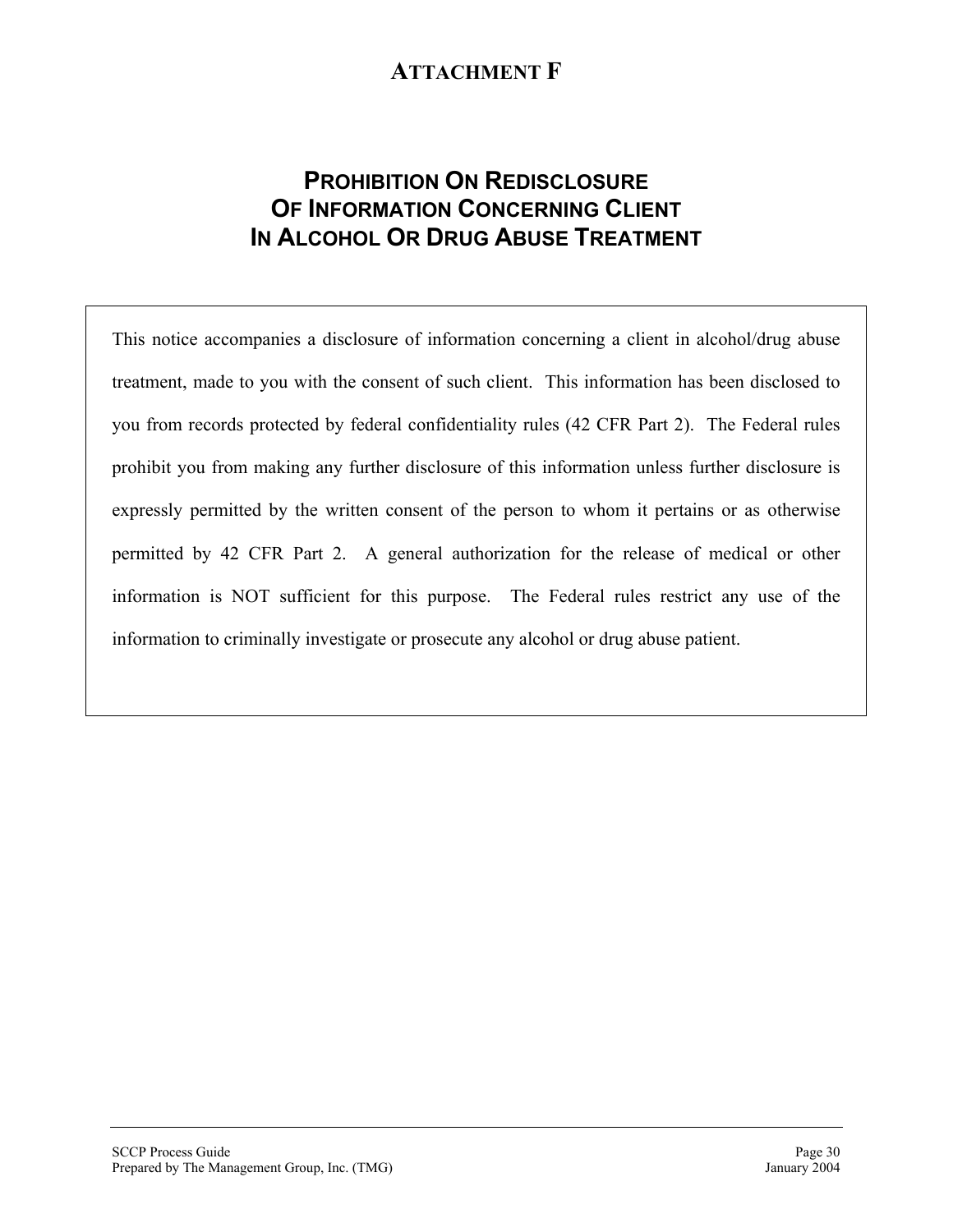### **ATTACHMENT G**

# **SCCP MEETING CONFIRMATION**

*Date:*

*To:*

#### *Subject:* **Single Coordinated Care Plan (SCCP) Meeting**

You have been invited to participate on a Single Coordinated Care Planning team for *[Consumer's Name]* . The SCCP meeting has been scheduled for **[Date]** at **[Time]** . The meeting will be held at **[Location and address]** .

The purpose of the Single Coordinated Care Plan is to coordinate services and supports for the consumer. This meeting is an opportunity for you to work collaboratively with the consumer and representatives of other service agencies to develop a care plan that helps the consumer meet his/her needs and those of the systems in which he/she is involved.

The meeting will focus on the consumer's vision, strengths and needs. You have been invited to attend because the consumer views you as someone who can help.

I have attached some background information including an agenda, a brief description of the process, and expectations for team members. Please feel free to contact me if you have questions. I look forward to seeing you on the [Date] .

Sincerely,

[Name] [Title]

**Enclosure**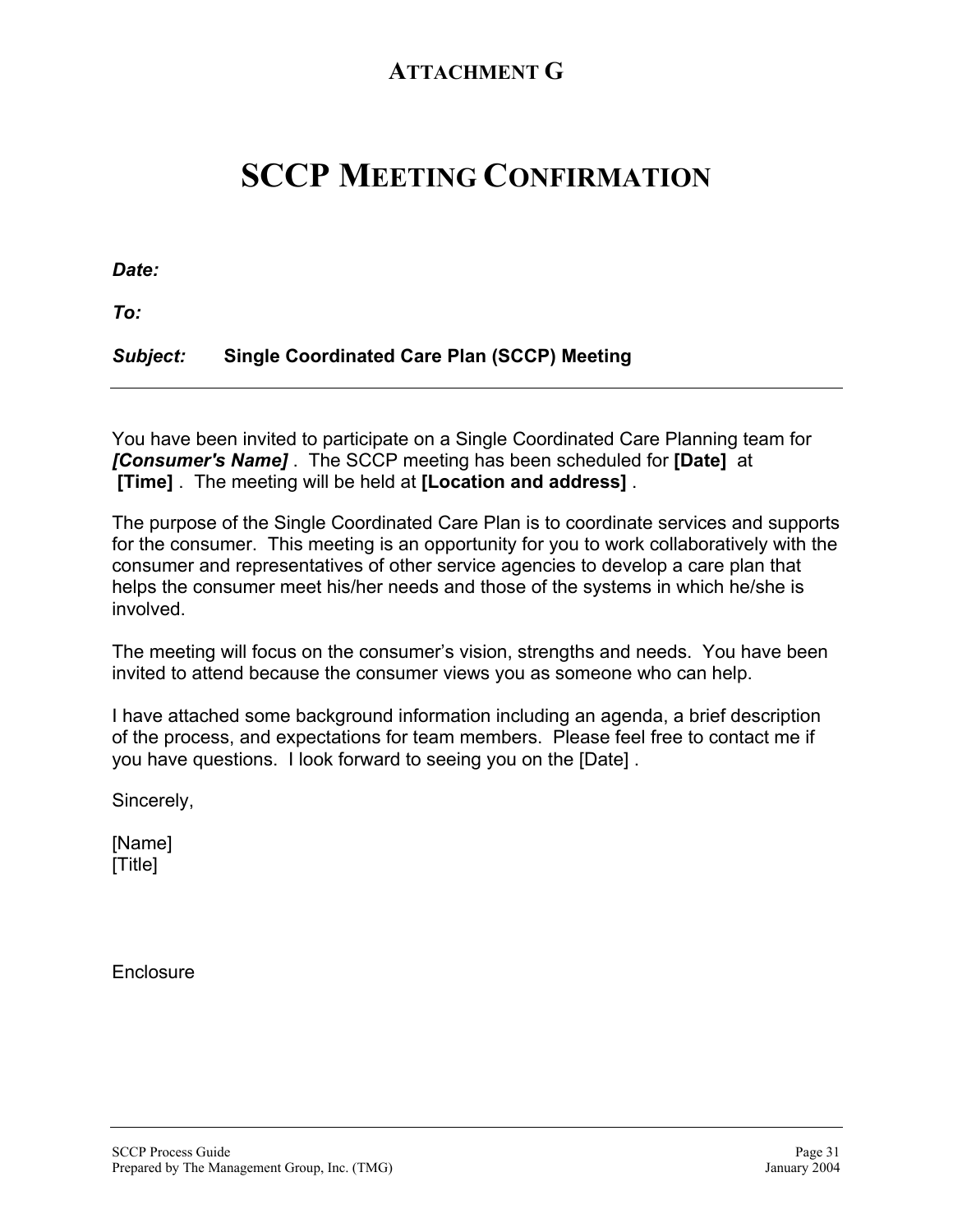## **ATTACHMENT H**

## **Single Coordinated Care Plan** *(SCCP)*

**Consumer Name:** 

**Lead Facilitator:** 

**Date of Initial SCCP:** 

**Dates of SCCP Revisions:** 

Consumer Vision

| <b>Functional Strengths of Consumers and Team Members</b> |  |
|-----------------------------------------------------------|--|
|                                                           |  |
|                                                           |  |
|                                                           |  |
|                                                           |  |
|                                                           |  |
|                                                           |  |
|                                                           |  |
|                                                           |  |
|                                                           |  |
|                                                           |  |
|                                                           |  |
|                                                           |  |
|                                                           |  |
|                                                           |  |
|                                                           |  |
|                                                           |  |
|                                                           |  |
|                                                           |  |
|                                                           |  |
|                                                           |  |
|                                                           |  |
|                                                           |  |
|                                                           |  |
|                                                           |  |
|                                                           |  |
|                                                           |  |
|                                                           |  |
|                                                           |  |
|                                                           |  |
|                                                           |  |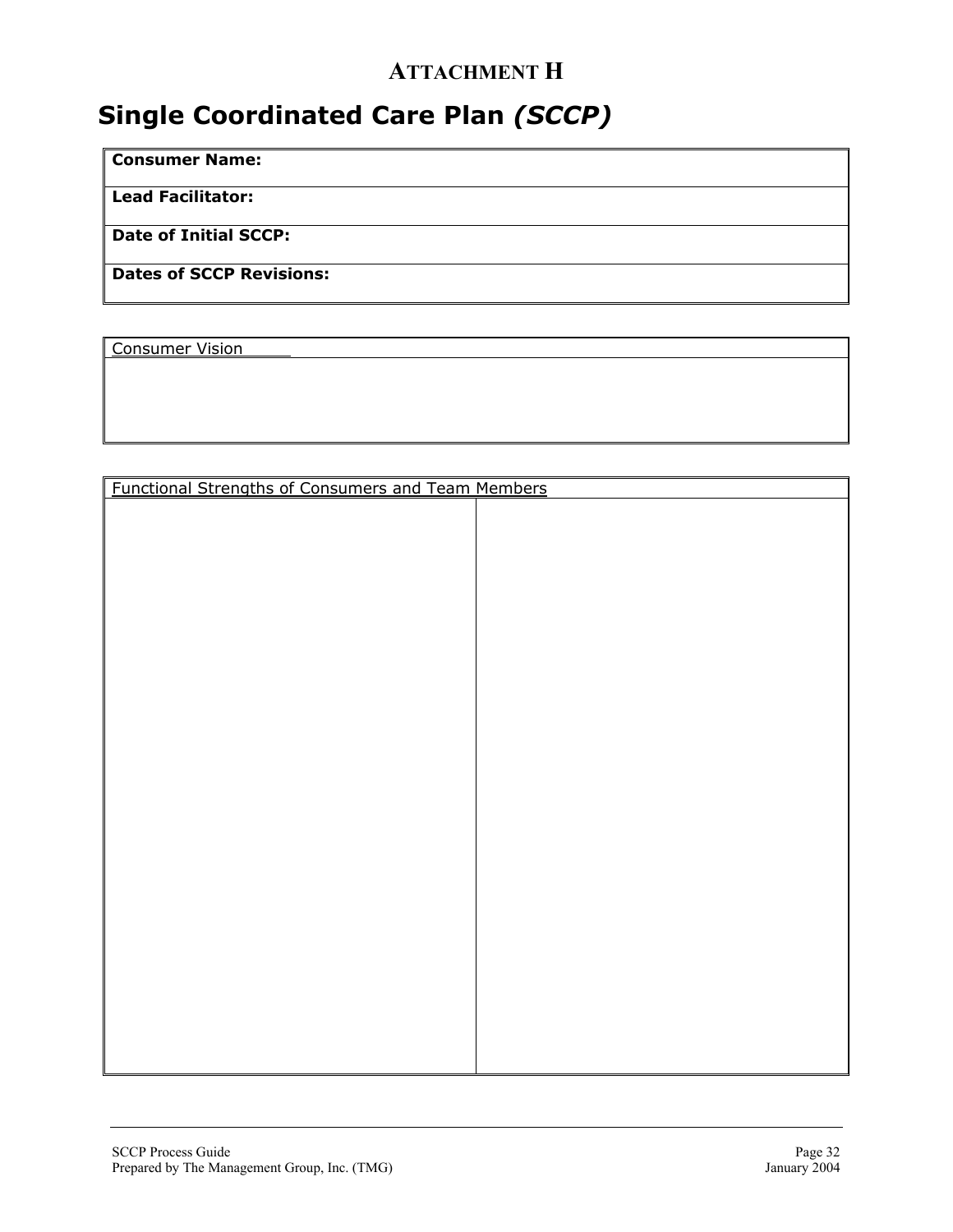**1. Consumer Need:** *(Add Date of Meeting when Need & Strategies were addressed)*

#### **Strategies to Meet Needs:**

(For each strategy include the following: what, who, where, when, how long, funding source, and other relevant information)

#### **Updates:**

(Progress and accomplishments – Please date each entry and include dates of completion or accomplishments when applicable)

**2. Consumer Need:** *(Add Date of Meeting when Need & Strategies were addressed)*

#### **Strategies to Meet Needs:**

(For each strategy include the following: what, who, where, when, how long, funding source, and other relevant information)

#### **Updates:**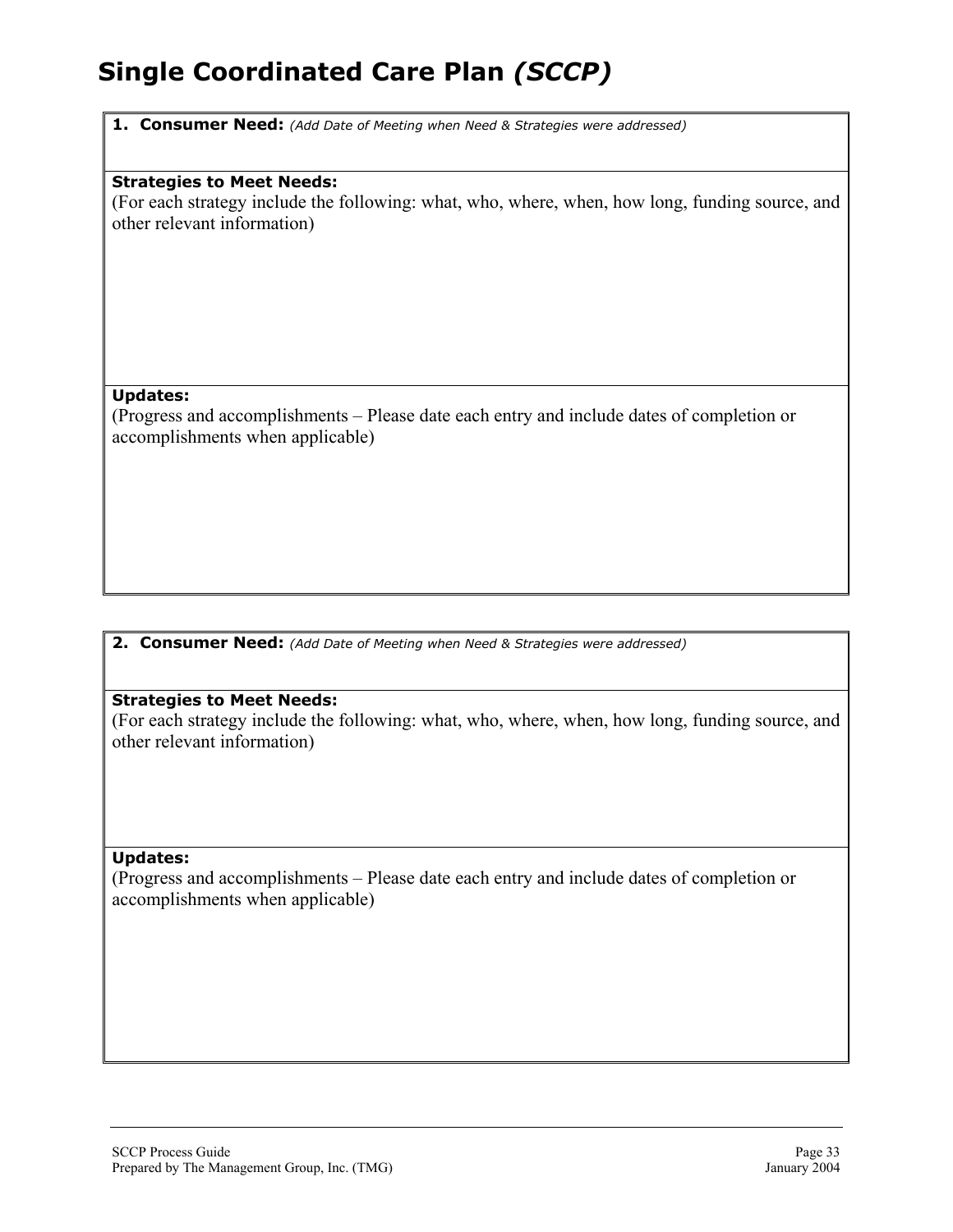**3. Consumer Need:** *(Add Date of Meeting when Need & Strategies were addressed)*

#### **Strategies to Meet Needs:**

(For each strategy include the following: what, who, where, when, how long, funding source, and other relevant information)

#### **Updates:**

(Progress and accomplishments – Please date each entry and include dates of completion or accomplishments when applicable)

**4. Consumer Need:** *(Add Date of Meeting when Need & Strategies were addressed)*

#### **Strategies to Meet Needs:**

(For each strategy include the following: what, who, where, when, how long, funding source, and other relevant information)

#### **Updates:**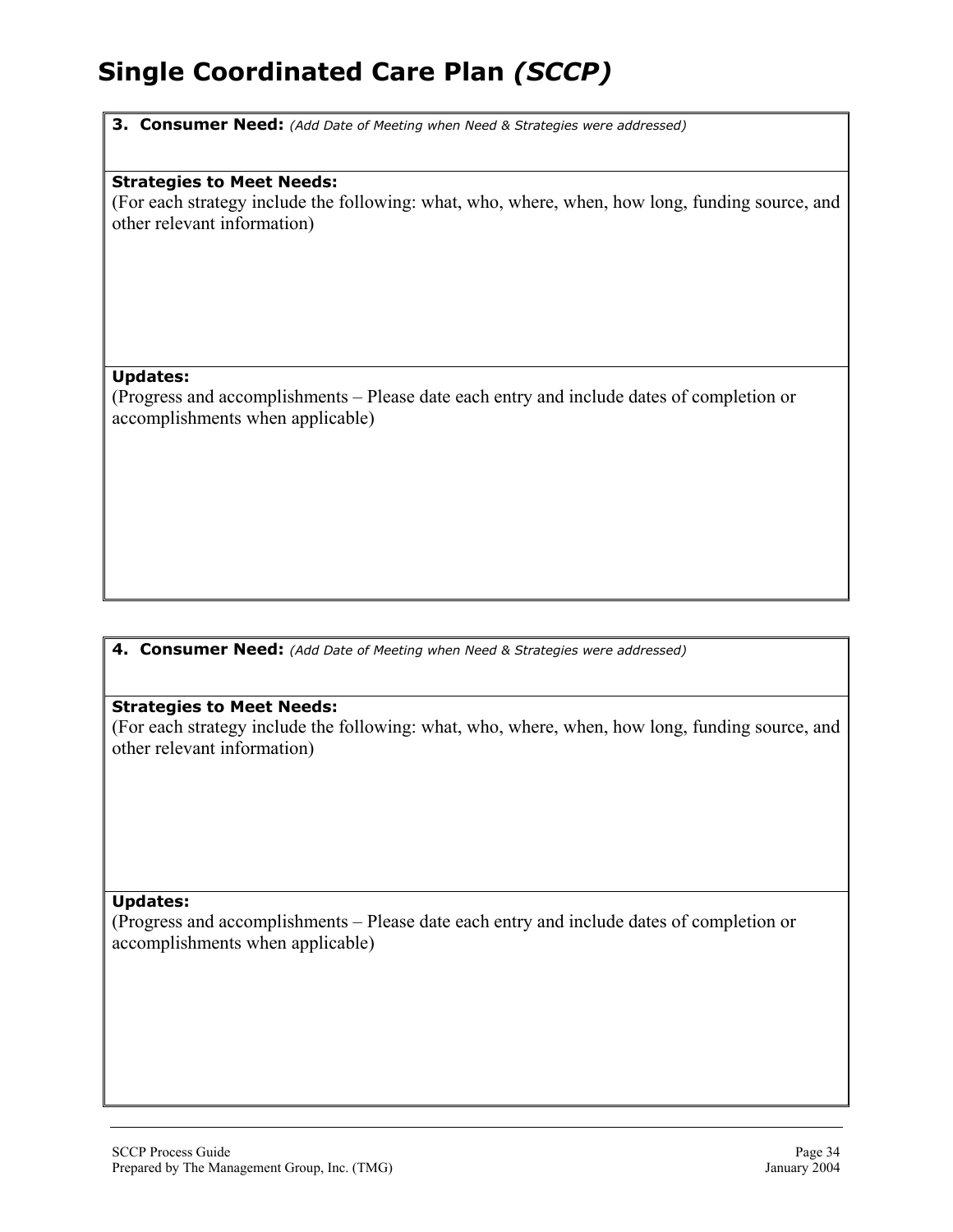**5. Consumer Need:** *(Add Date of Meeting when Need & Strategies were addressed)*

#### **Strategies to Meet Needs:**

(For each strategy include the following: what, who, where, when, how long, funding source, and other relevant information)

#### **Updates:**

(Progress and accomplishments – Please date each entry and include dates of completion or accomplishments when applicable)

**6. Consumer Need:** *(Add Date of Meeting when Need & Strategies were addressed)*

#### **Strategies to Meet Needs:**

(For each strategy include the following: what, who, where, when, how long, funding source, and other relevant information)

#### **Updates:**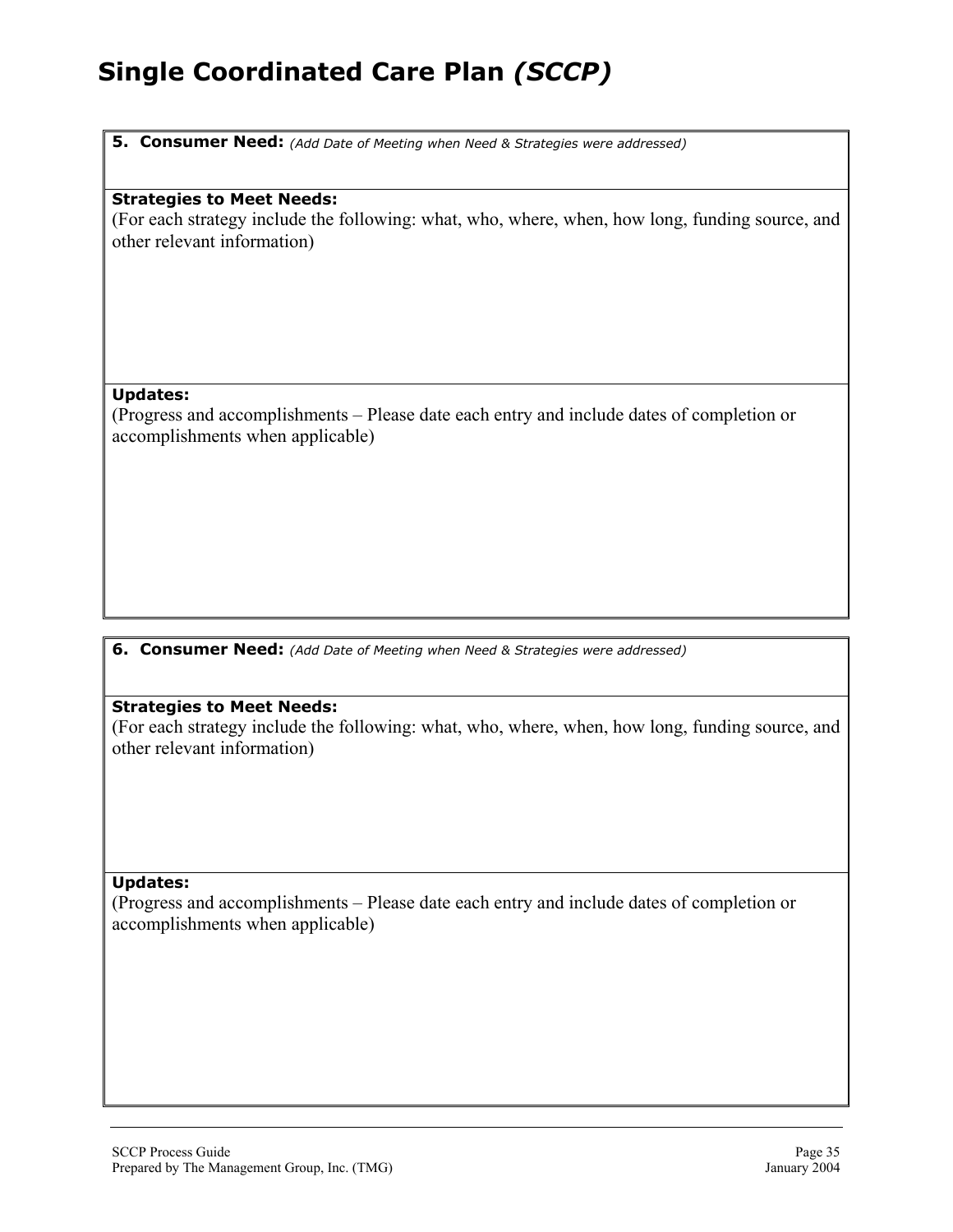| Notes |  |  |
|-------|--|--|
| Date  |  |  |
|       |  |  |
|       |  |  |
|       |  |  |
|       |  |  |
|       |  |  |
|       |  |  |
|       |  |  |
|       |  |  |
|       |  |  |
|       |  |  |
|       |  |  |

| <b>Follow-up Meeting Date:</b> | <b>Location:</b> |
|--------------------------------|------------------|
|                                |                  |
|                                |                  |
|                                |                  |
|                                |                  |
|                                |                  |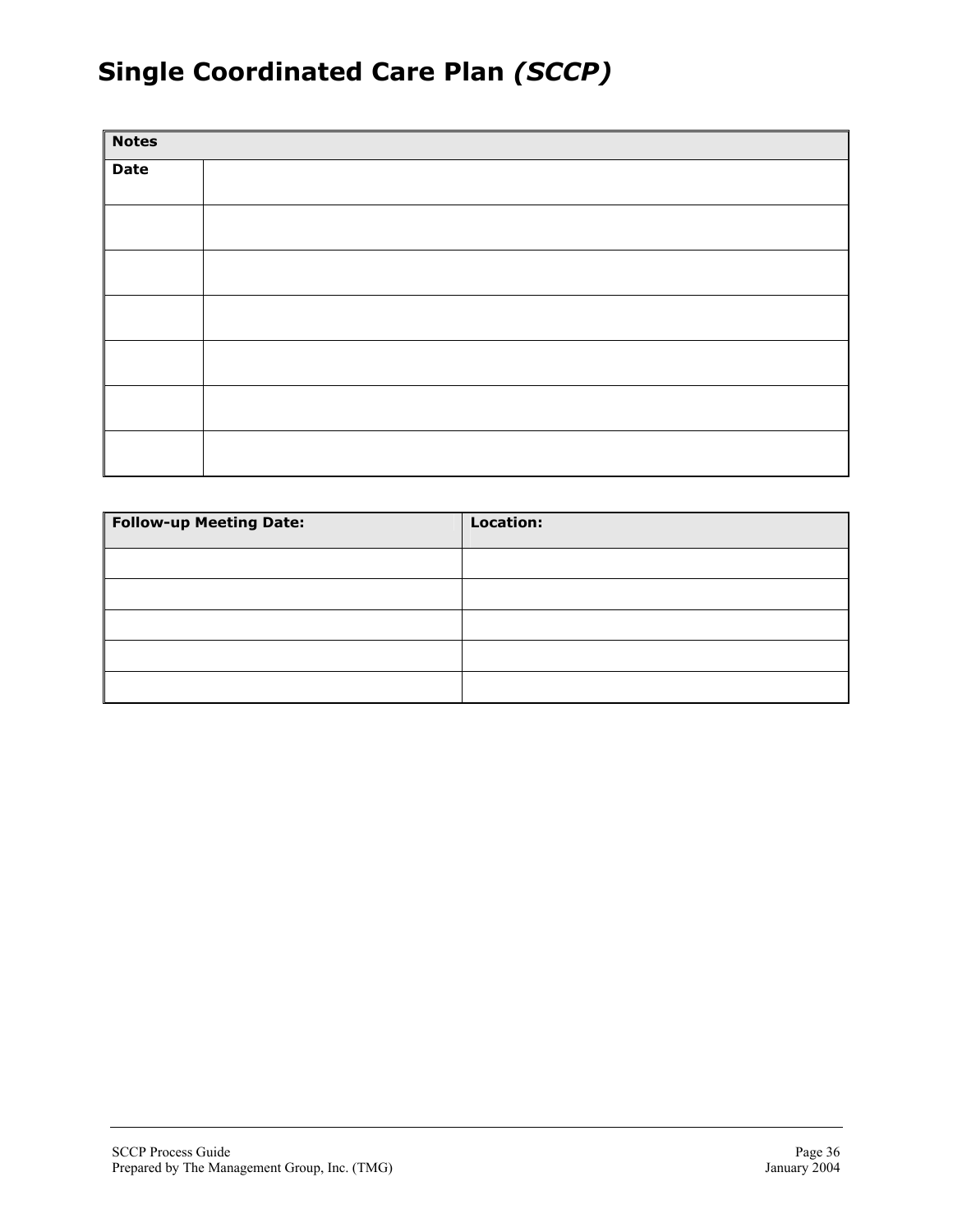| <b>Signature of Consumer:</b>         |
|---------------------------------------|
|                                       |
| Date:                                 |
|                                       |
| <b>Signature of Lead Facilitator:</b> |
|                                       |
| Date:                                 |
|                                       |
| <b>Facilitator Phone:</b>             |

| <b>Team Members' Names</b><br><b>Addresses &amp;</b><br><b>Signatures</b><br>(Please write legibly) | <b>Formal</b><br>or<br><b>Informal</b> | Organization<br>or<br>Relationship | <b>Contact Numbers</b><br>(Phone & Fax) |
|-----------------------------------------------------------------------------------------------------|----------------------------------------|------------------------------------|-----------------------------------------|
|                                                                                                     |                                        |                                    |                                         |
|                                                                                                     |                                        |                                    |                                         |
|                                                                                                     |                                        |                                    |                                         |
|                                                                                                     |                                        |                                    |                                         |
|                                                                                                     |                                        |                                    |                                         |
|                                                                                                     |                                        |                                    |                                         |
|                                                                                                     |                                        |                                    |                                         |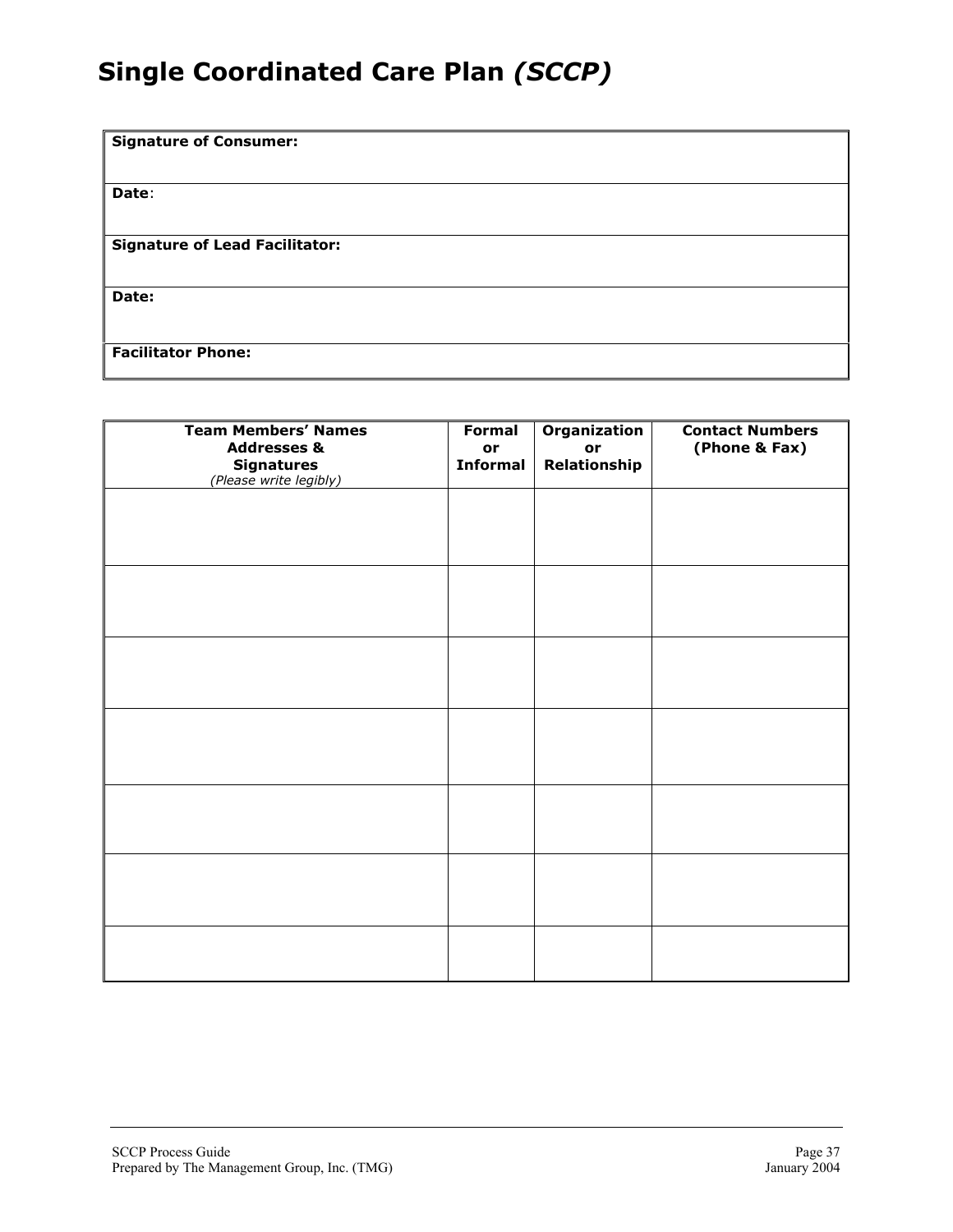|      | <b>Team Members Invited But Not In Attendance</b> |  |
|------|---------------------------------------------------|--|
| Date | <b>Members Not in Attendance/Reason</b>           |  |
|      |                                                   |  |
|      |                                                   |  |
|      |                                                   |  |
|      |                                                   |  |
|      |                                                   |  |
|      |                                                   |  |
|      |                                                   |  |

**Prohibition on Redisclosure:** This notice accompanies a disclosure of information concerning a client in alcohol/drug abuse treatment, made to you with the consent of such client. This information has been disclosed to you from records protected by federal confidentiality rules (42 CFR Par 2). The Federal rules prohibit you from making any further disclosure of this information unless further disclosure is expressly permitted by the written consent of the person to whom it pertains or as otherwise permitted by 42 CFR Part 2. A general authorization for the release of medical or other information is NOT sufficient for this purpose. The Federal rules restrict any use of the information to criminally investigate or prosecute any alcohol or drug abuse patient.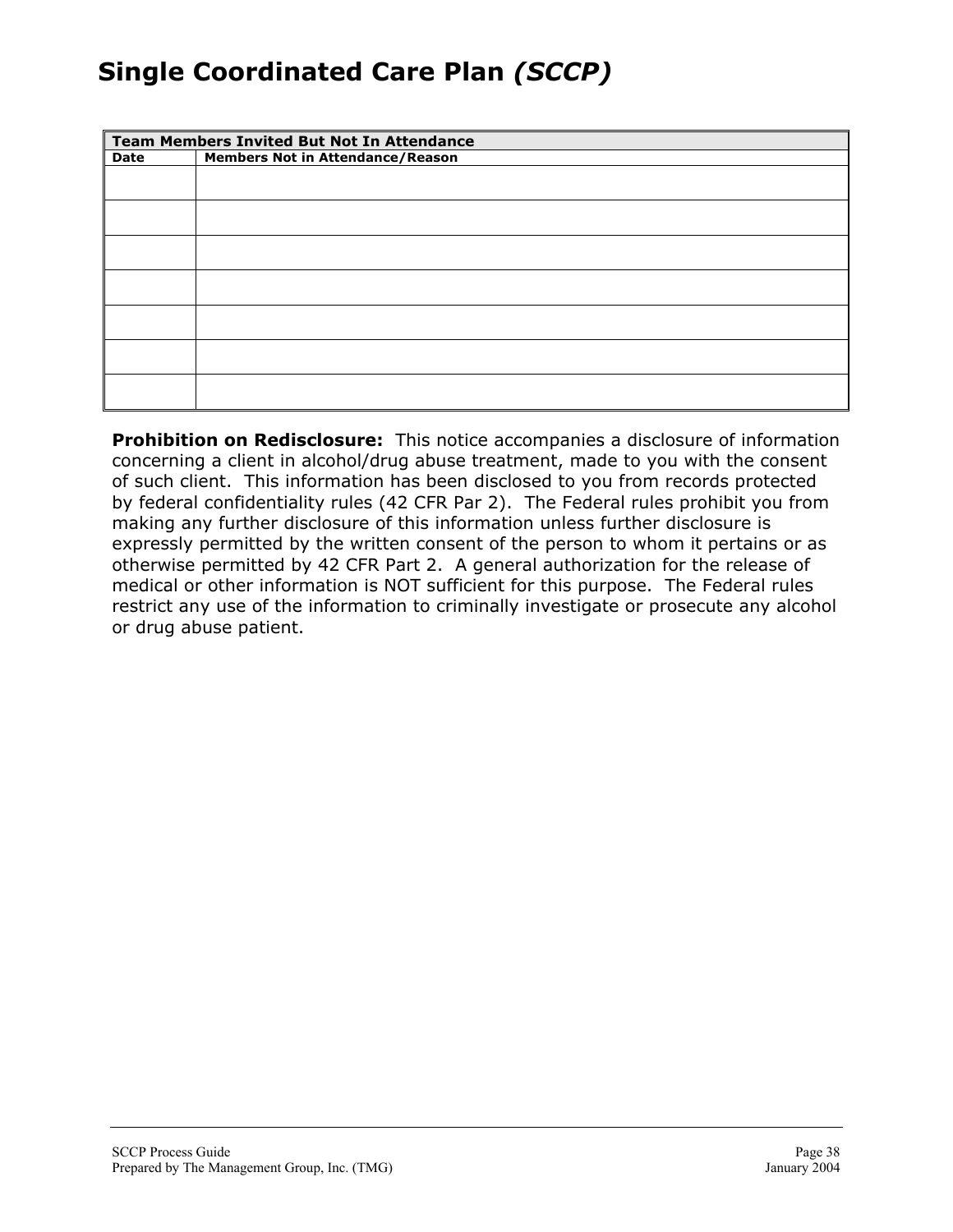### **ATTACHMENT I**

## **Single Coordinated Care Plan** *(SCCP) Sample*

**Consumer Name:** Gina Gray – *Sample Consumer*

**Lead Facilitator:** Patty Mallone – Sample Facilitator

**Date of Initial SCCP:** 5/19/03

**Dates of SCCP Revisions:** 5/28/03, 6/17/03, 7/14/03

Consumer Vision

I want to learn how to do deal with life and have a happy and joyous recovery. I want to stop using all drugs and eventually have a career working with elderly people.

| <b>Functional Strengths of Consumers and Team Members</b>                                                                                                                     |                                                                                                                                     |
|-------------------------------------------------------------------------------------------------------------------------------------------------------------------------------|-------------------------------------------------------------------------------------------------------------------------------------|
| <b>Consumer's Strengths:</b><br>Open-minded<br>Willing to be honest<br>Willing to give abstinence a try<br>Makes very good first impression and follows through<br>Articulate | <b>Housing Counselor's Strengths:</b><br>Effective<br>HAS LIST OF LANDLORDS THAT RENT TO CONSUMERS<br>REGARDLESS OF HOUSING HISTORY |
| Takes one day at a time<br>Gets strength from her kids                                                                                                                        | <b>TREATMENT COUNSELOR'S STRENGTHS:</b><br>KNOWLEDGEABLE ABOUT ADDICTIONS AND RECOVERY<br><b>RESOURCEFUL</b>                        |
| <b>W-2 FEP's Strengths:</b><br>Good communicator<br>Excellent rapport with consumer<br><b>Experienced FEP</b><br>Knows rules and regulations<br>Willing to work with consumer | <b>GOOD SENSE OF HUMOR</b><br>UNDERSTANDS CONSUMERS<br>Good motivator                                                               |
| <b>Therapist's Strengths:</b><br>Experienced<br>T-19 Reimbursable<br>Flexible<br>People person, easy to talk to<br>Down to earth<br>Able to keep it real<br>Non-judgmental    |                                                                                                                                     |
|                                                                                                                                                                               |                                                                                                                                     |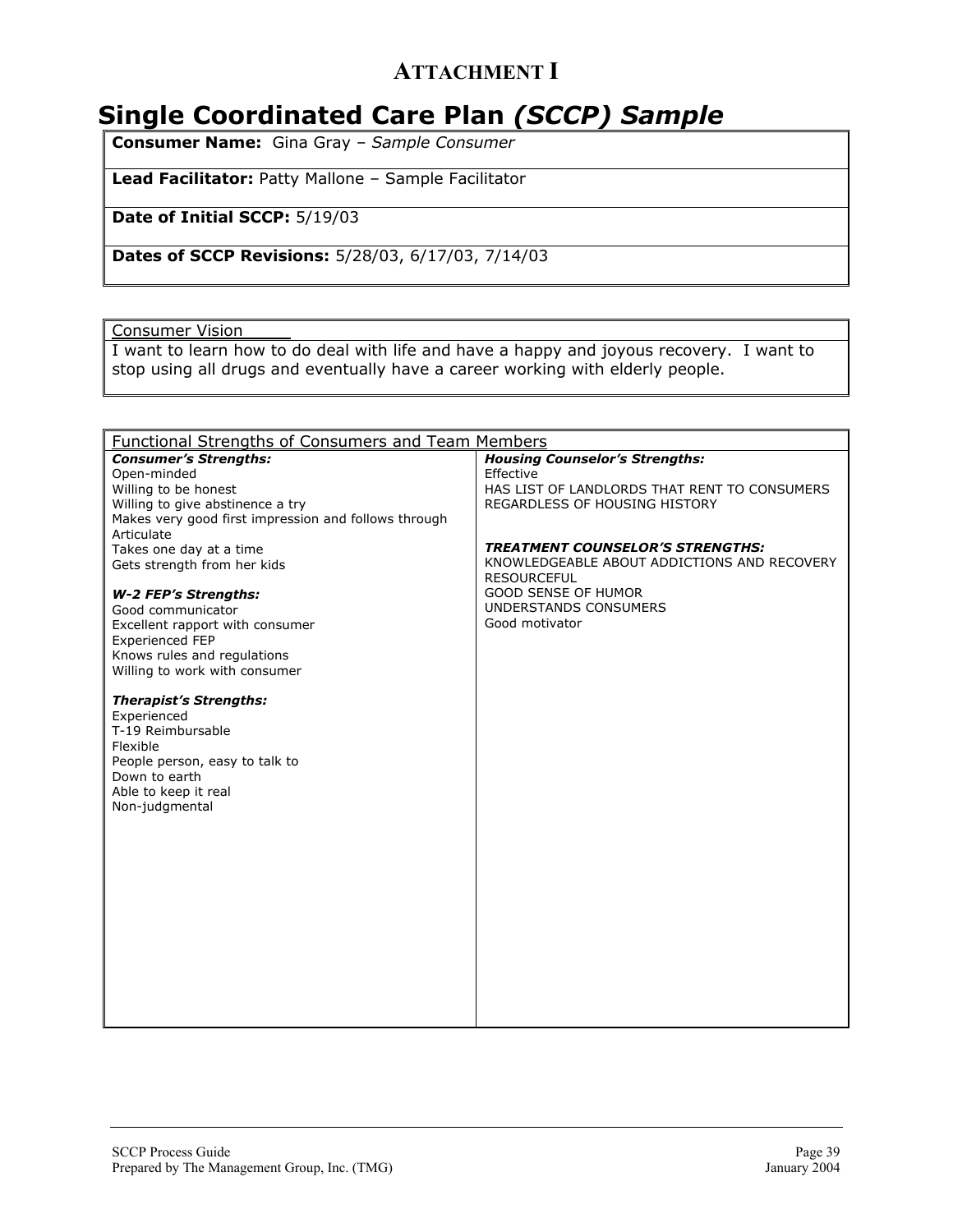7. **Consumer Need** *(5/19/03):* Recovery from addictive disorder, cocaine dependence, and mental health issues including depression.

#### **Strategies to Meet Needs:**

(For each strategy include the following: what, who, where, when, how long, funding source, and other relevant information)

- 1. Consumer will attend POWER program at MWC (5444 W. Fond du Lac Avenue). This includes: POWER groups M-Th at 10 am and 12:30 pm; meeting with drug counselor 1x/week in the office or at consumer's home. Activities funded by AODA/TANF.
- 2. Random urine analysis to be done in house at POWER. This includes a combination of the quick result tests to be paid for be POWER.
- 3. Consumer will attend Narcotics Anonymous 12 Step Meetings at a frequency to be determined by the consumer; consumer will read NA literature, get sponsor and other support persons, get and use phone numbers of members in recovery. Case manager will accompany consumer to  $1<sup>st</sup>$  meeting if she cannot find someone to go with her.
- 4. Consumer will call the emergency number for MWC to get the case manager on call if craving comes up. Consumer will also call her other support persons from her phone list. No payer is required.
- 5. Consumer will meet with therapist at the MWC clinic on 611 Broadway St. Consumer and therapist will determine the frequency of visits.

#### **Updates:**

(Progress and accomplishments – Please date each entry and include dates of completion or accomplishments when applicable)

- 1. Consumer has goes to POWER on daily basis –attendance and participation is phenomenal.
- 2. 5/15/03 Consumer has not started meeting with drug counselor yet.

3. 6/17/03 Consumer reports that she has made a plan to start NA meetings this week and will try the 12- Step Club and Friendship Club.

- 4. Consumer voiced concern about attending family event. She worried about relapse. Case manager talked with consumer about relapse and recovery and how to deal with anxiety. Case manager and consumer talked about a relapse prevention plan including reviewing the on-call emergency phone numbers.
- 5. 7/07/03 Consumer has attended NA meetings with two friends two weeks in a row.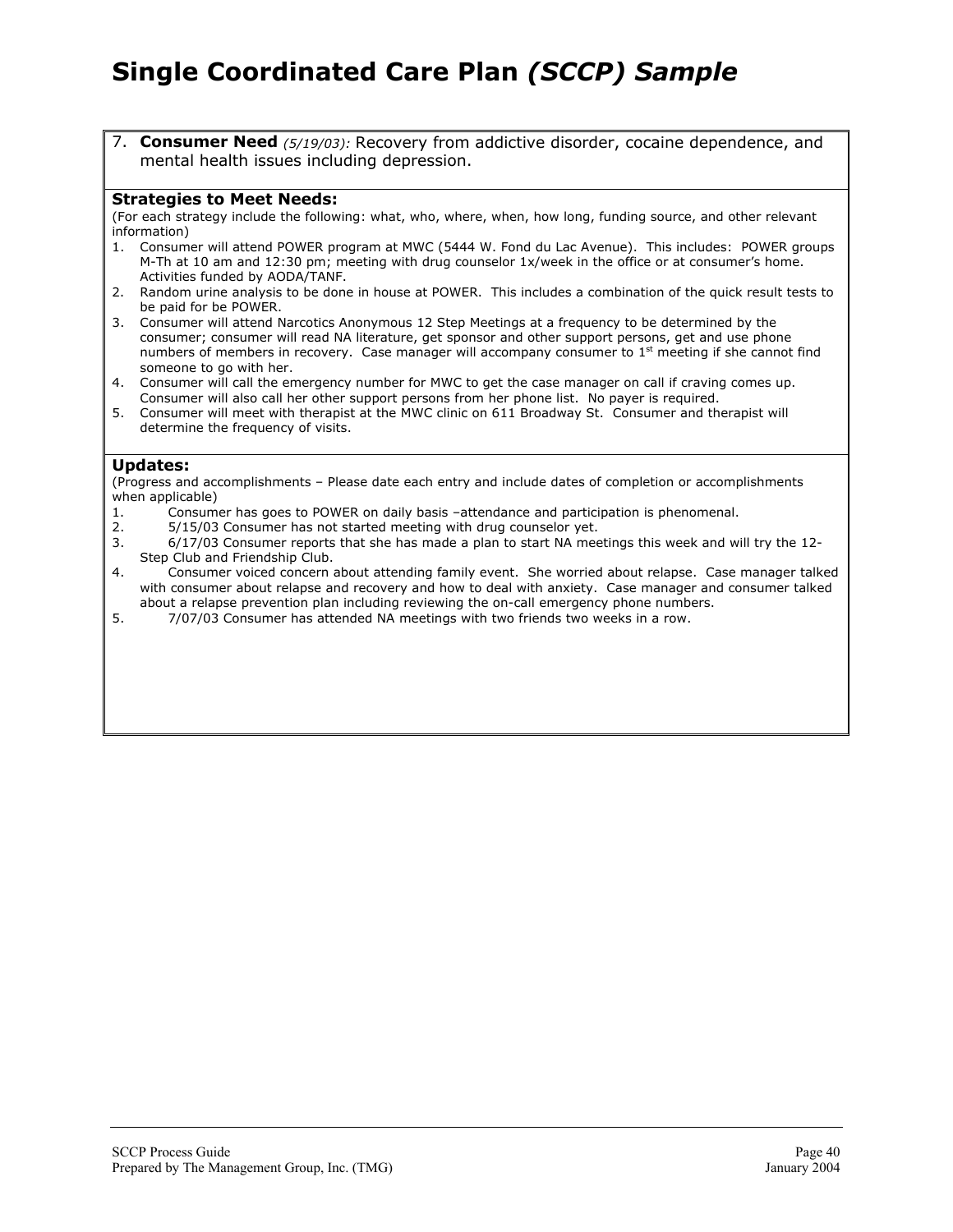**2. Consumer Need** *(5/19/03):* Transportation

#### **Strategies to Meet Needs:**

(For each strategy include the following: what, who, where, when, how long, funding source, and other relevant information)

- 1. W2 FEP will attempt to arrange for consumer to pick up her weekly bus pass at the north side site. FEP will let case manager know when the pass is available by Friday, 7/18/03. Consumer will pick up pass in person. Payer is Maximus.
- 2. Case manager will provide emergency bus passes as the need arises. Payer is AODA/TANF. Consumer will keep in to touch with case manager about bus passes.
- 3. T-19 will provide transportation for doctor's appointments and therapy sessions.

#### **Updates:**

(Progress and accomplishments – Please date each entry and include dates of completion or accomplishments when applicable)

1. FEP contacted case manager and consumer picked up bus pass on 7/21/03.

#### **3. Consumer Need** *(5/19/03):* Safe Housing

#### **Strategies to Meet Needs:**

(For each strategy include the following: what, who, where, when, how long, funding source, and other relevant information)

- 1. Consumer would like to move out of the emergency shelter. Consumer wants to meet with housing counselor to assist with housing search.
- 2. Case manager will fill out referral form and consumer will make an appointment to meet with housing counselor.

#### **Updates:**

- 1. 5/28/03 consumer and housing counselor have found housing
- 2. Consumer moved into her new apartment on 6/20/03.
- 3. Case manager phoned building inspector to check on code violations and found none.
- 4. AODA/TANF grant application was submitted by case manager.
- 5. Grant received and delivered to landlord by case manager.
- 6. Consumer and case manager discussed strategies to get rent assistance. Consumer will talk to housing counselor to apply for federal programs.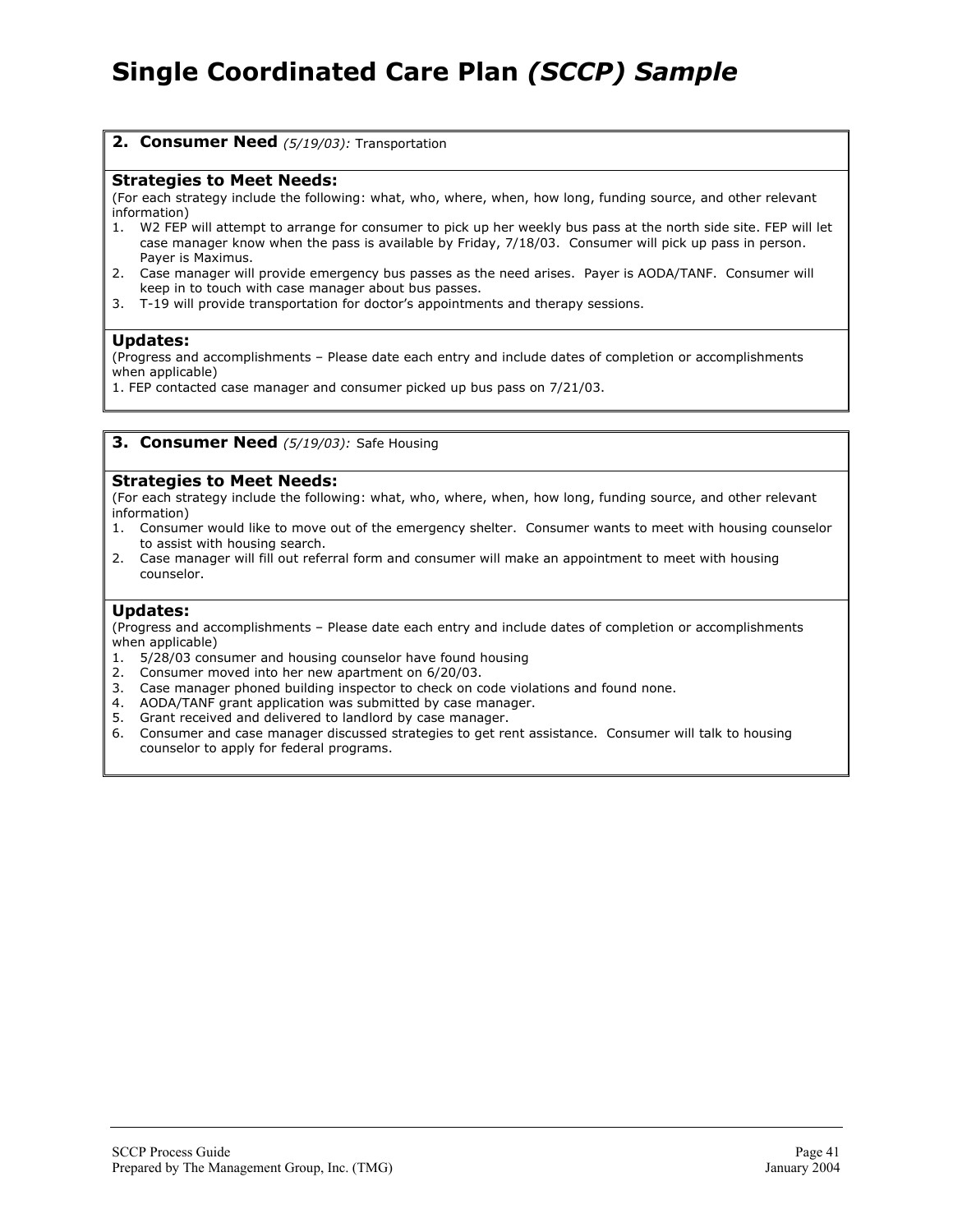| <b>Notes</b> |                                                                                                                                                                                       |
|--------------|---------------------------------------------------------------------------------------------------------------------------------------------------------------------------------------|
| Date         |                                                                                                                                                                                       |
| 5/28/03      | Case manager phoned SDC case manager who did not want to continue SCCP process because<br>consumer found housing. SDC will make referral to another agency; no meeting was scheduled. |
| 6/10/03      | SCCP process will continue with W-2 FEP. Case manager will attend appointment with consumer at<br>her next W-2 meeting.                                                               |
| 6/17/03      | Wrap process will no longer include W-2 FEP because consumer is being moved to a new region. No<br>SCCP is being scheduled until a new FEP is assigned.                               |
|              |                                                                                                                                                                                       |
|              |                                                                                                                                                                                       |
|              |                                                                                                                                                                                       |
|              |                                                                                                                                                                                       |

| <b>Follow-up Meeting Date:</b> | Location:                 |
|--------------------------------|---------------------------|
| $7/14/03$ Thursday at 2:30     | MWC - 611 Broadway Street |
|                                |                           |
|                                |                           |
|                                |                           |
|                                |                           |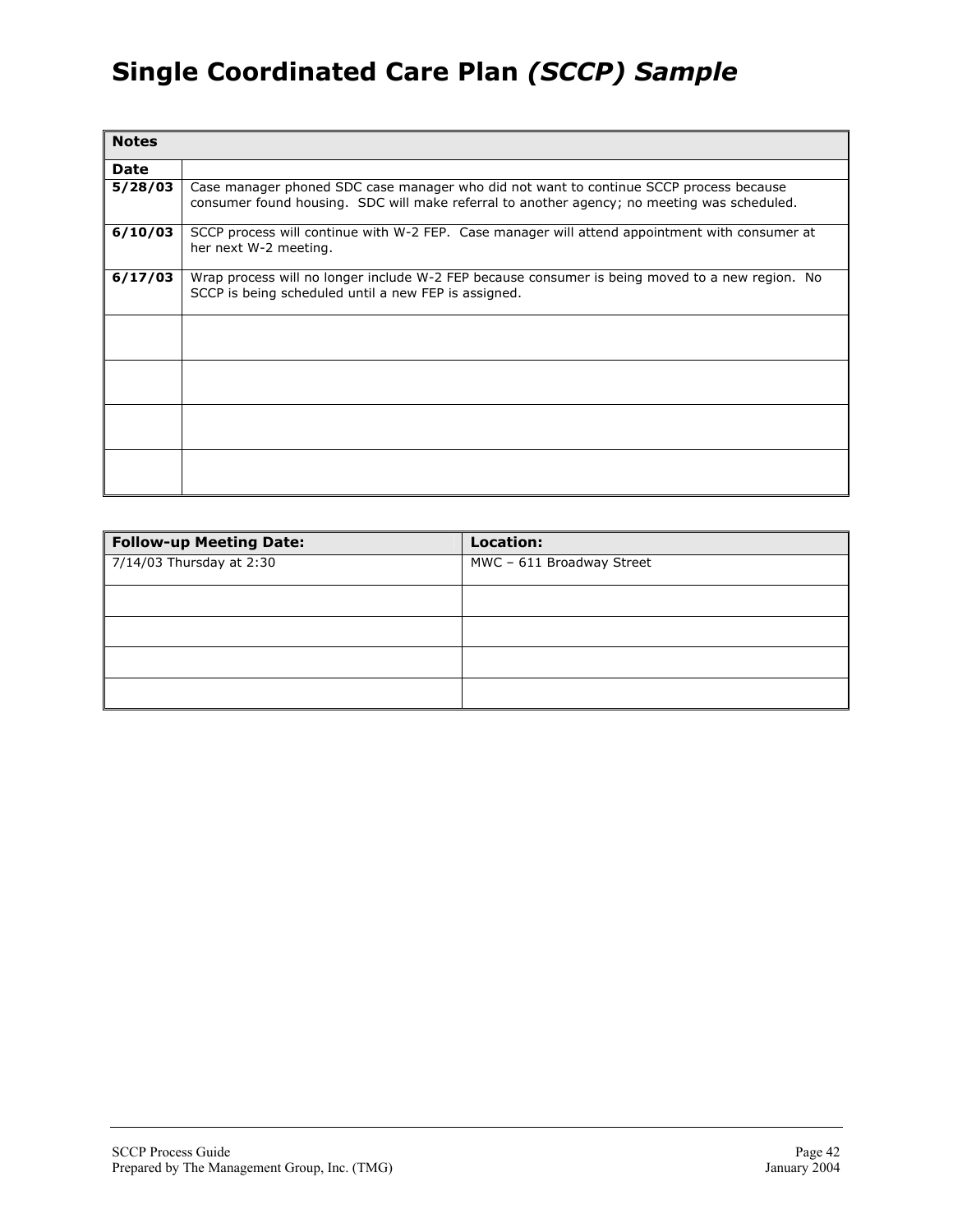**Signature of Consumer:**

Gina Gray

**Date**: 8/14/03

#### **Signature of Lead Facilitator:**

Patty Mallone

#### **Date:**

8/14/03

#### **Facilitator Phone:**

222-333-4444

| <b>Team Members' Names</b>             | <b>Formal</b>   | Organization | <b>Contact Numbers</b> |
|----------------------------------------|-----------------|--------------|------------------------|
| <b>Addresses &amp;</b>                 | or              | or           | (Phone & Fax)          |
| <b>Signatures</b>                      | <b>Informal</b> | Relationship |                        |
| (Please write legibly)<br>Case Manager | Formal          | <b>MWC</b>   |                        |
|                                        |                 |              |                        |
|                                        |                 |              |                        |
|                                        |                 |              |                        |
| W-2 FEP                                | Formal          | Maximus      |                        |
|                                        |                 |              |                        |
|                                        |                 |              |                        |
|                                        |                 |              |                        |
| Therapist                              | Formal          | <b>MWC</b>   |                        |
|                                        |                 |              |                        |
|                                        |                 |              |                        |
|                                        |                 |              |                        |
|                                        |                 |              |                        |
|                                        |                 |              |                        |
|                                        |                 |              |                        |
|                                        |                 |              |                        |
|                                        |                 |              |                        |
|                                        |                 |              |                        |
|                                        |                 |              |                        |
|                                        |                 |              |                        |
|                                        |                 |              |                        |
|                                        |                 |              |                        |
|                                        |                 |              |                        |
|                                        |                 |              |                        |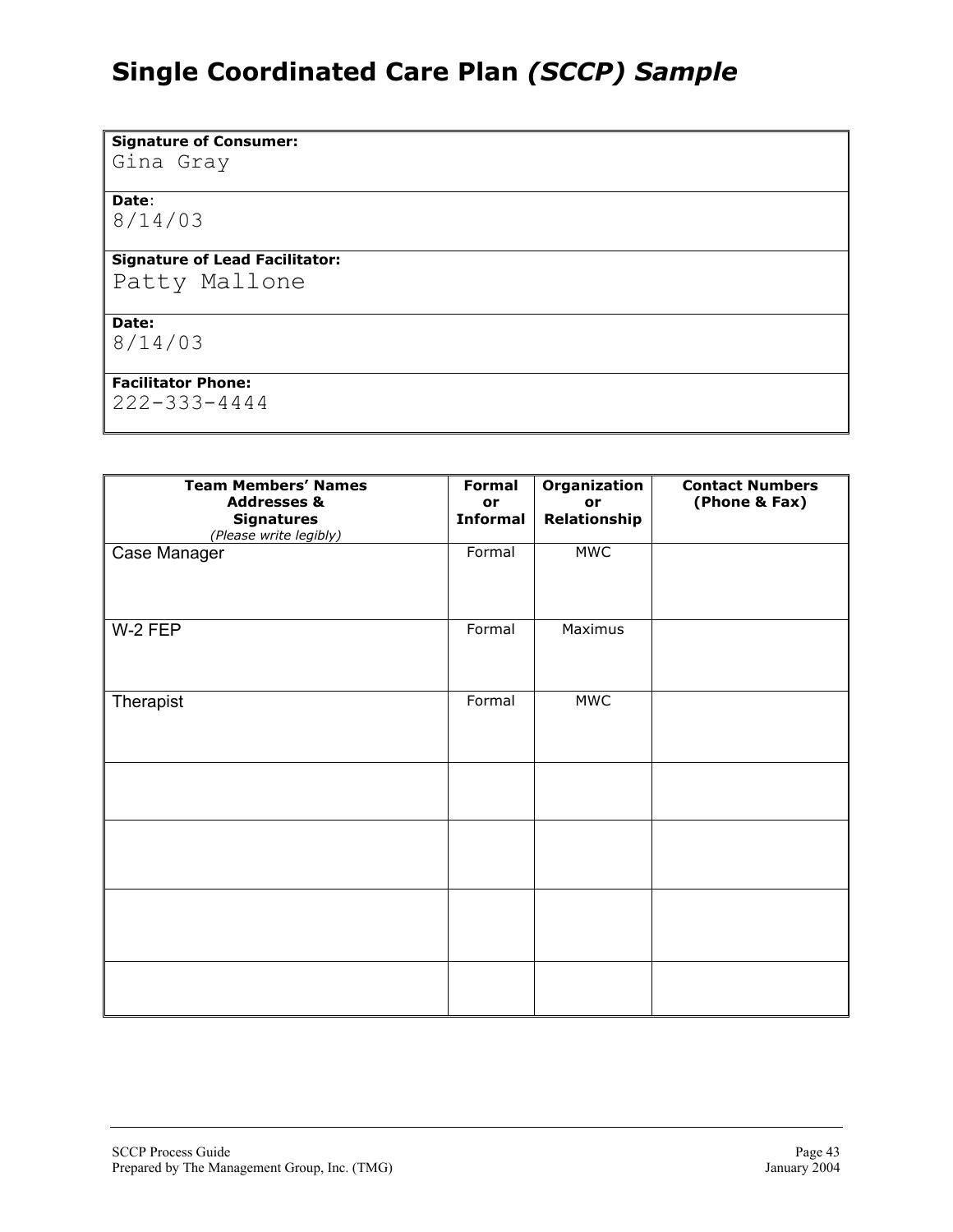| <b>Team Members Invited But Not In Attendance</b> |                                         |  |
|---------------------------------------------------|-----------------------------------------|--|
| Date                                              | <b>Members Not in Attendance/Reason</b> |  |
|                                                   |                                         |  |
|                                                   |                                         |  |
|                                                   |                                         |  |
|                                                   |                                         |  |
|                                                   |                                         |  |
|                                                   |                                         |  |
|                                                   |                                         |  |
|                                                   |                                         |  |
|                                                   |                                         |  |

**Prohibition on Redisclosure:** This notice accompanies a disclosure of information concerning a client in alcohol/drug abuse treatment, made to you with the consent of such client. This information has been disclosed to you from records protected by federal confidentiality rules (42 CFR Par 2). The Federal rules prohibit you from making any further disclosure of this information unless further disclosure is expressly permitted by the written consent of the person to whom it pertains or as otherwise permitted by 42 CFR Part 2. A general authorization for the release of medical or other information is NOT sufficient for this purpose. The Federal rules restrict any use of the information to criminally investigate or prosecute any alcohol or drug abuse patient.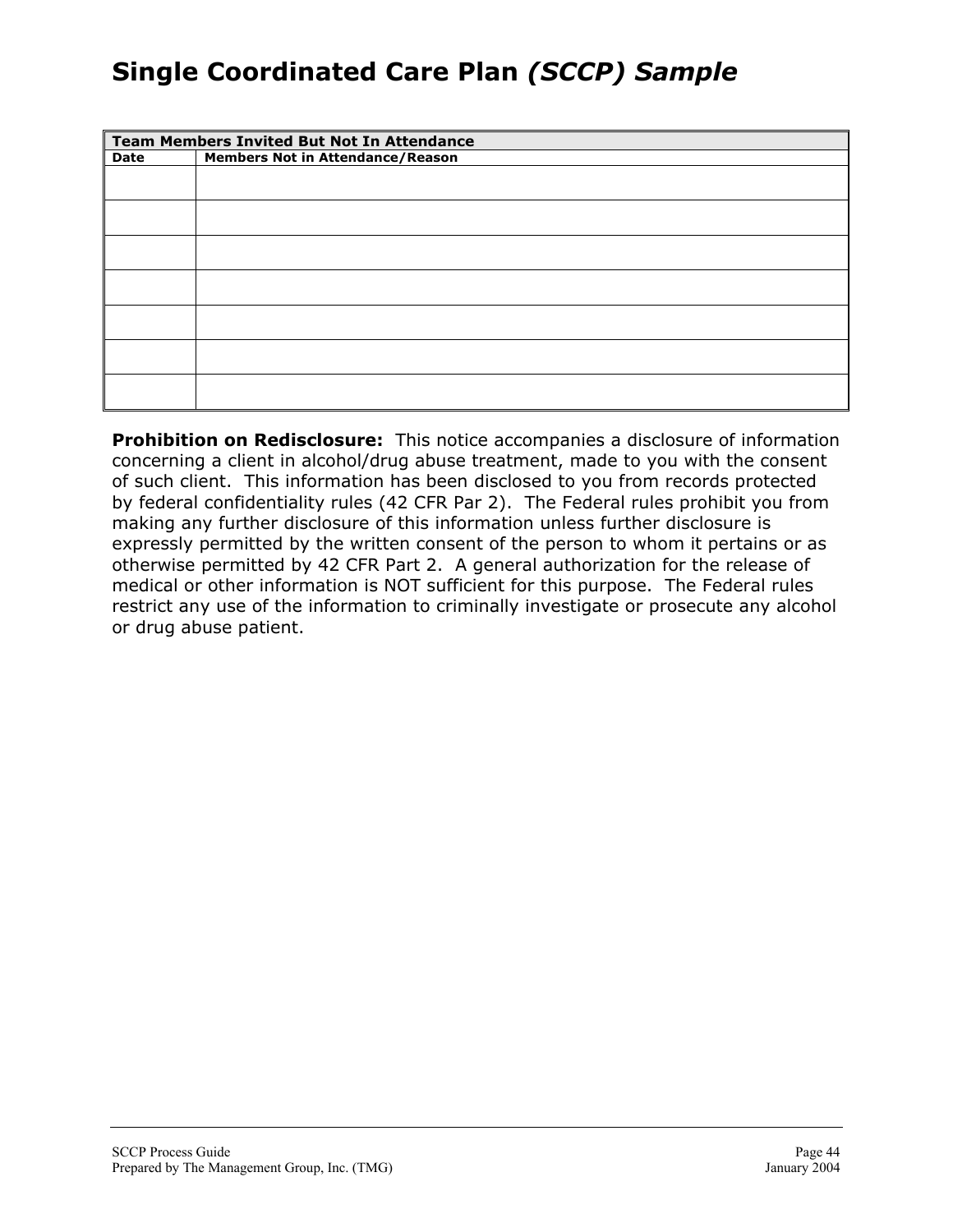### **ATTACHMENT J**

# **SCCP FOLLOW-UP MEETING CONFIRMATION**

*Date:*

*To:*

#### *Subject:* **Follow-up Single Coordinated Care Plan Meeting**

Thank you for your participation on *[Consumer's Name]* SCCP team.I have attached the current care plan for your review. Please let me know if you have any questions about the plan.

As we agreed at our last meeting, the next SCCP team meeting for *[Consumer's Name]* will be held on **[Date]** at **[Time]** . The meeting will be held at **[Location and address]** .

Please bring a copy of the current SCCP, as well as any additional material that may be helpful to the team.

Your involvement in these team meetings is important to the consumer. If for any reason you cannot attend the meeting, contact me.

I look forward to seeing you soon.

Sincerely,

[Name] [Title]

**Enclosures**